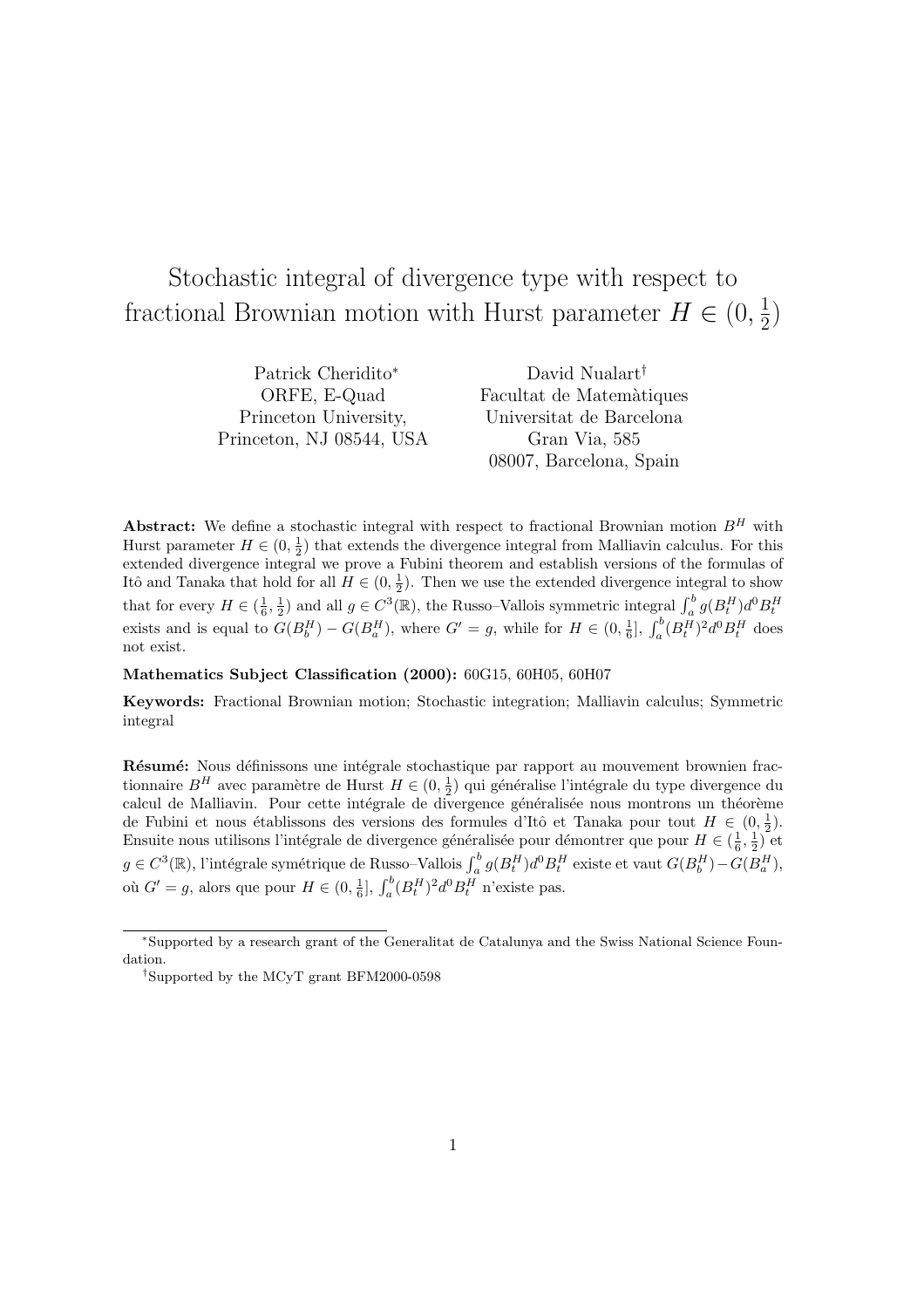# 1 Introduction

A fractional Brownian motion (fBm)  $B^H = \{B_t^H, t \in \mathbb{R}\}\$  with Hurst parameter  $H \in (0,1)$  is a continuous Gaussian process with zero mean and covariance function

$$
\mathbb{E}\left[B_t^H B_s^H\right] = \frac{1}{2} \left(|t|^{2H} + |s|^{2H} - |t - s|^{2H}\right). \tag{1.1}
$$

If  $H = \frac{1}{2}$ , then  $B^H$  is a two-sided Brownian motion, but for  $H \neq \frac{1}{2}$ ,  $\{B_t^H, t \geq 0\}$  is not a semimartingale (for a proof in the case  $H \in (\frac{1}{2}, 1)$  see Example 4.9.2 in Liptser and Shiryaev [18], for a general proof see Maheswaran and Sims [19] or Rogers [31]).

It can easily be seen from  $(1.1)$  that  $E$  $\left[|B_t^H - B_s^H|^2\right]$  $= |t - s|^{2H}$ . Hence, it follows from Kolmogorov's continuity criterion (see e.g. Theorem I.2.1 in Revuz and Yor [27]) that on any finite interval, almost all paths of  $B^H$  are  $\beta$ -Hölder continuous for all  $\beta < H$ . Therefore, if u is a stochastic process with Hölder continuous trajectories of order  $\gamma > 1-H$ , then, by Young's theorem stochastic process with Holder continuous trajectories of order  $\gamma > 1 - H$ , then, by Toung's theorem<br>on Stieltjes integrability (see [33]), the path-wise Riemann–Stieltjes integral  $\int_0^T u_t(\omega) dB_t^H(\omega)$  exists for all  $T \ge 0$ . In particular, if  $H > \frac{1}{2}$ , the path-wise integral  $\int_0^T f'(B_t^H) dB_t^H$  exists for all  $f \in C^2(\mathbb{R})$ , and

$$
f(B_T^H) - f(0) = \int_0^T f'(B_t^H) dB_t^H
$$

(more about path-wise integration with respect to fBm can be found in Lin [17], Mikosch and Norvaiša [21], Zähle [34] or Coutin and Qian [8]).

If  $H \leq \frac{1}{2}$ , the path-wise Riemann–Stieltjes integral  $\int_0^T f'(B_t^H) dB_t^H$  does not exist. For  $H = \frac{1}{2}$ , the stochastic integral introduced by Itô [16] has proven to be a very fruitful approach and has led to the development of classical stochastic calculus. Gaveau and Trauber [11] and Nualart and Pardoux [23] proved that the Itô stochastic integral coincides with the divergence operator on the Wiener space. Later, several authors have used the divergence operator to define stochastic integrals with respect to fBm with arbitrary  $H \in (0, 1)$ . See for instance, Decreusefond and Ustünel [9], Carmona, Coutin and Montseny [6], Alòs, Mazet and Nualart [2, 3], Coutin, Nualart and Tudor [7]. In [3] it is shown that if  $H \in (\frac{1}{4}, 1)$ , then for all functions  $f \in C^2(\mathbb{R})$  such that  $f''$  does not grow too fast, the divergence of the process  $\{f'(B_t^H), t \in [0,T]\}$  exists and  $\frac{J}{\gamma}$ exists and

$$
f(B_T^H) - f(0) = \int_0^T f'(B_t^H) \delta B_t^H + H \int_0^T f''(B_t^H) t^{2H-1} dt.
$$
\n(1.2)

In [7] it is proved that for all  $H \in (\frac{1}{3}, 1)$ , the process  $\left\{ \text{sign}\left(B_t^H\right) \right\}$ ,  $t \in [0, T]$ is in the domain of the divergence operator, and a fractional version of the Tanaka formula is derived. Privault [26] defined an extended Skorohod integral for a class of processes that satisfy a certain smoothness condition and showed that for this integral, formula (1.2) holds for every  $H \in (0,1)$  and all  $f \in C^2(\mathbb{R})$  such that  $f, f'$  and  $f''$  are bounded. However, when using the approach of [26], the integral with respect to fBm with  $H \in (0, \frac{1}{2})$  cannot be defined directly but must be constructed by approximating fBm with more regular processes. Similarly to [3], Hu [14] defined a stochastic integral with respect to fBm by transforming integrands and integrating them with respect to a standard Brownian motion. Provided they both exist, the integral with respect to fBm defined in [14] coincides with the one in [3]. Duncan, Hu and Pasik-Duncan [10] introduced a stochastic integral for fBm with  $H \in (\frac{1}{2}, 1)$ as the limit of finite sums involving the Wick product. It is shown in Section 7 of [3] that again, this integral is the same as the divergence integral if both exist. Leaving the framework of random variables and working in the space of Hida distributions, Hu and Øksendal [15] as well as Bender [4] developed the integral of [10] further. In [4], for all  $H \in (0,1)$ , a fractional Tanaka formula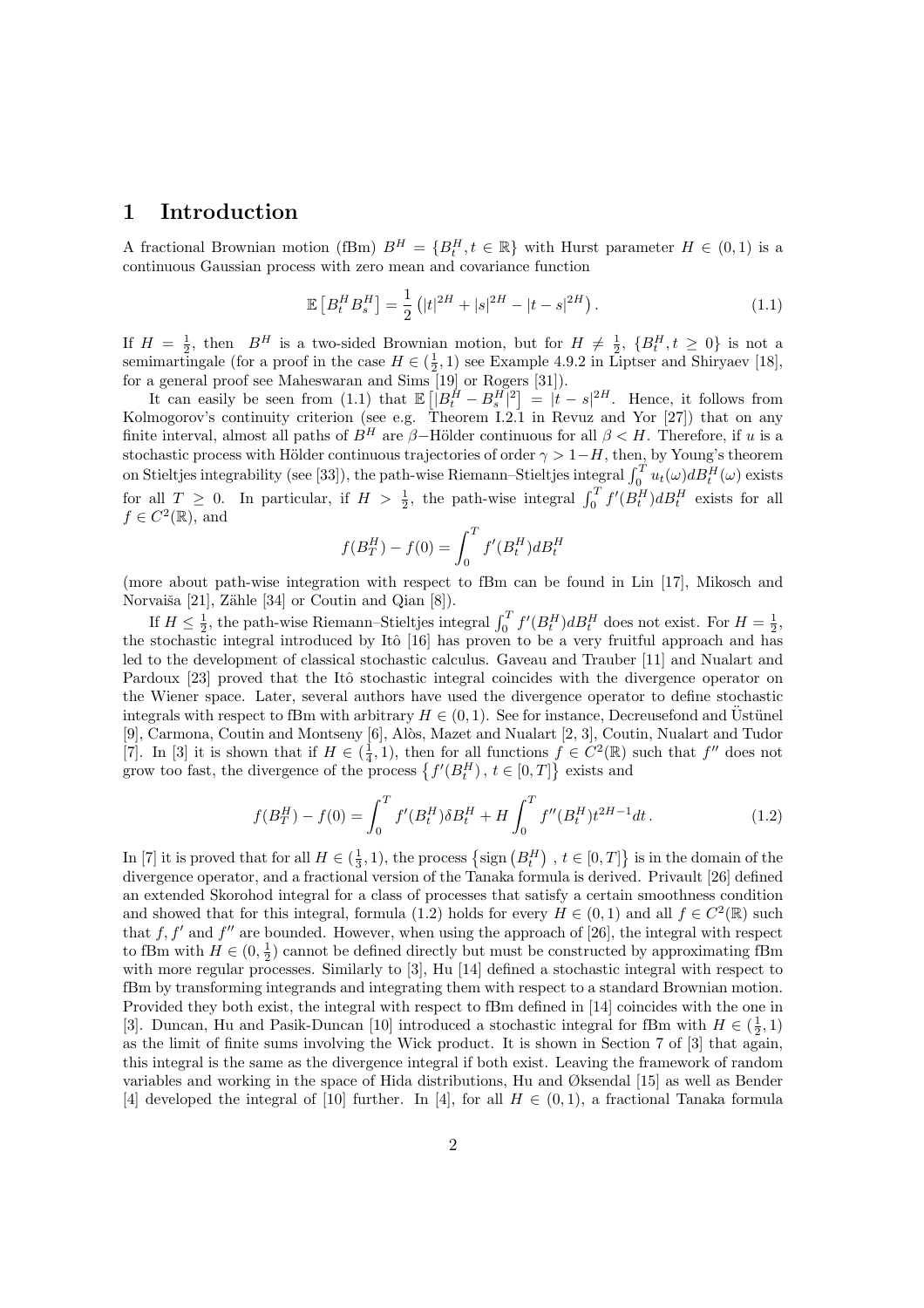is proved, and an extended version of the formula (1.2) is shown to hold under the assumption that  $f$  is a tempered distribution that can also depend on  $t$  and satisfies some mild regularity conditions. Gradinaru, Russo and Vallois [12] proved a change of variables formula for fBm with  $H \in \left[\frac{1}{4}, 1\right)$  that holds for the symmetric integral introduced in Russo and Vallois [28]. If both exist, the Russo–Vallois symmetric integral differs from the divergence integral by a trace term. For more details, see [1] or the introduction of [12].

In this paper we first explore how generally a stochastic integral for fBm can be defined by using the divergence operator from Malliavin calculus, and in particular, whether for the divergence operator, there exist versions of Itô's and Tanaka's formula for fBm with any  $H \in (0, \frac{1}{2})$ . Then, we study Russo–Vallois symmetric integrals of the form  $\int_a^b g(B_t^H) d^0 B_t^H$ , for deterministic functions  $q : \mathbb{R} \to \mathbb{R}$ .

It turns out that the standard divergence integral of fBm with respect to itself does not exist if  $H \in (0, \frac{1}{4}]$ , the reason being that in this case, the paths of fBm are too irregular. However, in the right setup, the standard divergence operator can be extended by a simple change of the order of integration in the duality relationship that defines the divergence operator as the adjoint of the Malliavin derivative. The definition of this extended divergence operator is simpler than the definitions of the stochastic integrals in [26], [14], [15] and [4]. Moreover, it can be shown that for the extended divergence operator, a Fubini theorem holds as well as versions of the formulas of Itô and Tanaka for fBm with any  $H \in (0, \frac{1}{2})$ . By localization, the extended divergence operator can be generalized further, and one can prove that for every  $H \in (0, \frac{1}{2})$ , formula (1.2) holds for all  $f \in C^2(\mathbb{R})$ . A similar formula is valid for arbitrary convex functions. Hence, the change of variables formulas that we show for the extended divergence integral in this paper are valid for more general functions  $f$  than the change of variable formulas in [26]. On the other hand, our change of variables formulas for the extended divergence integral are neither more nor less general than the ones in [4]. Whereas in [4]  $f$  does not need to be a twice continuously differentiable or convex function, it cannot grow to fast at infinity. Another important difference between the divergence integral in this paper and the stochastic integral of [15] and [4] is that the stochastic integral of divergence type in this paper is always a random variable whereas in [15] and [4], the stochastic integral is defined as a Hida distribution. In the last section we use properties of the extended divergence integral to show that for all real numbers a and b such that  $-\infty < a < b < \infty$ and every  $H \in (\frac{1}{6}, \frac{1}{2})$ , the symmetric integral

$$
\int_{a}^{b} g(B_t^H) d^0 B_t^H \tag{1.3}
$$

in the Russo–Vallois sense exists for all  $g \in C^3(\mathbb{R})$  and is equal to  $G(B_b^H) - G(B_a^H)$ , where  $G' = g$ , while on the other hand, for  $H \in (0, \frac{1}{6}]$ , the symmetric integral  $\int_a^b (B_t^H)^2 d^0 B_t^H$  does not exist.

That  $H = \frac{1}{6}$  is a barrier for the existence of integrals of the form (1.3) was simultaneously and independently discovered in the paper [13] by Gradinaru, Nourdin, Russo and Vallois. Their method of proof is different from ours and to show that the integral (1.3) exists for all  $H > \frac{1}{6}$ , they need that  $g \in C^5(\mathbb{R})$ . On the other hand, their result holds for more general symmetric stochastic integrals than the one considered in this paper.

The structure of the paper is as follows. In Section 2, we collect some facts from the theory of fractional calculus and discuss the first chaos of fBm with Hurst parameter  $H \in (0, \frac{1}{2})$ . In Section 3, we show that if  $H \in (0, \frac{1}{4}]$ , then for  $-\infty < a < b < \infty$ , the process  $B_t^H 1_{(a,b]}(t)$  is not in the domain of the standard divergence operator. We then introduce an extended divergence operator and prove a Fubini theorem. Section 4 contains versions of the formulas of Itô and Tanaka for fBm with Hurst parameter  $H \in (0, \frac{1}{2})$ . In Section 5, we show that for  $-\infty < a < b < \infty$ , the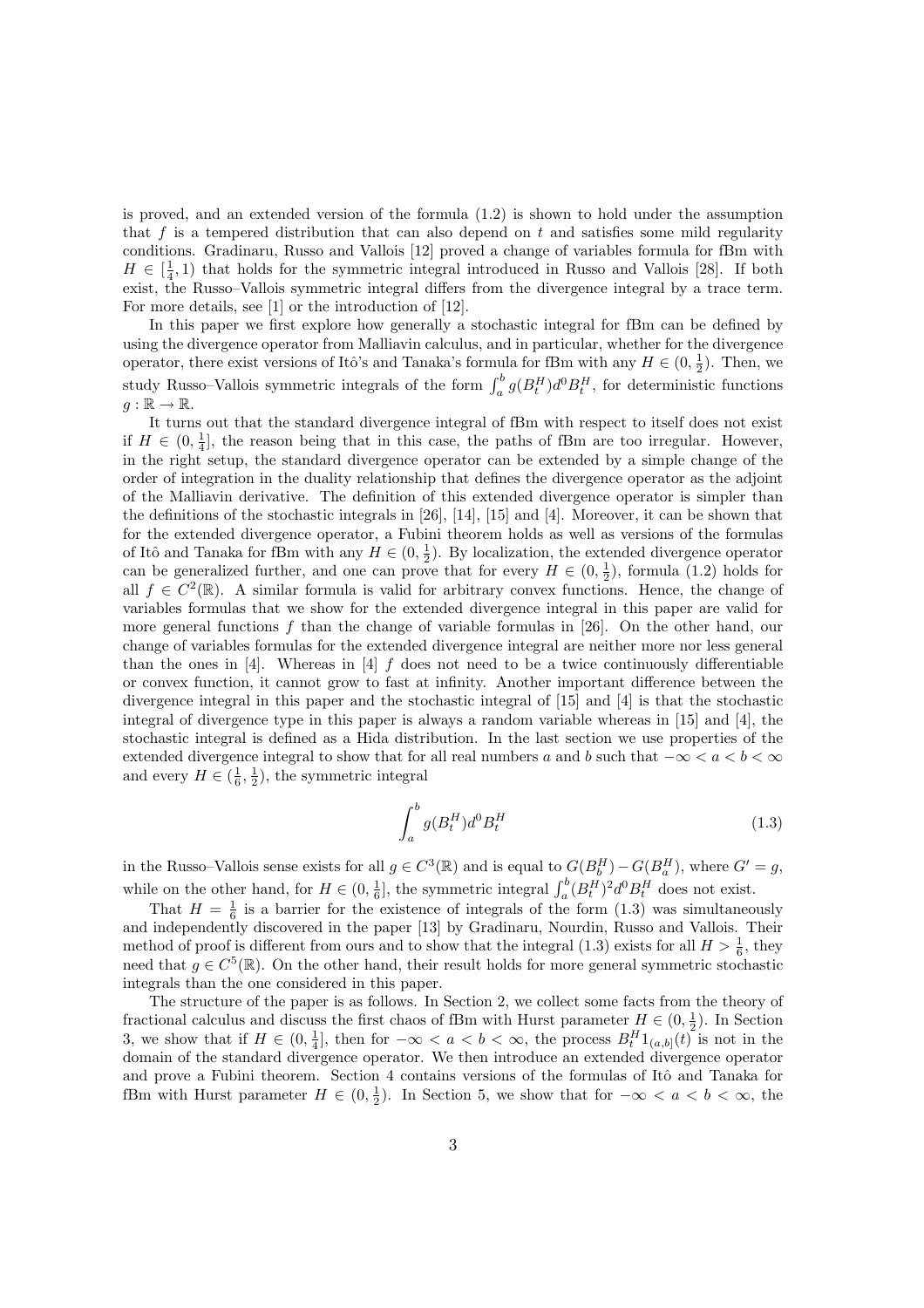Russo–Vallois symmetric integral  $\int_a^b g(B_t^H) d^0 B_t^H$  exists for all  $g \in C^3(\mathbb{R})$  if and only if  $H > \frac{1}{6}$ , in which case it is equal to  $G(B_b^H) - \tilde{G}(B_a^H)$ , where  $G' = g$ .

#### 2 The first chaos of fBm with  $H \in (0, \frac{1}{2})$  $\frac{1}{2})$

Let  $\left\{ B_{t}^{H}\text{, }t\in\mathbb{R}\right.$ ª be a fBm with Hurst parameter  $H \in (0, \frac{1}{2})$  on a probability space  $(\Omega, \mathcal{F}, P)$  such that © ª

$$
\mathcal{F} = \sigma\left\{B_t^H, t \in \mathbb{R}\right\}.
$$

By  $\mathcal{E}_H$  we denote the linear space of step functions

$$
\left\{\sum_{j=1}^n a_j 1_{(t_j,t_{j+1}]} : n \geq 1, -\infty < t_1 < t_2 < \cdots < t_{n+1} < \infty, a_j \in \mathbb{R}\right\},\,
$$

equipped with the inner product

$$
\left\langle \sum_{j=1}^{n} a_j 1_{(t_j,t_{j+1}]}, \sum_{k=1}^{m} b_k 1_{(s_k,s_{k+1}]}\right\rangle_{\mathcal{E}_H}
$$
  
:= 
$$
\mathbb{E}\left[\sum_{j=1}^{n} a_j \left(B_{t_{j+1}}^H - B_{t_j}^H\right) \sum_{k=1}^{m} b_k \left(B_{s_{k+1}}^H - B_{s_k}^H\right)\right].
$$

Obviously, the linear map

$$
\sum_{j=1}^{n} a_j 1_{(t_j, t_{j+1}]} \mapsto \sum_{j=1}^{n} a_j \left( B_{t_{j+1}}^H - B_{t_j}^H \right) \tag{2.1}
$$

is an isometry between the inner product spaces  $\mathcal{E}_H$  and

$$
\text{span}\left\{B_t^H, t \in \mathbb{R}\right\} \subset L^2(\Omega),
$$

where span denotes the linear span.

There exists a Hilbert space of functions which contains  $\mathcal{E}_H$  as a dense subspace. To describe this Hilbert space, we need the following notions of fractional calculus. We refer the reader to Samko, Kilbas and Marichev [32] for a complete presentation of this theory.

Let  $\alpha = \frac{1}{2} - H$ . The fractional integrals  $I^{\alpha}_{+} \varphi$  and  $I^{\alpha}_{-} \varphi$  of a function  $\varphi$  on the whole real axis are given by  $rt$ 

$$
I_+^{\alpha}\varphi(t) := \frac{1}{\Gamma(\alpha)} \int_{-\infty}^t (t-s)^{\alpha-1} \varphi(s) ds, \ t \in \mathbb{R},
$$

$$
I_{-}^{\alpha}\varphi(t):=\frac{1}{\Gamma(\alpha)}\int_{t}^{\infty}(s-t)^{\alpha-1}\varphi(s)ds\,,\,t\in\mathbb{R}\,,
$$

respectively (see page 94 of [32]). The Marchaud fractional derivatives  $\mathbf{D}^{\alpha}_{+}\varphi$  and  $\mathbf{D}^{\alpha}_{-}\varphi$  of a function  $\varphi$  on the whole real line are defined by

$$
\mathbf{D}^{\alpha}_{\pm}\varphi(t):=\lim_{\varepsilon\searrow 0}\mathbf{D}^{\alpha}_{\pm,\varepsilon}\varphi(t),\,t\in\mathbb{R},
$$

and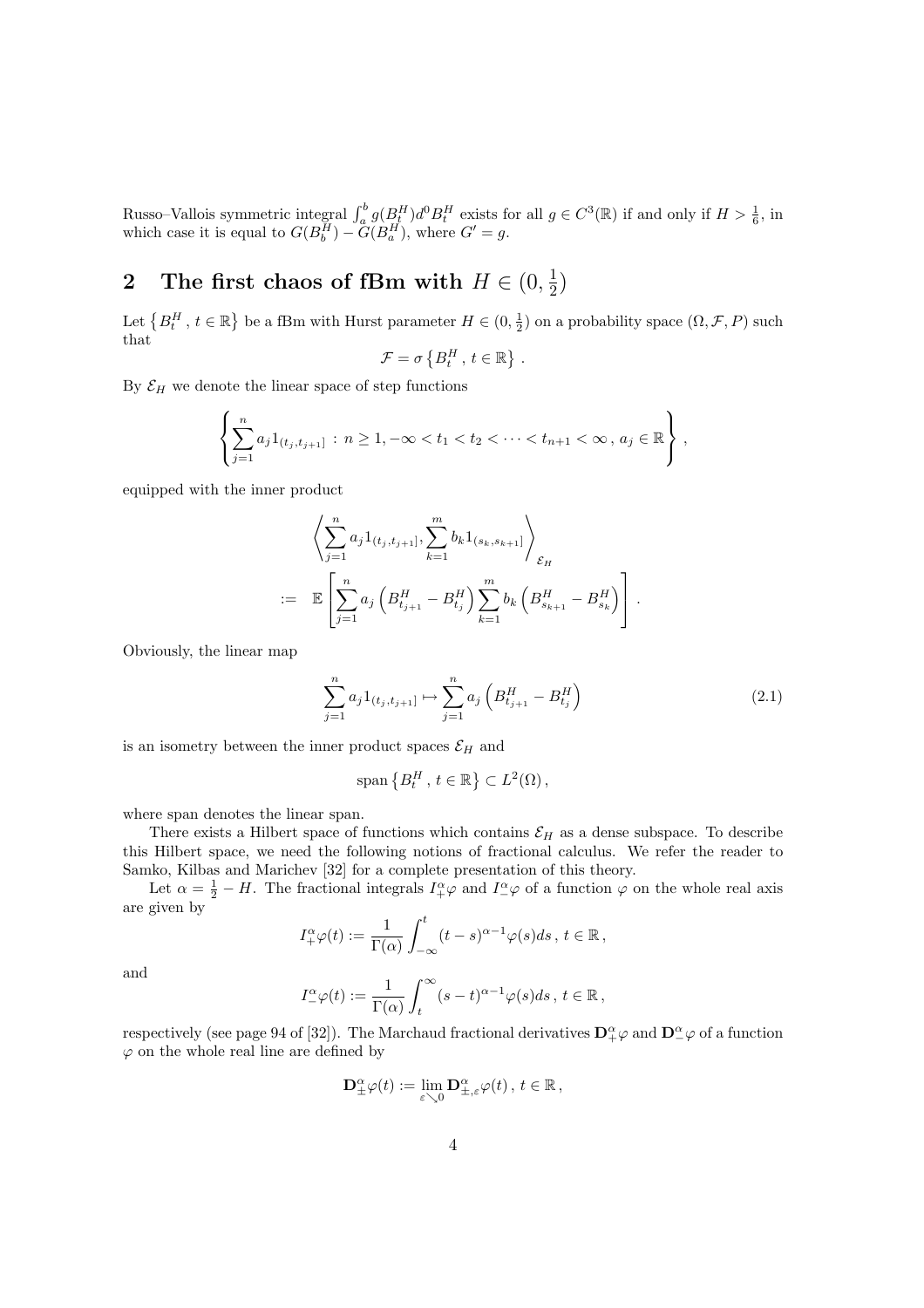where

$$
\mathbf{D}^{\alpha}_{\pm,\varepsilon}\varphi(t):=\frac{\alpha}{\Gamma(1-\alpha)}\int_{\varepsilon}^{\infty}\frac{\varphi(t)-\varphi(t\mp s)}{s^{1+\alpha}}ds\,,\,t\in\mathbb{R}
$$

(compare page 111 of [32]). It follows from Theorem 5.3 of [32] that  $I_+^{\alpha}$  and  $I_-^{\alpha}$  are bounded linear operators from  $L^2(\mathbb{R})$  to  $L^{1/H}(\mathbb{R})$ . Theorem 6.1 of [32] implies that for all  $\varphi \in L^2(\mathbb{R})$ ,

 $\mathbf{D}_{+}^{\alpha}I_{+}^{\alpha}\varphi = \varphi \quad \text{and} \quad \mathbf{D}_{-}^{\alpha}I_{-}^{\alpha}\varphi = \varphi.$  (2.2)

In Corollary 1 to Theorem 11.4 of [32] it is shown that

$$
I^{\alpha}(L^2(\mathbb{R})) := I^{\alpha}_+(L^2(\mathbb{R})) = I^{\alpha}_-(L^2(\mathbb{R})).
$$

Let

$$
c_H = \Gamma(H + \frac{1}{2}) \left( \int_0^\infty \left[ (1+s)^{H - \frac{1}{2}} - s^{H - \frac{1}{2}} \right]^2 ds + \frac{1}{2H} \right)^{-\frac{1}{2}}.
$$

It follows from (2.2) that the space  $I^{\alpha}(L^2(\mathbb{R}))$  equipped with the inner product

$$
\left\langle \varphi, \psi \right\rangle_{\Lambda_H} := c_H^2 \left\langle D^\alpha_- \varphi, D^\alpha_- \psi \right\rangle_{L^2(\mathbb{R})},
$$

is a Hilbert space. We denote it by  $\Lambda_H$ . It is shown in Pipiras and Taqqu [24] that for all  $\varphi, \psi \in \mathcal{E}_H$ ,

$$
\langle \varphi, \psi \rangle_{\Lambda_H} = \langle \varphi, \psi \rangle_{\mathcal{E}_H}
$$

and that  $\mathcal{E}_H$  is dense in  $\Lambda_H$ . Therefore, the isometry (2.1) can be extended to an isometry between and that  $\mathcal{L}_H$  is dense in  $\Lambda_H$ . Therefore,  $\Lambda_H$  and the first chaos of  $\{B_t^H, t \in \mathbb{R}\},$ 

$$
\overline{\text{span}}^{L^2(\Omega)}\left\{B_t^H, t \in \mathbb{R}\right\}.
$$

We will denote this isometry by

$$
\varphi \mapsto B^H(\varphi).
$$

Remark 2.1 Let  $-\infty < a < b < \infty$ , and set

$$
\Lambda_H^{(a,b]} := \{ \varphi \in \Lambda_H \, : \, \varphi = \varphi 1_{(a,b]}(.) \} .
$$

Let  $\varphi \in \Lambda_H \setminus \Lambda_H^{(a,b]}$ . Since  $I_-^{\alpha}$  is a bounded linear operator from  $L^2(\mathbb{R})$  to  $L^{1/H}(\mathbb{R})$ , there exists a constant  $c > 0$  such that for all  $\psi \in \Lambda_H^{(a,b]},$ 

$$
c||\varphi - \psi||_{\Lambda_H} \ge ||\varphi - \psi||_{L^{1/H}(\mathbb{R})} \ge \left(\int_{(-\infty, a] \cup (b, \infty)} |\varphi(t)|^{1/H} dt\right)^H > 0.
$$

This shows that  $\Lambda_H^{(a,b]}$  is a closed subspace of  $\Lambda_H$ . On the other hand, let

$$
\mathcal{E}_H^{(a,b]} := \left\{ \varphi \in \mathcal{E}_H \, : \, \varphi = \varphi 1_{(a,b]}(.) \right\},\,
$$

and denote by  $\mathcal{E}_H^{(a,b]}$  the closure of  $\mathcal{E}_H^{(a,b]}$  in  $\Lambda_H$ . If  $\varphi \in \mathcal{E}_H^{(a,b]}$ , there exists a sequence  $\{\varphi_n\}_{n=1}^{\infty}$ of functions in  $\mathcal{E}_H^{(a,b]}$  such that  $\varphi_n \to \varphi$  in  $\Lambda_H$  and therefore also in  $L^{1/H}(\Omega)$ . It follows that  $\varphi \in \Lambda_H^{(a,b]}$ . This shows that  $\mathcal{E}_H^{(a,b]} \subset \Lambda_H^{(a,b]}$ .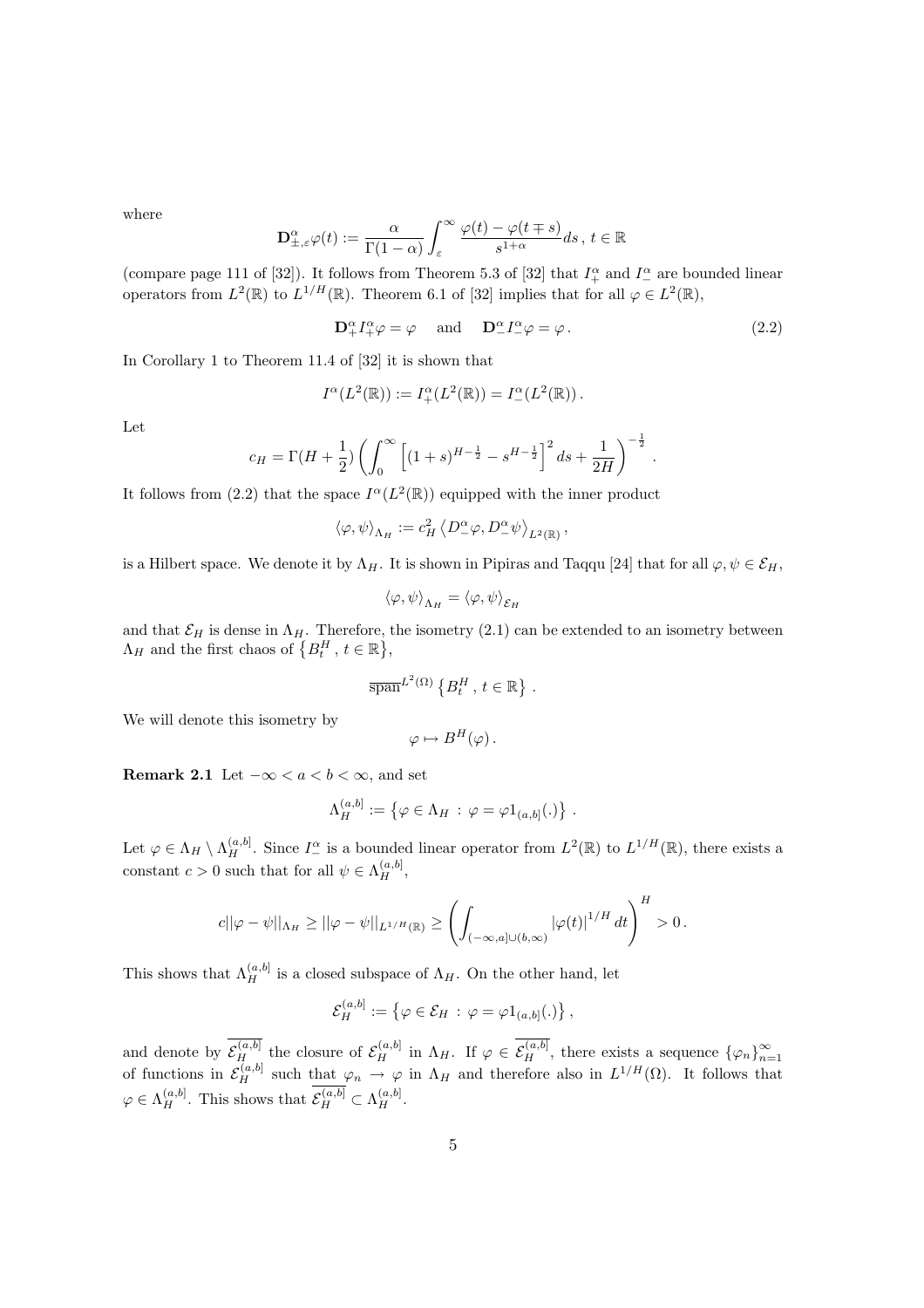The right-sided fractional integral  $I_{b-}^{\alpha} \varphi$  of a function  $\varphi$  on the interval  $(a, b]$  is given by

$$
I^\alpha_{b-}\varphi(t):=\frac{1}{\Gamma(\alpha)}\int_t^b(s-t)^{\alpha-1}\varphi(s)ds\,,\,t\in(a,b]
$$

(see Definition 2.1 of [32]). The right-sided Riemann–Liouville fractional derivative  $\mathcal{D}_{b-}^{\alpha}\varphi$  of a function  $\varphi$  on the interval  $(a, b]$  is given by

$$
\mathcal{D}^{\alpha}_{b-}\varphi(t):=-\frac{1}{\Gamma(1-\alpha)}\frac{\mathrm{d}}{\mathrm{d}t}\int_{t}^{b}(s-t)^{-\alpha}\varphi(s)ds\,,\,t\in(a,b]
$$

(see Definition 2.2 in [32]). It is shown in Theorem 2.6 of [32] that  $I_{b-}^{\alpha}$  is a bounded linear operator from  $L^1(a, b]$  to  $L^1(a, b]$ . It follows from Theorem 2.4 and formula (2.19) of [32] that for all  $\varphi \in L^1(a, b],$ 

$$
\mathcal{D}_{b-}^{\alpha}I_{b-}^{\alpha}\varphi=\varphi\,.
$$

Clearly, the linear maps

$$
M^{-\alpha}:L^2(a,b]\to L^1(a,b]\,,\,f(t)\mapsto (t-a)^{-\alpha}f(t)
$$

and

$$
M^{\alpha}: L^1(a,b] \to L^1(a,b], f(t) \mapsto (t-a)^{\alpha} f(t)
$$

are bounded and injective. It follows that the map

$$
J:=M^{\alpha}\circ I_{b-}^{\alpha}\circ M^{-\alpha}:L^{2}(a,b]\rightarrow L^{1}(a,b]
$$

is bounded and injective. Therefore,  $\lambda_H^{(a,b]} = J(L^2(a,b])$  with the inner product

$$
\left\langle \varphi, \psi \right\rangle_{\lambda^{(a,b)}_H} := \frac{\pi(2H-1)H}{\Gamma(2-2H)\sin(\pi(H-1/2))} \left\langle J^{-1}\varphi, J^{-1}\psi \right\rangle_{L^2(a,b]}
$$

is a Hilbert space. In [25], Pipiras and Taqqu have shown that  $\mathcal{E}_H^{(a,b]}$  is dense in  $\lambda_H^{(a,b]}$ . Let  $\{\varphi_n\}_{n=1}^{\infty}$ be a Cauchy-sequence in  $\mathcal{E}_H^{(a,b]}$ . Then, there exist functions  $\varphi \in \mathcal{E}_H^{(a,b]}$  and  $\psi \in \lambda_H^{(a,b]}$  such that

 $\varphi_n \to \varphi$  in  $\Lambda_H$  and therefore also in  $L^{1/H}(a, b]$ 

and

 $\varphi_n \to \psi$  in  $\lambda^{(a,b)}_H$  and therefore also in  $L^1(a,b]$ .

It follows that  $\varphi = \psi$ . This shows that

$$
\lambda_H^{(a,b]} = \overline{\mathcal{E}_H^{(a,b]}} \subset \Lambda_H^{(a,b]}.
$$
\n(2.3)

## 3 Extension of the divergence operator

In this section we define an extended divergence operator with respect to  ${B_t^H, t \in \mathbb{R}}$ ª for  $H \in$  $(0, \frac{1}{2})$ . We briefly recall the basic notions of the stochastic calculus of variations, also called Malliavin calculus. For more details we refer to the books by Nualart [22] and Malliavin [20]. The set of smooth and cylindrical random variables  $S$  consists of all random variables of the form

$$
F = f(B^H(\varphi_1), \dots, B^H(\varphi_n)), \tag{3.1}
$$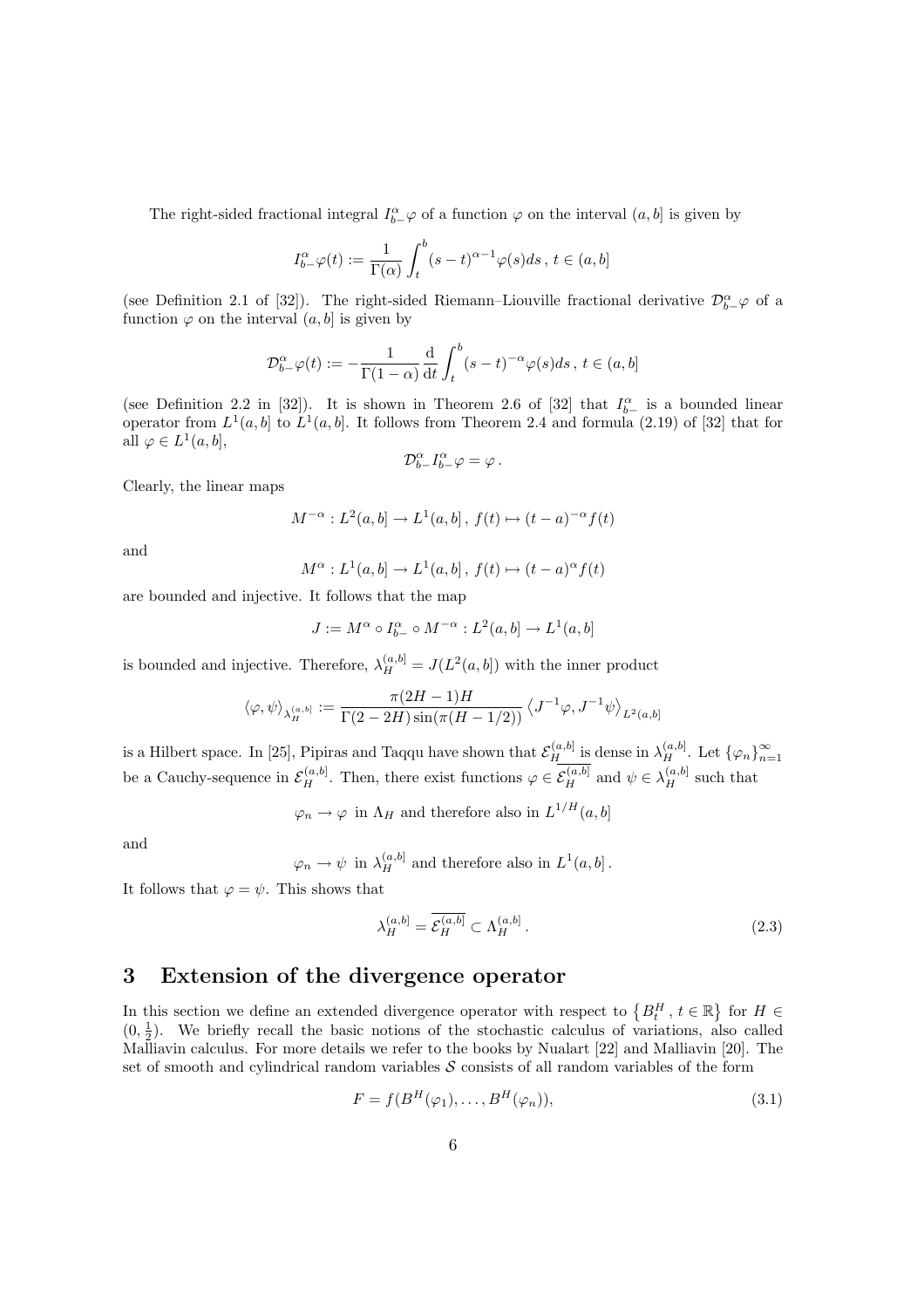where  $n \geq 1$ ,  $f \in \mathcal{C}_p^{\infty}(\mathbb{R}^n)$  (f and all its partial derivatives have polynomial growth), and  $\varphi_j \in \Lambda_H$ . Since  $\mathcal{F} = \sigma$  $\{B_t^H, t \in \mathbb{R}\}$ ª , S is dense in  $L^p(\Omega)$  for all  $p \geq 1$ . The derivative of a smooth and cylindrical random variable F of the form  $(3.1)$  is defined as the  $\Lambda_H$ -valued random variable

$$
DF = \sum_{j=1}^{n} \frac{\partial f}{\partial x_j} (B^H(\varphi_1), \dots, B^H(\varphi_n)) \varphi_j.
$$

For all  $p \geq 1$ ,  $F \mapsto DF$  is a closable unbounded linear operator from  $L^p(\Omega)$  to  $L^p(\Omega, \Lambda_H)$ . We denote the closed operator by D and its domain in  $L^p(\Omega)$  by  $\mathbb{D}^{1,p}$ .

The divergence operator  $\delta$  is defined as the adjoint of the derivative operator. For  $p > 1$ , let  $\tilde{p} = \frac{p}{p-1} > 1$ . By  $\delta_p$  we denote the adjoint of D viewed as operator from  $L^{\tilde{p}}(\Omega)$  to  $L^{\tilde{p}}(\Omega, \Lambda_H)$ , that is, the domain of  $\delta_p$ , Dom  $\delta_p$ , is the space of processes  $u \in L^p(\Omega, \Lambda_H)$  such that

$$
F \mapsto \mathbb{E} \left\langle u, DF \right\rangle_{\Lambda_H}
$$

is a bounded linear functional on  $(S, ||.||_{\tilde{p}})$ , and for  $u \in \text{Dom } \delta_p$ ,  $\delta_p(u)$  is the unique element in  $L^p(\Omega)$  such that

$$
\mathbb{E}\left\langle u, DF\right\rangle_{\Lambda_H} = \mathbb{E}\left[\delta_p(u)F\right],\tag{3.2}
$$

for all  $F \in \mathcal{S}$ . Obviously, if  $u \in \text{Dom } \delta_p \cap \text{Dom } \delta_q$ , for different  $p, q > 1$ , then  $\delta_p(u) = \delta_q(u)$ . Hence, one can define

$$
\text{Dom }\delta := \bigcup_{p>1} \text{Dom }\delta_p \,,
$$

and for  $u \in$  Dom  $\delta$ ,

$$
\delta(u) := \delta_p(u) \,, \tag{3.3}
$$

for some  $p > 1$  such that  $u \in \text{Dom } \delta_p$ .

**Remark 3.1** Let  $-\infty < a < b < \infty$  and consider the process  ${B_t^H, a < t \le b}$ ª on  $(\Omega, \mathcal{F}^{(a,b]}, P),$ where © ª © ª

$$
\mathcal{F}^{(a,b]} = \sigma \left\{ B_t^H, \, a < t \leq b \right\} = \sigma \left\{ B_t^H, \, a \leq t \leq b \right\}.
$$

Let  $\delta^{(a,b]}$  be the corresponding divergence operator defined analogously to the divergence operator  $\delta$  in (3.3). By (2.3), a process  $u \in \bigcup_{p>1} L^p(\Omega, \lambda_H^{(a,b)})$  can be viewed as a process in  $\bigcup_{p>1} L^p(\Omega, \Lambda_H)$ . It can easily be checked that if  $u \in \bigcup_{p>1} L^p(\Omega, \lambda_H^{(a,b]}) \cap \text{Dom }\delta$ , then  $u \in \text{Dom }\delta^{(a,b]}$  as well, and  $\delta(u) = \delta^{(a,b]}(u).$ 

**Proposition 3.2** Let  $-\infty < a < b < \infty$ , and set

$$
u_t = B_t^H 1_{(a,b]}(t), t \in \mathbb{R}.
$$

Then

$$
P\left[u\in\Lambda_H\right]=1\,,\;\; \text{for}\;H\in\big(\frac{1}{4},\frac{1}{2}\big)\,,
$$

and

$$
P[u \in \Lambda_H] = 0, \text{ for } H \in (0, \frac{1}{4}].
$$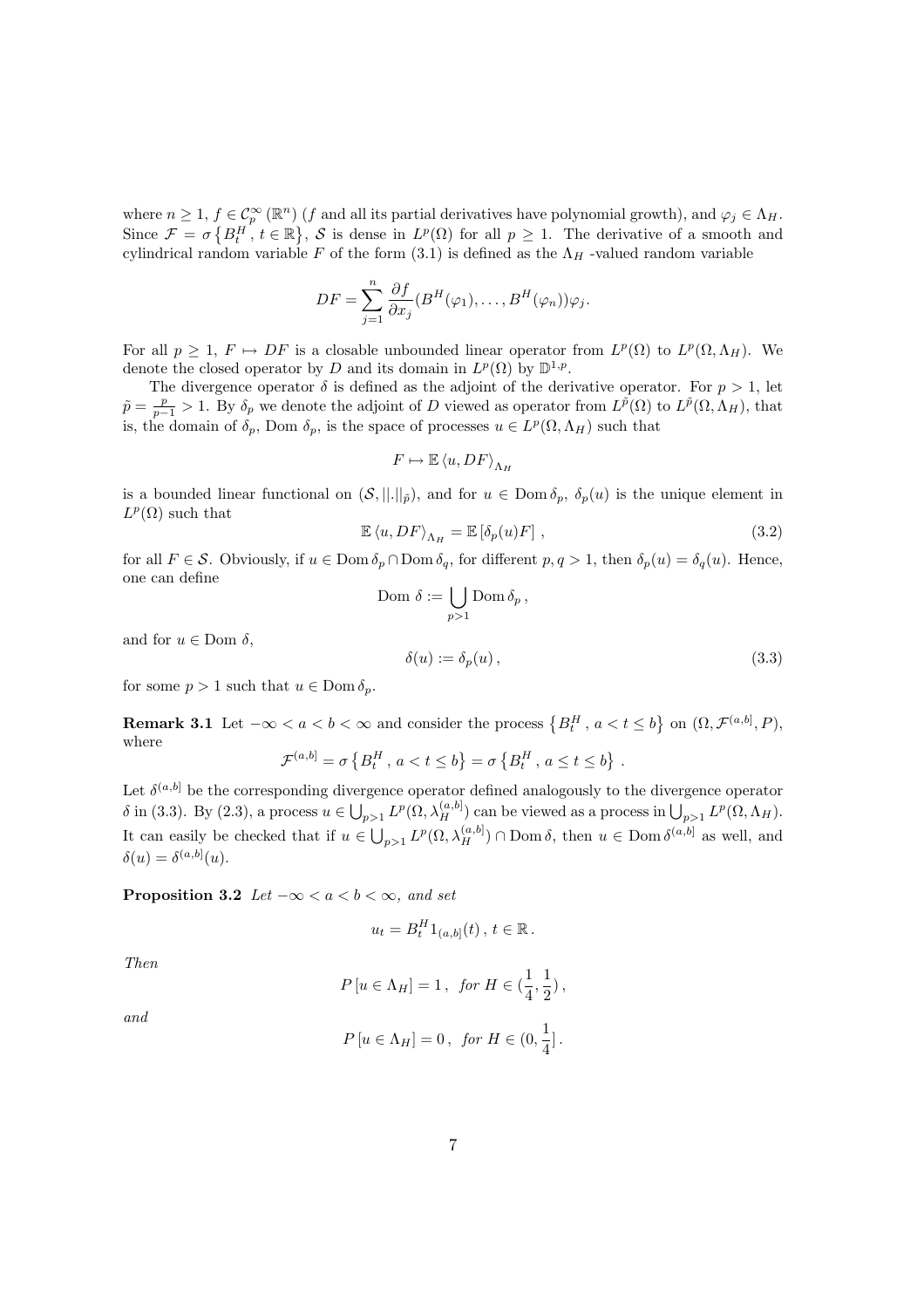*Proof.* First, let  $H \in (\frac{1}{4}, \frac{1}{2})$ . It follows from Kolmogorov's continuity criterion (compare e.g. Theorem I.2.1 in Revuz and Yor [27]) that there exists a measurable set  $\tilde{\Omega} \subset \Omega$  with  $P |\tilde{\Omega}| = 1$ such that for all  $\omega \in \tilde{\Omega}$ , there exists a constant  $\tilde{C}(\omega)$  such that

$$
\sup_{t \in (a,b]} \left| B^H_t(\omega) \right| \le \tilde{C}(\omega)
$$

and

$$
\sup_{t,s\in(a,b];\,t\neq s}\frac{\left|B_t^H(\omega)-B_s^H(\omega)\right|}{\left|t-s\right|^{\frac{1}{4}}}\leq \tilde{C}(\omega)\,.
$$

We fix an  $\omega \in \tilde{\Omega}$  and set

$$
\varphi(t) := u_t(\omega) = B_t^H(\omega) 1_{(a,b]}(t), t \in \mathbb{R},
$$

and

$$
\hat{C} := \frac{\alpha}{\Gamma(1-\alpha)} \tilde{C}(\omega), \text{ where } \alpha = \frac{1}{2} - H.
$$

Let  $\varepsilon > 0$ . For  $t \in (-\infty, a]$ ,

$$
\mathbf{D}_{+,\varepsilon}^{\alpha}\varphi(t)=0\,.
$$

For  $t \in (a, b]$ ,

$$
\begin{array}{lcl} && \left| {\mathbf D}^{\alpha}_{+,\varepsilon} \varphi(t)\right| \\[2mm] & \le & \displaystyle \frac{\alpha}{\Gamma(1-\alpha)} \left( {\mathbf 1}_{\{t-a>\varepsilon\}} \int_{\varepsilon}^{t-a} \left| \frac{\varphi(t)-\varphi(t-s)}{s^{1+\alpha}} \right| ds + |\varphi(t)| \int_{(t-a)\vee \varepsilon}^{\infty} s^{-1-\alpha} ds \right) \\[2mm] & \le & \displaystyle \hat C \left( {\mathbf 1}_{\{t-a>\varepsilon\}} \int_{\varepsilon}^{t-a} s^{-\frac{3}{4}-\alpha} ds + \int_{t-a}^{\infty} s^{-1-\alpha} ds \right) \\[2mm] & \le & \displaystyle \hat C \left[ \frac{1}{\frac{1}{4}-\alpha} (t-a)^{\frac{1}{4}-\alpha} + \frac{1}{\alpha} (t-a)^{-\alpha} \right] \, . \end{array}
$$

For  $t \in (b, \infty)$ ,

$$
\begin{array}{rcl}\n\left| \mathbf{D}^{\alpha}_{+,\varepsilon} \varphi(t) \right| & \leq & \dfrac{\alpha}{\Gamma(1-\alpha)} \int_{t-b}^{t-a} \dfrac{\left| \varphi(t-s) \right|}{s^{1+\alpha}} ds \\
& \leq & \hat{C} \int_{t-b}^{t-a} s^{-1-\alpha} ds = \hat{C} \dfrac{1}{\alpha} \left[ (t-b)^{-\alpha} - (t-a)^{-\alpha} \right] \, .\n\end{array}
$$

Hence, for all  $\varepsilon > 0$ , for all  $t \in \mathbb{R}$ ,  $\big| \mathbf{D}^{\alpha}_{+,\varepsilon} \varphi(t) \big|$  $|\leq \psi(t)$ , where

$$
\psi(t) = \begin{cases}\n0, & \text{if } t \in (-\infty, a] \\
C\left[(t-a)^{\frac{1}{4}-\alpha} + (t-a)^{-\alpha}\right], & \text{if } t \in (a, b] \\
C\left[(t-b)^{-\alpha} - (t-a)^{-\alpha}\right], & \text{if } t \in (b, \infty)\n\end{cases}
$$

,

and

$$
C = \hat{C} \left( \frac{1}{\frac{1}{4} - \alpha} \vee \frac{1}{\alpha} \right) .
$$

It can easily be checked that  $\psi \in L^2(\mathbb{R})$ . It follows that  $\varphi$  satisfies condition 1) of Theorem 6.2 of [32]. Condition 2) is trivially satisfied. Therefore, Theorem 6.2 of [32] implies that  $\varphi \in \Lambda_H$ , which proves the first part of the proposition.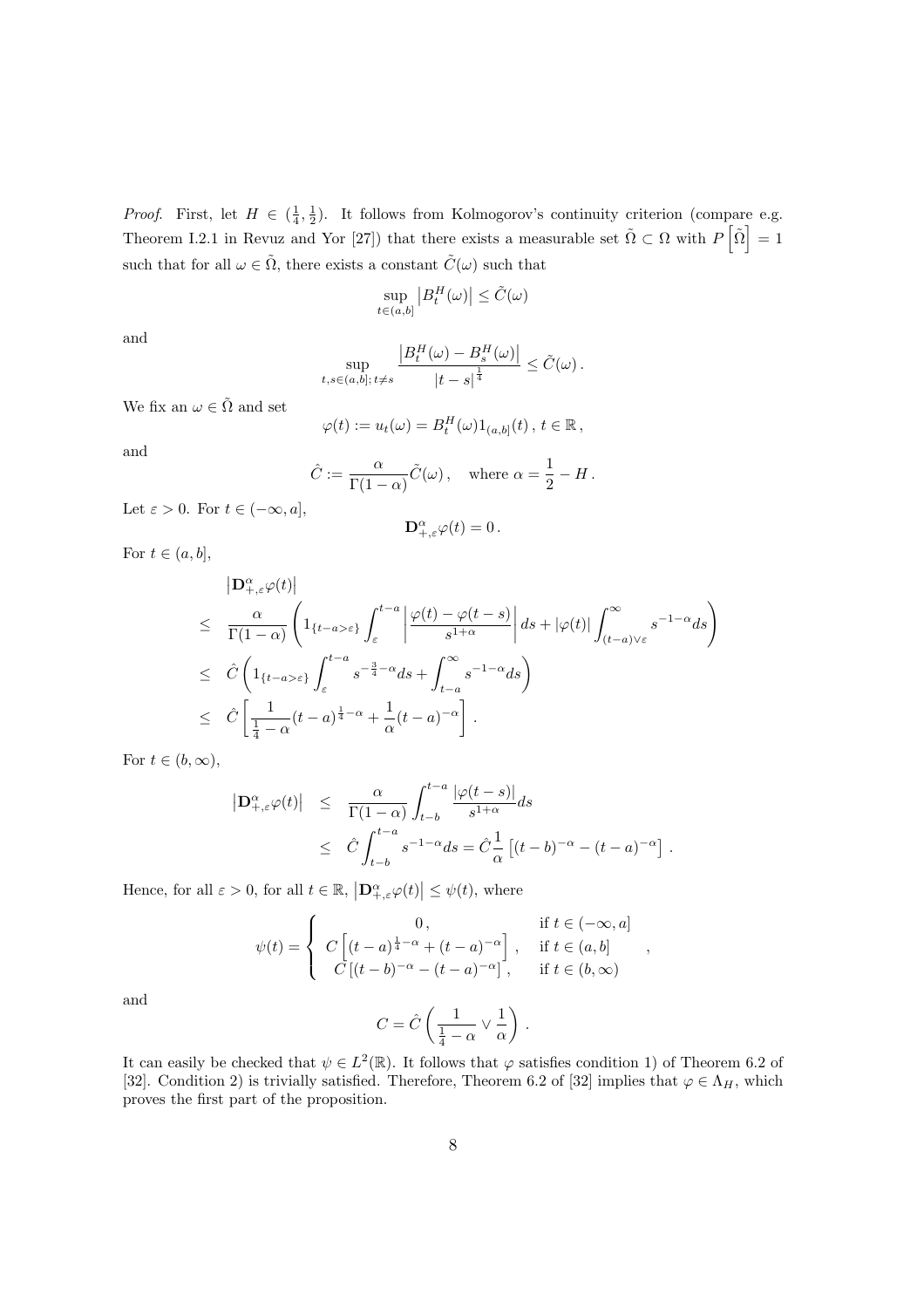Now, let us assume that  $H \in (0, \frac{1}{4}]$ . The process

$$
\tilde{B}_t^H := B_{t+a}^H - B_a^H, t \in \mathbb{R}.
$$

is also a fBm with Hurst parameter H. Since it is H-selfsimilar, for all  $t \in (0, b - a)$ , the random variable  $r^{b-a-t}$ 

$$
t^{-2H} \int_0^{b-a-t} \left(\tilde{B}_{s+t}^H - \tilde{B}_s^H\right)^2 ds
$$

has the same distribution as

$$
\int_0^{b-a-t} \left(\tilde{B}_{\frac{s}{t}+1}^H - \tilde{B}_{\frac{s}{t}}^H\right)^2 ds = t \int_0^{\frac{b-a}{t}-1} \left(\tilde{B}_{x+1}^H - \tilde{B}_x^H\right)^2 dx
$$
  
=  $(b-a-t) \frac{1}{\frac{b-a}{t}-1} \int_0^{\frac{b-a}{t}-1} \left(\tilde{B}_{x+1}^H - \tilde{B}_x^H\right)^2 dx$ . (3.4)

The process  $\left(\tilde{B}_{x+1}^H - \tilde{B}_{x}^H\right)$ is stationary and mixing. Therefore, it follows from the ergodic  $x\geq 0$ theorem that (3.4) converges to

$$
(b-a)\mathbb{E}\left[\left(\tilde{B}_1^H\right)^2\right]>0\,,\ \ \text{in}\ \ L^1\ \ \text{as}\ t\to 0\,.
$$

Hence,

$$
t^{-2H} \int_0^{b-a-t} \left(\tilde{B}_{s+t}^H - \tilde{B}_s^H\right)^2 ds \xrightarrow{L^1} (b-a) \mathbb{E}\left[\left(\tilde{B}_1^H\right)^2\right], \text{ as } t \to 0,
$$

as well. It follows that there exists a measurable set  $\tilde{\Omega} \subset \Omega$  with P  $\tilde{\Omega}$ = 1 and a sequence of positive numbers  $\{t_k\}_{k=1}^{\infty}$  that converges to 0 such that for all  $\omega \in \tilde{\Omega}$  and  $k \geq 1$ ,

$$
\int_{\mathbb{R}} \left( u_{s+t_k}(\omega) - u_s(\omega) \right)^2 ds \geq \int_a^{b-t_k} \left( B_{s+t_k}^H(\omega) - B_s^H(\omega) \right)^2 ds
$$

$$
= \int_0^{b-a-t_k} \left( \tilde{B}_{s+t_k}^H(\omega) - \tilde{B}_s^H(\omega) \right)^2 ds
$$

$$
\geq \frac{b-a}{2} \mathbb{E} \left[ \left( \tilde{B}_1^H \right)^2 \right] t_k^{2H} . \tag{3.5}
$$

Now, assume that there exists an  $\omega \in \tilde{\Omega}$  such that  $u(\omega) \in \Lambda_H$ . By (6.40) of [32], the function  $u(\omega)$ has the property

$$
\int_{\mathbb{R}} \left( u_{s+t}(\omega) - u_s(\omega) \right)^2 ds = o(t^{2\alpha}) \text{ as } t \to 0.
$$
\n(3.6)

But  $u(\omega)$  can only satisfy (3.5) and (3.6) at the same time if  $H > \alpha = \frac{1}{2} - H$ , which contradicts  $H \leq \frac{1}{4}$ . Therefore,  $u(\omega) \notin \Lambda_H$  for all  $\omega \in \tilde{\Omega}$ , and the proposition is proved.

Since Dom  $\delta \subset \bigcup_{p>1} L^p(\Omega,\Lambda_H)$ , Proposition 3.2 implies that processes of the form

$$
B_t^H 1_{(a,b]}(t)\,,
$$

cannot be in Dom  $\delta$  if  $H \leq \frac{1}{4}$ . Note that it follows from (2.3) that for  $H \leq \frac{1}{4}$ , almost surely, no path of  $\{B_t^H, a < t \leq b\}$  is in  $\lambda_H^{(a,b]}$  either, and therefore,  $\{B_t^H, a < t \leq b\} \notin \text{Dom }\delta^{(a,b]}$ . In ª is in  $\lambda_H^{(a,b]}$  either, and therefore,  $\{B_t^H, a < t \leq b\}$ ª  $\notin$  Dom  $\delta^{(a,b]}$ . In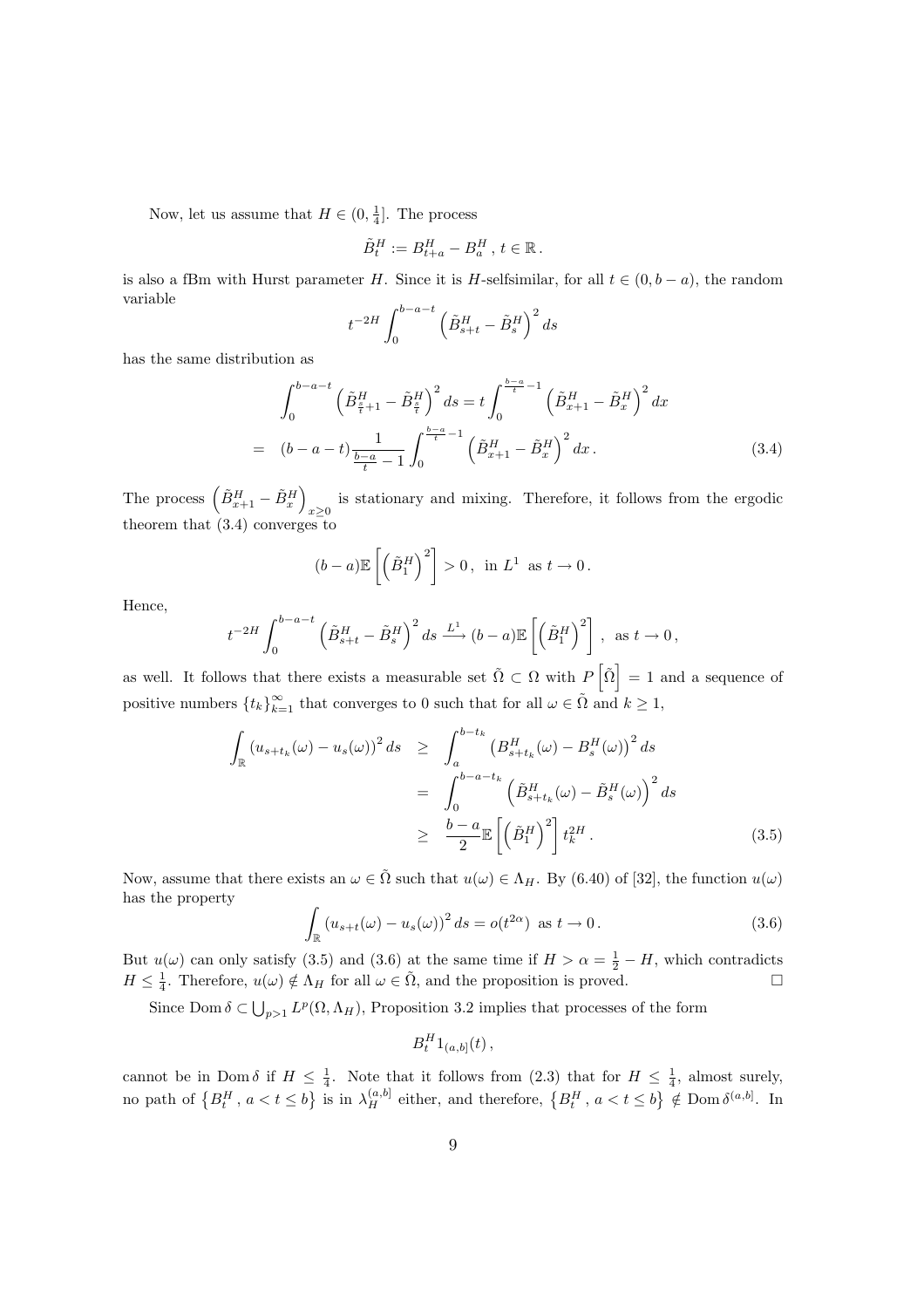the following definition we extend the divergence  $\delta$  to an operator whose domain also contains processes with paths that are not in  $\Lambda_H$ .

We set

$$
\Lambda_H^* \quad : \quad = I^\alpha_-(\mathcal{E}_H) \, .
$$

Since  $\mathcal{E}_H$  is dense in  $L^2(\mathbb{R})$ ,  $\Lambda_H^*$  is dense in  $\Lambda_H$ . Furthermore, it can easily be checked that for  $-\infty < a < b < \infty$ ,

$$
I_+^{\alpha} \left[ (t-a)_+^{H-1/2} - (t-b)_+^{H-1/2} \right] = \Gamma(H+1/2) 1_{(a,b]}(t), t \in \mathbb{R}.
$$

It follows from (2.2) that

$$
\mathbf{D}_{+}^{\alpha}1_{(a,b]}(t) = \frac{1}{\Gamma(H+1/2)}\left[ (t-a)_{+}^{H-1/2} - (t-b)_{+}^{H-1/2} \right], t \in \mathbb{R},
$$

which shows that

$$
\mathbf{D}_{+}^{\alpha}\mathbf{D}_{-}^{\alpha}(\Lambda_{H}^{*}) = \mathbf{D}_{+}^{\alpha}(\mathcal{E}_{H}) \subset L^{p}(\mathbb{R}), \qquad (3.7)
$$

for all

$$
p \in \left(\frac{1}{3/2 - H}, \frac{1}{1/2 - H}\right), \text{ in particular, for } p = 2.
$$

Corollary 2 to Theorem 6.2 of [32] implies that for all  $\varphi \in \Lambda_H$  and  $\psi \in \mathcal{E}_H$ , the following integration by parts formula holds:

$$
\int_{\mathbb{R}} \varphi(x) \mathbf{D}_+^{\alpha} \psi(x) dx = \int_{\mathbb{R}} \mathbf{D}_-^{\alpha} \varphi(x) \psi(x) dx.
$$
\n(3.8)

By  $H_n$  we denote the *n*-th over-normalized Hermite polynomial, that is,

$$
H_0(x):=1\,,\quad \text{ and }\quad H_n(x):=\frac{(-1)^n}{n!}e^{\frac{x^2}{2}}\frac{d^n}{dx^n}\left(e^{-\frac{x^2}{2}}\right)\,,\,n\geq 1\,.
$$

Furthermore, we set  $H_{-1}(x) := 0$ . It can be shown as in Theorem 1.1.1 of Nualart [22] that for all  $p \geq 1$ ,

$$
\text{span}\left\{H_n(B^H(\varphi))\,:\,n\in\mathbb{N}\,,\,\varphi\in\Lambda_H^*\,,\,||\varphi||_{\Lambda_H}=1\right\}
$$

is dense in  $L^p(\Omega)$ .

**Definition 3.3** Let  $u = \{u_t, t \in \mathbb{R}\}$  be a measurable process. We say that  $u \in \text{Dom}^* \delta$  if and only if there exists a  $\delta(u) \in \bigcup_{p>1} L^p(\Omega)$  such that for all  $n \in \mathbb{N}$  and  $\varphi \in \Lambda_H^*$  with  $||\varphi||_{\Lambda_H} = 1$ , the following conditions are satisfied:

- (i) for almost all  $t \in \mathbb{R}$ :  $u_t H_{n-1}(B^H(\varphi)) \in L^1(\Omega)$ ,
- $(ii) \mathbb{E}$  $[u, H_{n-1}(B^H(\varphi))] \mathbf{D}_+^{\alpha} \mathbf{D}_-^{\alpha} \varphi(.) \in L^1(\mathbb{R}),$  and

(iii) 
$$
c_H^2 \int_{\mathbb{R}} \mathbb{E} \left[ u_t H_{n-1}(B^H(\varphi)) \right] \mathbf{D}_+^{\alpha} \mathbf{D}_-^{\alpha} \varphi(t) dt = \mathbb{E} \left[ \delta(u) H_n(B^H(\varphi)) \right].
$$

Note that if  $u \in \text{Dom}^* \delta$ , then  $\delta(u)$  is uniquely defined, and the mapping  $\delta : \text{Dom}^* \delta \to \bigcup_{p>1} L^p(\Omega)$ is linear.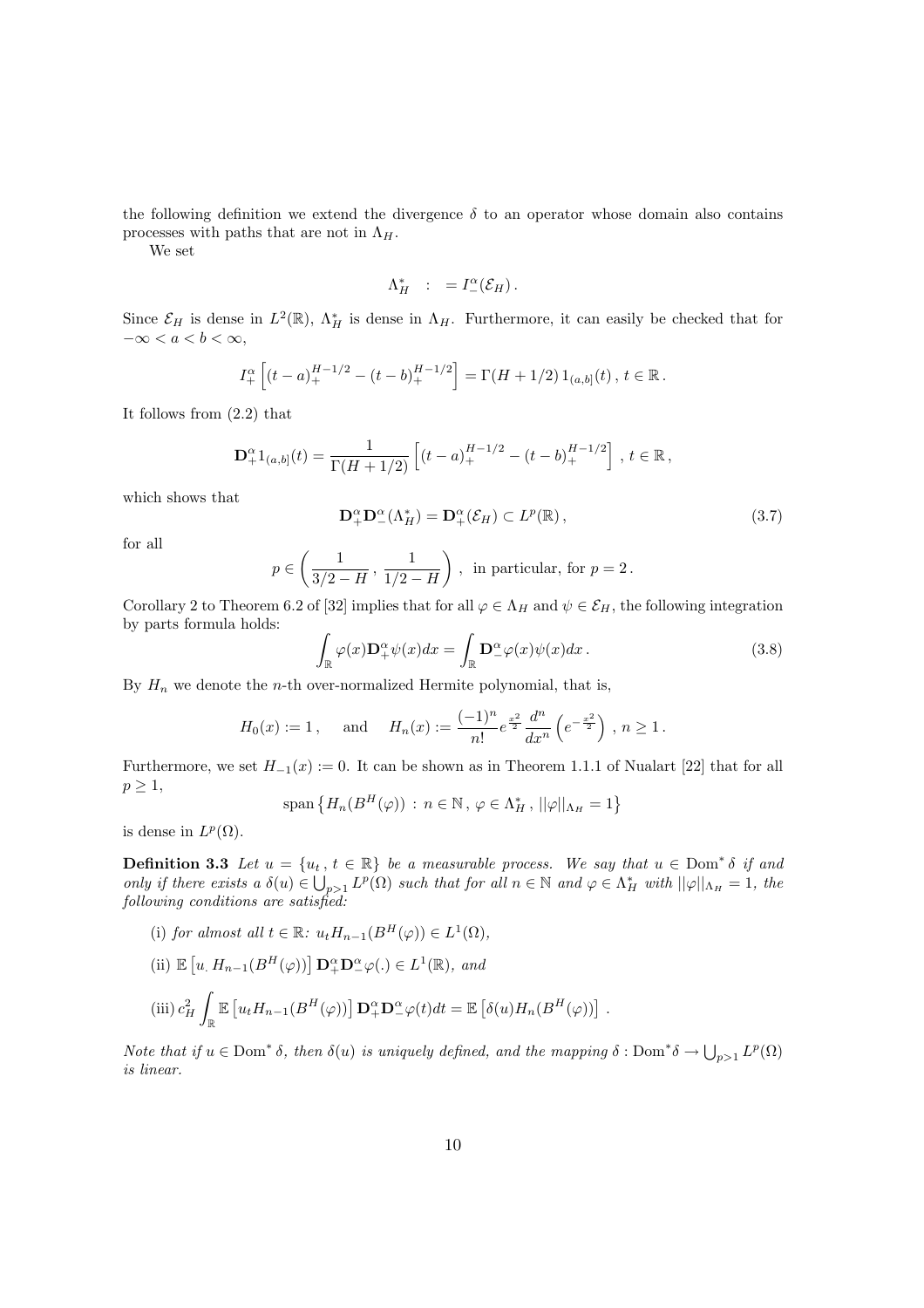#### Remarks 3.4

**1.** Let  $n \in \mathbb{N}$  and  $\varphi \in \Lambda_H^*$ . By (3.7), the process

$$
H_{n-1}(B^H(\varphi))\mathbf{D}_+^{\alpha}\mathbf{D}_-^{\alpha}\varphi(t)
$$

is in  $L^p(\Omega, L^q(\mathbb{R}))$  for all

$$
p \in [1, \infty)
$$
 and  $q \in \left(\frac{1}{3/2 - H}, \frac{1}{1/2 - H}\right)$ .

By twice applying Hölder's inequality, it follows that if

$$
u \in L^p(\Omega, L^q(\mathbb{R}))
$$

for some

$$
p \in (1, \infty]
$$
 and  $q \in \left(\frac{1}{1/2 + H}, \infty\right]$ ,

then

$$
u_t H_{n-1}(B^H(\varphi)) \mathbf{D}_+^{\alpha} \mathbf{D}_-^{\alpha} \varphi(t) \in L^1(\Omega, L^1(\mathbb{R})) = L^1(\Omega \times \mathbb{R}), \tag{3.9}
$$

which implies that  $u$  satisfies conditions (i) and (ii) of Definition 3.3. **2.** The extended divergence operator  $\delta$  is closed in the following sense: Let  $\overline{a}$  $\overline{a}$ 

$$
p \in (1, \infty]
$$
 and  $q \in \left(\frac{1}{1/2 + H}, \infty\right]$ .

Let  $\{u^k\}_{k=1}^{\infty}$  be a sequence in Dom<sup>\*</sup>  $\delta \cap L^p(\Omega, L^q(\mathbb{R}))$  and  $u \in L^p(\Omega, L^q(\mathbb{R}))$  such that

$$
\lim_{k \to \infty} u^k = u \text{ in } L^p(\Omega, L^q(\mathbb{R})).
$$

It follows that for all  $n \in \mathbb{N}$  and  $\varphi \in \Lambda_H^*$ ,

$$
\lim_{k \to \infty} u_t^k H_{n-1}(B^H(\varphi)) \mathbf{D}_+^{\alpha} \mathbf{D}_-^{\alpha} \varphi(t) = u_t H_{n-1}(B^H(\varphi)) \mathbf{D}_+^{\alpha} \mathbf{D}_-^{\alpha} \varphi(t)
$$

in  $L^1(\Omega \times \mathbb{R})$ . If there exists a  $\hat{p} \in (1,\infty]$  and an  $X \in L^{\hat{p}}(\Omega)$  such that

$$
\lim_{k \to \infty} \delta(u^k) = X \text{ in } L^{\hat{p}}(\Omega),
$$

then  $u \in \text{Dom}^* \delta$ , and  $\delta(u) = X$ .

#### Proposition 3.5

$$
\operatorname{Dom}^* \delta \cap \bigcup_{p>1} L^p(\Omega, \Lambda_H) = \operatorname{Dom} \delta,
$$

and the extended divergence operator  $\delta$  restricted to Dom  $\delta$  coincides with the standard divergence operator defined by (3.3).

*Proof.* Let  $u \in \text{Dom }\delta = \bigcup_{p>1} \text{Dom }\delta_p$ . Then, there exists a  $p > 1$  such that  $u \in \text{Dom }\delta_p$ , and  $\delta_p(u) \in L^p(\Omega)$ . In particular,  $u \in L^p(\Omega,\Lambda_H)$ . Hence, it follows from Theorem 5.3 of [32] that  $u \in L^p(\Omega, L^{1/H}(\mathbb{R}))$ . Therefore, by Remark 3.4.1, u satisfies conditions (i) and (ii) of Definition 3.3.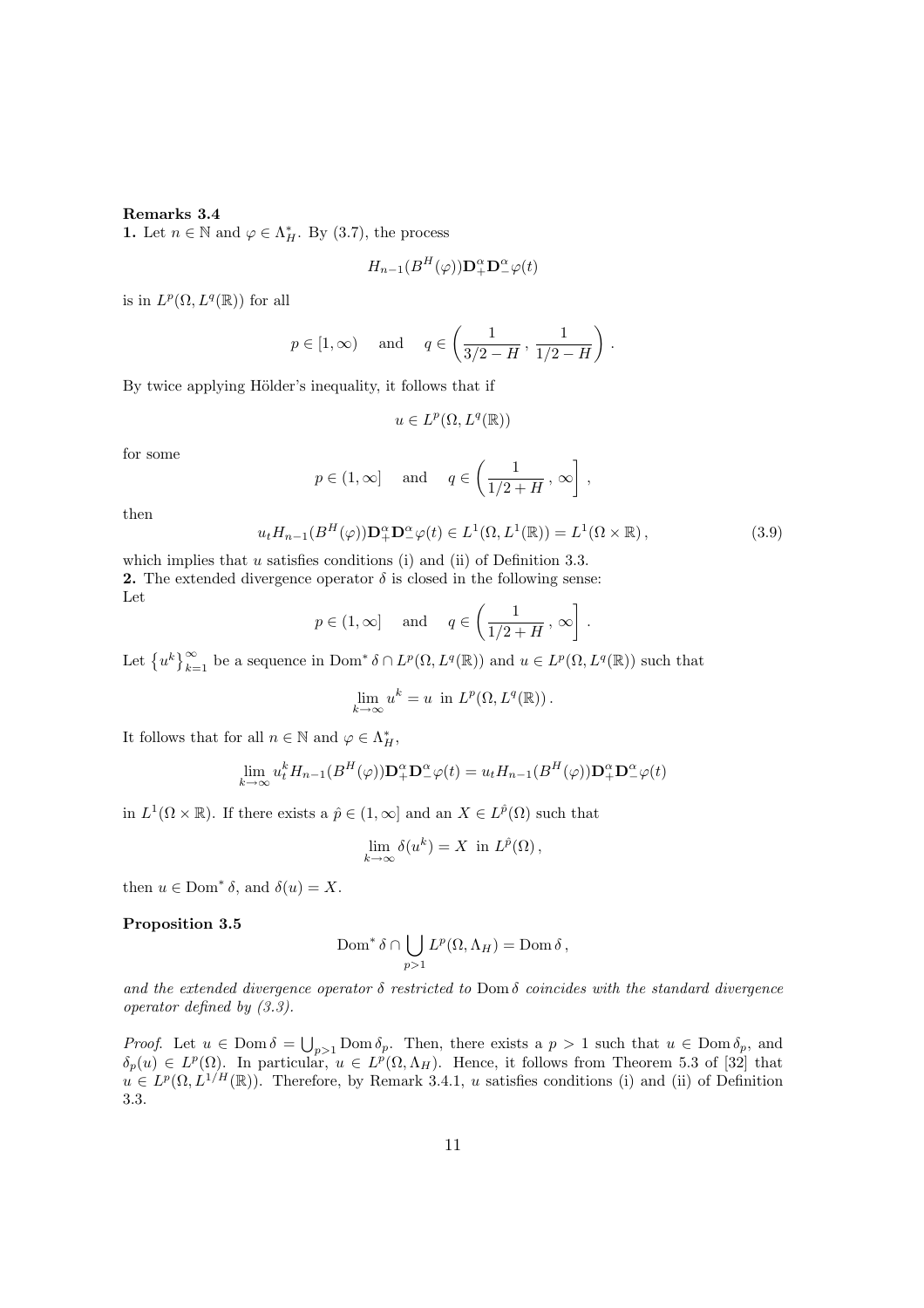Now, let  $n \in \mathbb{N}$  and  $\varphi \in \Lambda_H^*$  with  $||\varphi||_{\Lambda_H} = 1$ . The duality relation (3.2), the expression

$$
DH_n(B^H(\varphi)) = H_{n-1}(B^H(\varphi))\varphi
$$

and the fractional integration by parts formula (3.8), yield

$$
\mathbb{E}\left[\delta_p(u)H_n(B^H(\varphi))\right] = \mathbb{E}\left\langle u, DH_n(B^H(\varphi))\right\rangle_{\Lambda_H}
$$
\n
$$
= \mathbb{E}\left[H_{n-1}(B^H(\varphi))\left\langle u, \varphi\right\rangle_{\Lambda_H}\right] = c_H^2 \mathbb{E}\left[H_{n-1}(B^H(\varphi))\left\langle \mathbf{D}^{\alpha}_- u, \mathbf{D}^{\alpha}_-\varphi \right\rangle_{L^2(\mathbb{R})}\right]
$$
\n
$$
= c_H^2 \mathbb{E}\left[H_{n-1}(B^H(\varphi))\int_{\mathbb{R}} u_t \mathbf{D}^{\alpha}_+ \mathbf{D}^{\alpha}_-\varphi(t)dt\right]
$$
\n(3.10)

Since (3.9) is valid, Fubini's theorem implies that (3.10) is equal to

$$
c_H^2 \int_{\mathbb{R}} \mathbb{E} \left[ u_t H_{n-1}(B^H(\varphi)) \right] \mathbf{D}_+^{\alpha} \mathbf{D}_-^{\alpha} \varphi(t) dt,
$$

which shows that  $u$  also also fulfills condition (iii) of Definition 3.3. Hence,

$$
\operatorname{Dom} \delta \subset \operatorname{Dom}^* \delta \cap \bigcup_{p>1} L^p(\Omega, \Lambda_H).
$$

and the operator  $\delta$  from Definition 3.3 is an extension of the one defined by (3.3).

If  $u \in \text{Dom}^* \delta \cap \bigcup_{p>1} L^p(\Omega, \Lambda_H)$ , then there exists a  $p > 1$  such that  $u \in L^p(\Omega, \Lambda_H)$  and  $\delta(u) \in L^p(\Omega)$ . Let  $n \in \mathbb{N}$  and  $\varphi \in \Lambda_H^*$ . Theorem 5.3 of [32] implies that  $u \in L^p(\Omega, L^{1/H}(\mathbb{R}))$ , and it follows that (3.9) holds. Therefore, Fubini's theorem applies, and we get

$$
\mathbb{E}\langle u, DH_n(B^H(\varphi))\rangle_{\Lambda_H} = \mathbb{E}\left[c_H^2 \int_{\mathbb{R}} \mathbf{D}^\alpha_- u_t H_{n-1}(B^H(\varphi)) \mathbf{D}^\alpha_-\varphi(t) dt\right]
$$
\n
$$
= \mathbb{E}\left[c_H^2 \int_{\mathbb{R}} u_t \mathbf{D}^\alpha_+ \mathbf{D}^\alpha_-\varphi(t) dt H_{n-1}(B^H(\varphi))\right]
$$
\n
$$
= c_H^2 \int_{\mathbb{R}} \mathbb{E}\left[u_t H_{n-1}(B^H(\varphi))\right] \mathbf{D}^\alpha_+ \mathbf{D}^\alpha_-\varphi(t) dt
$$
\n
$$
= \mathbb{E}\left[\delta(u) H_n(B^H(\varphi))\right].
$$

It can be deduced from this by an approximation argument that

$$
\mathbb{E}\left\langle u, DF \right\rangle_{\Lambda_H} = \mathbb{E}\left[ \delta(u)F \right]
$$

for all  $F \in \mathcal{S}$ , which shows that  $u \in \text{Dom } \delta$ , and therefore,

$$
\operatorname{Dom}^* \delta \cap \bigcup_{p>1} L^p(\Omega,\Lambda_H) \subset \operatorname{Dom} \delta.
$$

 $\Box$ 

**Proposition 3.6** Let  $u \in \text{Dom}^* \delta$  such that  $\mathbb{E}[u] \in L^2(\mathbb{R})$ . Then  $\mathbb{E}[u] \in \Lambda_H$ .

*Proof.* By definition 3.3,  $\delta(u) \in L^p(\Omega)$  for some  $p > 1$ . Let  $\varphi \in \Lambda_H^*$  with  $||\varphi||_{\Lambda_H} = 1$ . For  $n = 1$ , condition (iii) of Definition 3.3 yields

$$
\left|c_H^2\int_{\mathbb{R}}\mathbb{E}\left[u_t\right]\mathbf{D}_+^{\alpha}\mathbf{D}_-^{\alpha}\varphi(t)dt\right|=\left|\mathbb{E}\left[\delta(u)B^H(\varphi)\right]\right|\leq ||\delta(u)||_{L^p(\Omega)}||B^H(\varphi)||_{L^{\tilde{p}}(\Omega)},
$$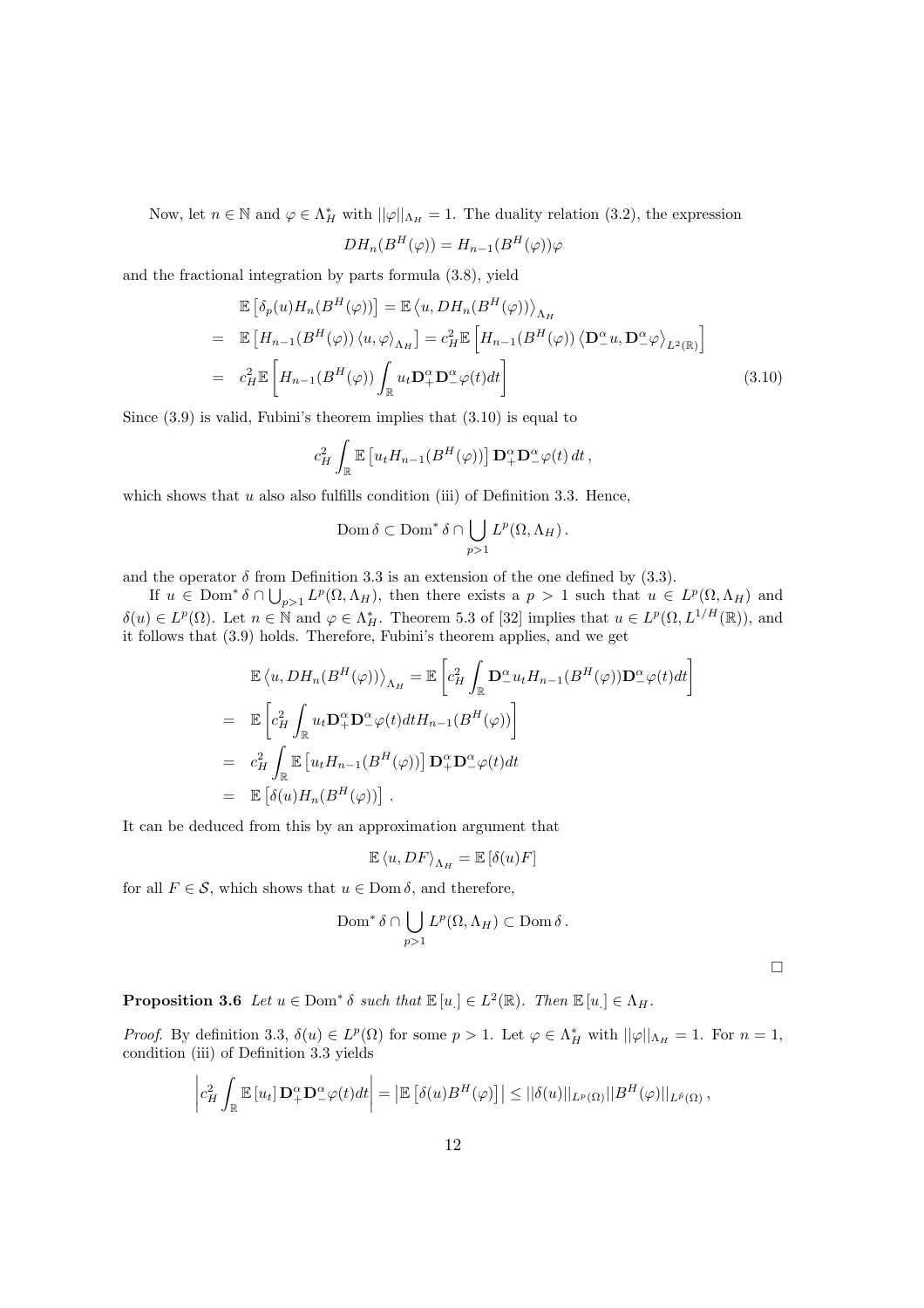where  $\tilde{p} = \frac{p}{p-1}$ . Since there exists a constant  $\gamma_{\tilde{p}}$  such that for all  $\varphi \in \Lambda_H$ ,

$$
||B^H(\varphi)||_{L^{\bar{p}}(\Omega)} = \gamma_{\bar{p}}||B^H(\varphi)||_{L^2(\Omega)} = \gamma_{\bar{p}}||\varphi||_{\Lambda_H},
$$

the mapping

$$
\varphi \mapsto c_H^2 \int_{\mathbb{R}} \mathbb{E}\left[u_t\right] \mathbf{D}_+^{\alpha} \mathbf{D}_-^{\alpha} \varphi(t) dt
$$

is a continuous linear functional on  $\Lambda_H^* = I^{\alpha}(\mathcal{E}_H) \subset \Lambda_H$ , which can be extended to a continuous linear functional on  $\Lambda_H$ . Therefore, there exists a  $\psi \in \Lambda_H$  such that for all  $\varphi \in \Lambda_H^*$ ,

$$
c_H^2 \int_{\mathbb{R}} \mathbb{E}\left[u_t\right] \mathbf{D}_+^{\alpha} \mathbf{D}_-^{\alpha} \varphi(t) dt = \langle \psi, \varphi \rangle_{\Lambda_H} = c_H^2 \int_{\mathbb{R}} \mathbf{D}_-^{\alpha} \psi(t) \mathbf{D}_-^{\alpha} \varphi(t) dt.
$$
 (3.11)

It follows from the integration by parts formula (3.8) that (3.11) is equal to

$$
c_H^2\int_{\mathbb{R}}\psi(t)\mathbf{D}_+^{\alpha}\mathbf{D}_-^{\alpha}\varphi(t)dt.
$$

Hence,

$$
\left|\int_{\mathbb{R}} \psi(t) \mathbf{D}_+^{\alpha} \mathbf{D}_-^{\alpha} \varphi(t) dt\right| \leq ||\mathbb{E}\left[u_{.}\right]||_{L^2(\mathbb{R})} ||\mathbf{D}_+^{\alpha} \mathbf{D}_-^{\alpha} \varphi||_{L^2(\mathbb{R})}
$$

for all  $\varphi \in \Lambda_H^*$ . In the proof of Lemma 5.9 in Pipiras and Taqqu [24] it is shown that  $\mathbf{D}^{\alpha}(\mathcal{E}_H)$ is dense in  $L^2(\mathbb{R})$ . Analogously, it can be shown that  $\mathbf{D}_+^{\alpha}\mathbf{D}_-^{\alpha}(\Lambda_H^*) = \mathbf{D}_+^{\alpha}(\mathcal{E}_H)$  is dense in  $L^2(\mathbb{R})$ . This implies that  $\psi \in L^2(\mathbb{R})$ , and it follows that  $\mathbb{E}[u] = \psi$ .

**Theorem 3.7 (Fubini Theorem)** Let  $(Y, Y, \mu)$  be a measure space and  $u_t^y(\omega) \in L^0(\Omega \times \mathbb{R} \times Y)$ such that

\n- (i) for almost all 
$$
y \in Y: u^y \in \text{Dom}^*\delta
$$
\n- (ii) for almost all  $(\omega, t) \in \Omega \times \mathbb{R}$ :
\n- $u_t(\omega) \in L^1(Y)$  and  $\int_Y |u^y| d\mu(y) \in L^2(\Omega \times \mathbb{R})$
\n- (iii) for almost all  $\omega \in \Omega : \delta(u)(\omega) \in L^1(Y)$  and  $\int_Y |\delta(u^y)| d\mu(y) \in L^2(\Omega)$ .
\n

Then

$$
\int_Y u^y d\mu(y) \in \text{Dom}^*\,\delta \quad and \quad \delta \left[ \int_Y u^y d\mu(y) \right] = \int_Y \delta(u^y) d\mu(y) \,.
$$

Proof. It follows from assumption (ii) that  $\int_Y u^y d\mu(y) \in L^2(\Omega \times \mathbb{R})$ . By Remark 3.4.1,  $\int_Y u^y d\mu(y)$  satisfies conditions (i) and (ii) of Definition 3.3. Assumption (iii) implies that  $\int_Y \delta(u^y) d\mu(y) \in$  $L^2(\Omega)$ . Now, let  $n \in \mathbb{N}$  and  $\varphi \in \Lambda_H^*$  such that  $||\varphi||_{\Lambda_H} = 1$ . Then

$$
c_H^2 \int_{\mathbb{R}} \mathbb{E} \left[ \int_Y u_t^y d\mu(y) H_{n-1}(B^H(\varphi)) \right] \mathbf{D}_+^\alpha \mathbf{D}_-^\alpha \varphi(t) dt
$$
  
\n
$$
= c_H^2 \int_Y \int_{\mathbb{R}} \mathbb{E} \left[ u_t^y H_{n-1}(B^H(\varphi)) \right] \mathbf{D}_+^\alpha \mathbf{D}_-^\alpha \varphi(t) dt d\mu(y)
$$
  
\n
$$
= \int_Y \mathbb{E} \left[ \delta(u^y) H_n(B^H(\varphi)) \right] d\mu(y)
$$
  
\n
$$
= \mathbb{E} \left[ \int_Y \delta(u^y) d\mu(y) H_n(B^H(\varphi)) \right],
$$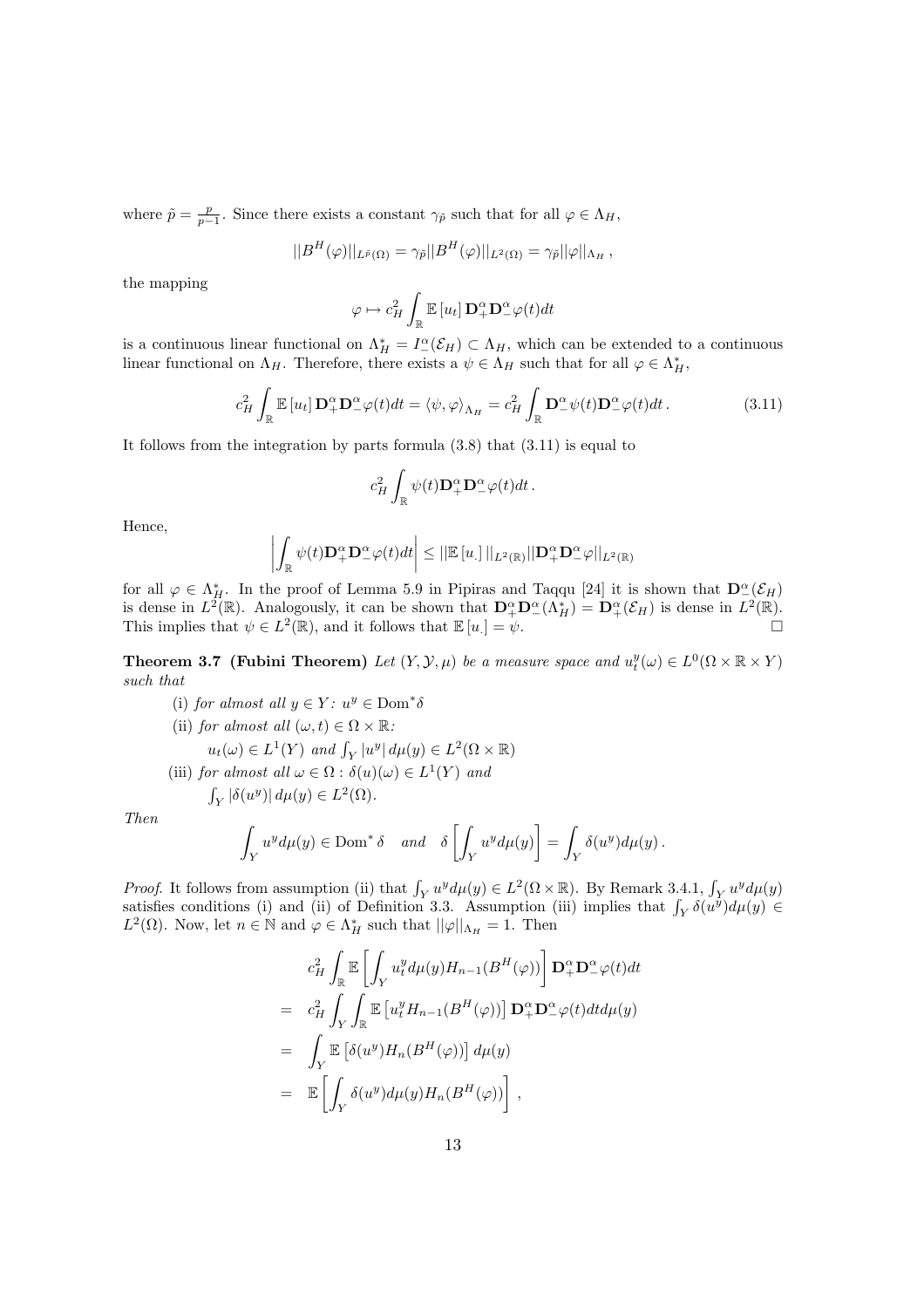where the first and the third equality follow from the standard version of Fubini's theorem. It can be applied because

$$
\int_{\Omega\times\mathbb{R}\times Y} |u_t^y|\, \left|H_{n-1}(B^H(\varphi))\right| \left|\mathbf{D}_+^\alpha \mathbf{D}_-^\alpha \varphi(t)\right| dP dt d\mu(y)
$$
\n
$$
\leq \quad \left\|\int_Y |u^y|\, d\mu(y)\right\|_{L^2(\Omega\times\mathbb{R})} \left\|\mathbf{D}_+^\alpha \mathbf{D}_-^\alpha \varphi\right\|_{L^2(\mathbb{R})} < \infty \,,
$$

and

$$
\int_{\Omega \times Y} |\delta(u^y)| |H_n(B^H(\varphi))| dP d\mu(y) \le \left\| \int_Y |\delta(u^y)| d\mu(y) \right\|_{L^2(\Omega)} < \infty.
$$

Hence,  $\int_Y u^y d\mu(y)$  also satisfies condition (iii) of Definition 3.3, and the proposition is proved.  $\Box$ 

# 4 Itô and Tanaka formula

In this section we establish versions of the formulas of Itô and Tanaka for any value of the Hurst parameter  $H \in (0, \frac{1}{2})$ . The basic ingredient is the next lemma, which contains Itô's formula for smooth functions  $\tilde{f}$  such that  $f$  and all its derivatives do not grow too fast. In the whole section, a and b are two are two real numbers such that  $-\infty < a < b < \infty$ .

**Definition 4.1** We say that a function  $f : \mathbb{R} \to \mathbb{R}$  satisfies the growth condition (GC) if there exist positive constants  $c$  and  $\lambda$  such that

$$
\lambda < \frac{1}{4} \left[ (|a| \vee |b|) \right]^{-2H} \quad \text{and} \quad |f(x)| \leq c e^{\lambda x^2} \quad \text{for all } x \in \mathbb{R} \, .
$$

#### Remarks 4.2

1. If f satisfies the growth condition (GC) for positive constants c and  $\lambda$ , then there exists a positive constant  $\xi$  such that

$$
\lambda = \frac{1}{4} \left[ (|a| \vee |b| + \xi) \right]^{-2H} \quad \text{and} \quad |f(x)| \le c e^{\lambda x^2} \quad \text{for all } x \in \mathbb{R} \,. \tag{4.1}
$$

Hence,  $f(B_t^H) \in L^2(\Omega)$  for all  $t \in (a - \xi, b + \xi)$ .

**2.** If  $f \in C^n(\mathbb{R})$  for some  $n \geq 1$  and  $f^{(n)}$  satisfies (GC) for some positive constants c and  $\lambda$ , then it is easy to see that there exists a positive constant c' such that for all  $j = 0, \ldots, n$ ,  $f^{(j)}$  satisfies (GC) for the constants  $c'$  and  $\lambda$ .

**Lemma 4.3 (Itô formula)** Let  $f \in C^{\infty}(\mathbb{R})$  such that for all  $n \geq 0$ ,  $f^{(n)}$  satisfies the growth condition (GC) of Definition 4.1. Then

$$
f'(B_t^H)1_{(a,b]}(t) \in \text{Dom}^*\delta\,,
$$

and

$$
\delta \left[ f'(B_t^H) 1_{(a,b]}(t) \right] = f(B_b^H) - f(B_a^H) - \frac{1}{2} \int_a^b f''(B_t^H) d|t|^{2H}.
$$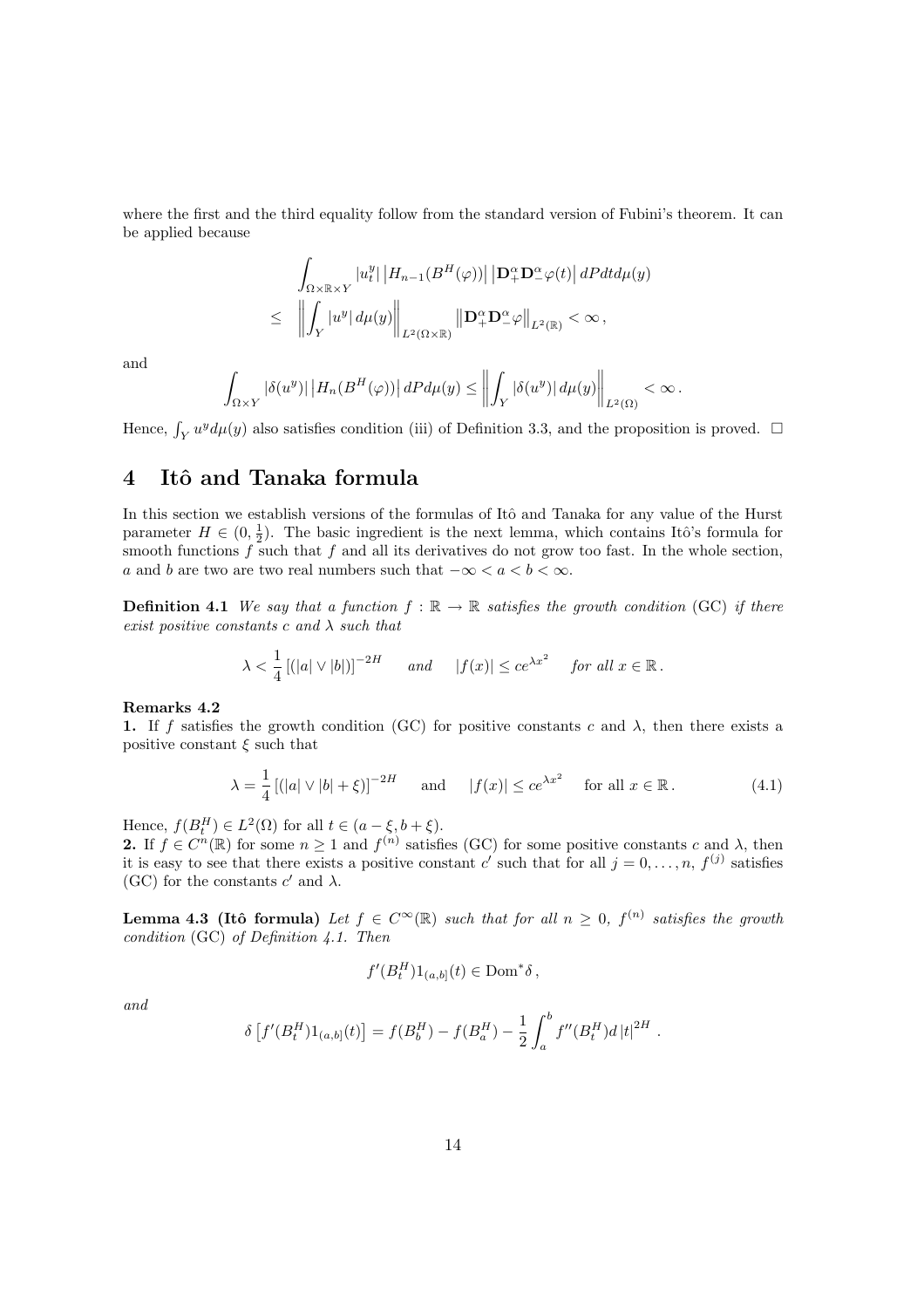Proof. It follows from the growth condition (GC) that

$$
f'(B_t^H)1_{(a,b]}(t) \in L^2(\Omega \times \mathbb{R})
$$
\n
$$
(4.2)
$$

and

$$
f(B_b^H) - f(B_a^H) - \frac{1}{2} \int_a^b f''(B_t^H) d|t|^{2H} \in L^2(\Omega).
$$

By Remark 3.4.1, (4.2) implies that the conditions (i) and (ii) of Definition 3.3 are satisfied. It remains to verify condition (iii) of Definition 3.3, which reads as follows:

$$
c_H^2 \int_a^b \mathbb{E} \left[ f'(B_t^H) H_{n-1}(B^H(\varphi)) \right] (\mathbf{D}_+^\alpha \mathbf{D}_-^\alpha \varphi)(t) dt
$$
  
= 
$$
\mathbb{E} \left[ \left\{ f(B_b^H) - f(B_a^H) - \frac{1}{2} \int_a^b f''(B_t^H) d|t|^{2H} \right\} H_n(B^H(\varphi)) \right],
$$
 (4.3)

for all  $n \in \mathbb{N}$  and  $\varphi \in \Lambda_H^*$  with  $\|\varphi\|_{\Lambda_H} = 1$ . Let us first assume that  $a = 0 < b < \infty$ . Then, (4.3) simplifies to

$$
c_H^2 \int_0^b \mathbb{E}\left[f'(B_t^H)H_{n-1}(B^H(\varphi))\right](\mathbf{D}_+^\alpha \mathbf{D}_-^\alpha \varphi)(t)dt
$$
  
=\mathbb{E}\left[\left\{f(B\_b^H) - f(0) - H \int\_0^b f''(B\_t^H) t^{2H-1} dt\right\} H\_n(B^H(\varphi))\right]. (4.4)

Denote

$$
p(\sigma, y) := (2\pi\sigma)^{-\frac{1}{2}} \exp\left(-\frac{1}{2}\frac{y^2}{\sigma}\right), \sigma > 0, y \in \mathbb{R},
$$
\n(4.5)

and notice that  $\frac{\partial p}{\partial \sigma} = \frac{1}{2} \frac{\partial^2 p}{\partial y^2}$ . Hence, for all  $n \in \mathbb{N}$  and  $t \in (0, b]$ ,

$$
\frac{d}{dt} \mathbb{E}\left[f^{(n)}(B_t^H)\right] = \frac{d}{dt} \int_{\mathbb{R}} p(t^{2H}, y) f^{(n)}(y) dy
$$
\n
$$
= \int_{\mathbb{R}} \frac{\partial}{\partial \sigma} p(t^{2H}, y) 2H t^{2H-1} f^{(n)}(y) dy
$$
\n
$$
= H t^{2H-1} \int_{\mathbb{R}} \frac{\partial^2}{\partial y^2} p(t^{2H}, y) f^{(n)}(y) dy
$$
\n
$$
= H t^{2H-1} \int_{\mathbb{R}} p(t^{2H}, y) f^{(n+2)}(y) dy
$$
\n
$$
= H t^{2H-1} \mathbb{E}\left[f^{(n+2)}(B_t^H)\right]. \tag{4.6}
$$

For  $n = 0$ , the left hand side of (4.4) is zero. On the other hand, it follows from (4.6) that

$$
\mathbb{E}\left[f(B_b^H)\right] - f(0) - H \int_0^b \mathbb{E}\left[f''(B_t^H)\right] t^{2H-1} dt = 0,
$$

which shows that (4.4) is fulfilled for  $n = 0$ .

Now, let  $n \geq 1$ . It follows from the integration by parts formula (3.8) that for all  $t \in (0, b]$ ,

$$
\left<1_{(0,t]},\varphi\right>_{\Lambda_H}=c_H^2\int_0^t(\mathbf{D}_+^\alpha\mathbf{D}_-^\alpha\varphi)(s)ds\,,
$$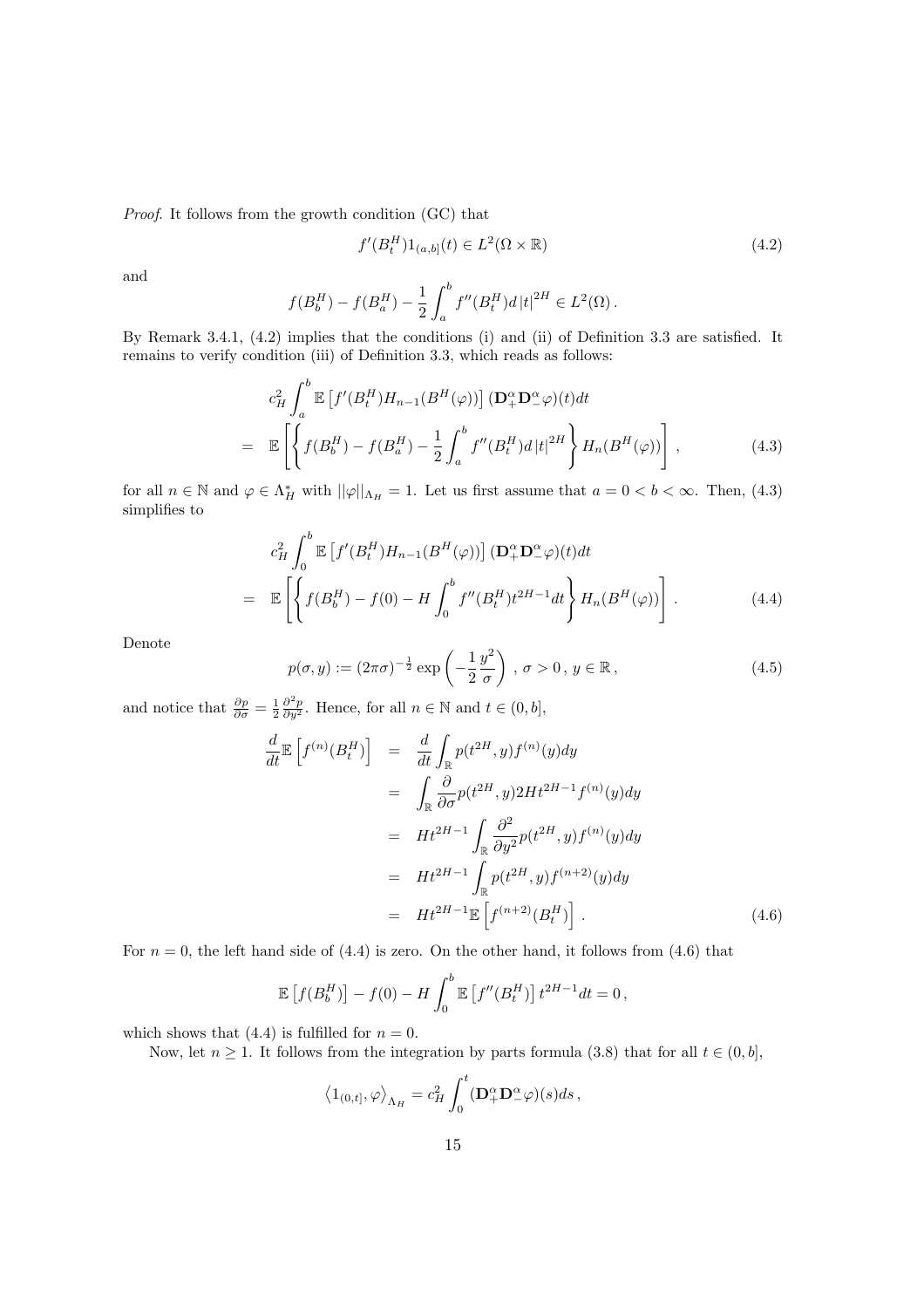This and (4.6) imply that for all  $t \in (0, b]$ ,

$$
\frac{d}{dt} \left( \mathbb{E} \left[ f^{(n)}(B_t^H) \right] \langle 1_{(0,t]}, \varphi \rangle_{\Lambda_H}^n \right) \n= H t^{2H-1} \mathbb{E} \left[ f^{(n+2)}(B_t^H) \right] \langle 1_{(0,t]}, \varphi \rangle_{\Lambda_H}^n + c_H^2 n \mathbb{E} \left[ f^{(n)}(B_t^H) \right] \langle 1_{(0,t]}, \varphi \rangle_{\Lambda_H}^{n-1} (\mathbf{D}_+^{\alpha} \mathbf{D}_-^{\alpha} \varphi)(t) .
$$

Hence,

$$
\mathbb{E}\left[f^{(n)}(B_b^H)\right] \langle 1_{(0,b]}, \varphi \rangle_{\Lambda_H}^n = H \int_0^b \mathbb{E}\left[f^{(n+2)}(B_t^H)\right] \langle 1_{(0,t]}, \varphi \rangle_{\Lambda_H}^n t^{2H-1} dt + c_H^2 n \int_0^b \mathbb{E}\left[f^{(n)}(B_t^H)\right] \langle 1_{(0,t]}, \varphi \rangle_{\Lambda_H}^{n-1} (\mathbf{D}_+^\alpha \mathbf{D}_-^\alpha \varphi)(t) dt.
$$
\n(4.7)

It follows from Theorem 1.1.2 and Proposition 1.3.1 in Nualart [22] that for all  $k \ge 1$  and  $\varphi \in \Lambda_H$ with  $||\varphi||_{\Lambda_H} = 1$ ,

$$
H_{k-1}(B^H(\varphi))\varphi(t) \in \text{Dom}\,\delta
$$

and

$$
\delta[H_{k-1}(B^H(\varphi))\varphi(t)] = kH_k(B^H(\varphi)).
$$

Hence, by iteratively applying the duality relation (3.2), we obtain

$$
\mathbb{E}\left[f^{(n)}(B_b^H)\right] \langle 1_{(0,b]}, \varphi \rangle_{\Lambda_H}^n = n! \mathbb{E}\left[f(B_b^H)H_n(B^H(\varphi))\right],
$$
  

$$
\mathbb{E}\left[f^{(n)}(B_t^H)\right] \langle 1_{(0,t]}, \varphi \rangle_{\Lambda_H}^{n-1} = (n-1)! \mathbb{E}\left[f'(B_t^H)H_{(n-1)}(B^H(\varphi))\right] \text{ and}
$$
  

$$
\mathbb{E}\left[f^{(n+2)}(B_t^H)\right] \langle 1_{(0,t]}, \varphi \rangle_{\Lambda_H}^n = n! \mathbb{E}\left[f''(B_t^H)H_n(B^H(\varphi))\right].
$$

This together with (4.7) implies (4.4) for  $n \geq 1$ . Analogously, it can be shown that (4.3) is true in the case  $-\infty < a < b = 0$ . Now, it follows by additivity that (4.3) also holds in the general case  $-\infty < a < b < \infty$ . ª

It can be derived from Theorem 8.1 in Berman [5] that the process  ${B_t^H, a \le t \le b}$ has a continuous local time, that is, there exists a two-parameter process

$$
\Big\{\ell_{(a,t]}^y\,,\,a
$$

which is continuous in t and y such that for every continuous function  $g : \mathbb{R} \to \mathbb{R}$ ,

$$
\int_a^t g(B_s^H)ds = \int_{\mathbb{R}} g(y) \ell_{(a,t]}^y dy\,, \quad a < t \leq b\,.
$$

We define the weighted local time

$$
\left\{L_{(a,t]}^y\,,\,a
$$

as follows:

$$
L_{(a,t]}^y := 2H \int_a^t \text{sign}(s) |s|^{2H-1} \, \ell_{(a,.)}^y(ds).
$$

It is also continuous in t and y, and for all continuous functions  $g : \mathbb{R} \to \mathbb{R}$ ,

$$
\int_{a}^{t} g(B_s^H) d|s|^{2H} = \int_{\mathbb{R}} g(y) L_{(a,t]}^y dy.
$$
\n(4.8)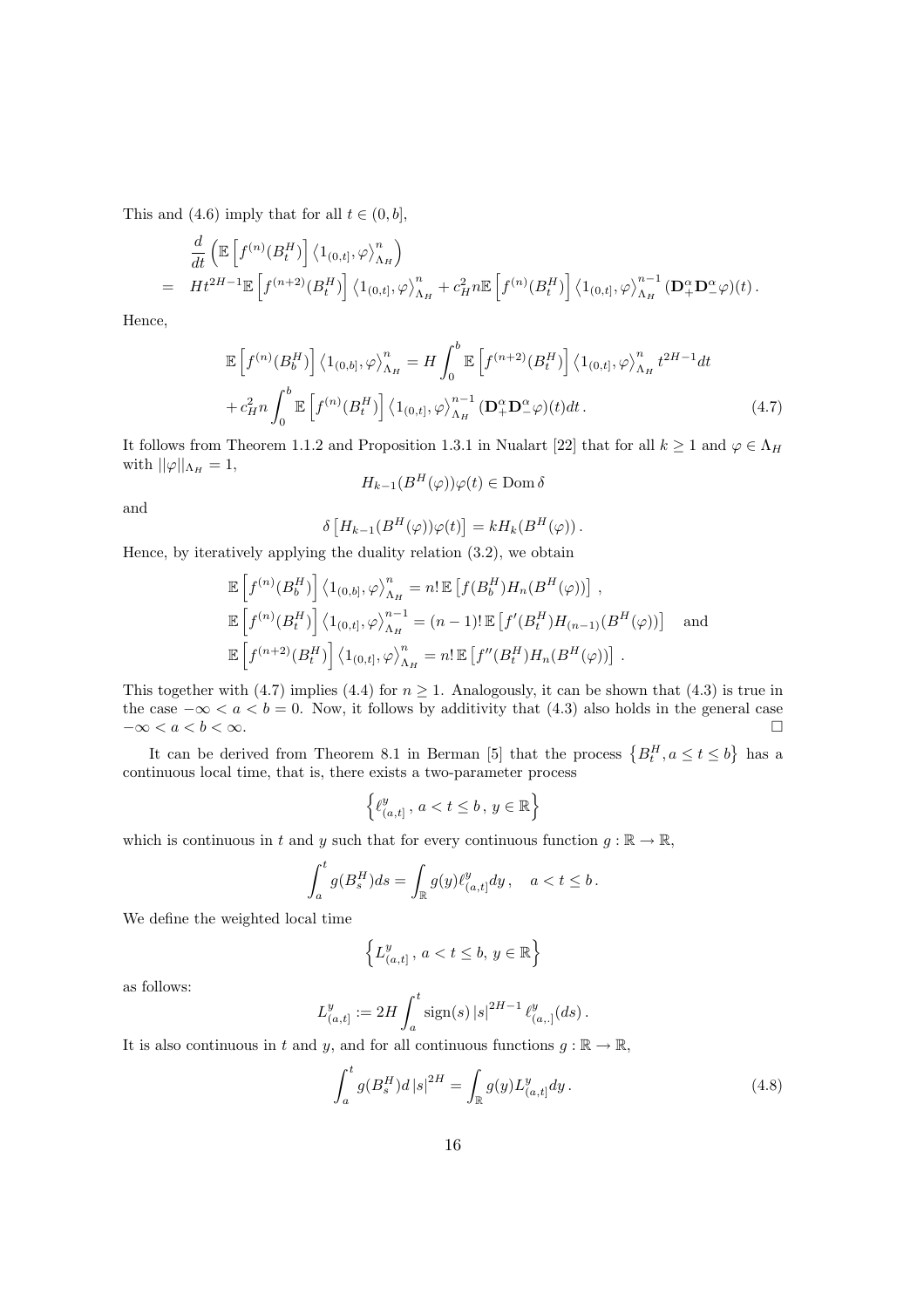Theorem 4.4 (Tanaka formula) Let  $y \in \mathbb{R}$ . Then

$$
1_{(y,\infty)}(B_t^H)1_{(a,b]}(t) \in \text{Dom}^*\delta\,,
$$

and

$$
\delta \left[1_{(y,\infty)}(B_t^H)1_{(a,b]}(t)\right] = (B_b^H - y)^+ - (B_a^H - y)^+ - \frac{1}{2}L_{(a,b]}^y.
$$

*Proof.* We set for all  $k \geq 1$ ,

$$
f_k(x) := \int_{-\infty}^x \int_{-\infty}^v p(\frac{1}{k}, z - y) dz dv, \ x \in \mathbb{R},
$$

where the function p is given by (4.5). Then, for all  $x \in \mathbb{R}$ ,

$$
f_k(x) \to (x - y)^+
$$
 and  $f'_k(x) = \int_{-\infty}^x p(\frac{1}{k}, z - y) dz \to \frac{1}{2} 1_{\{y\}}(x) + 1_{(y,\infty)}(x)$ , as  $k \to \infty$ .

The functions  $f_k$  satisfy the conditions of Lemma 4.3. Therefore, for all  $k \geq 1$ ,  $f'_k(B_t^H)1_{(a,b]}(t) \in$  $Dom^*\delta$ , and  $\overline{c}$ 

$$
\delta \left[ f'_k(B_t^H) 1_{(a,b]}(t) \right] = f_k(B_b^H) - f_k(B_a^H) - \frac{1}{2} \int_a^b f''_k(B_t^H) d|t|^{2H}.
$$

By Remark 3.4.2, the theorem follows from the following three facts:

A) 
$$
f'_k(B_t^H)1_{(a,b]}(t) \to 1_{(y,\infty)}(B_t^H)1_{(a,b]}(t)
$$
 in  $L^2(\Omega \times \mathbb{R})$ ,  
\nB)  $f_k(B_b^H) - f_k(B_a^H) \to (B_b^H - y)^+ - (B_a^H - y)^+$  in  $L^2(\Omega)$ , and  
\nC)  $\int_a^b f''_k(B_t^H) d|t|^{2H} \to L^y_{(a,b]}$  in  $L^2(\Omega)$ .

A) and B) are obvious. For the special case  $a = 0 \lt b \lt \infty$ , C) is part of the statement of Proposition 2 in Coutin, Nualart and Tudor [7]. By using the fact that time-reversed fBm is again a fBm it can easily be checked that C) is also true if  $-\infty < a < b = 0$ . Now, it follows by additivity that C) is true for general  $-\infty < a < b < \infty$ .

**Remark 4.5** It immediately follows from Theorem 4.4 that for all  $y \in \mathbb{R}$ , the processes  $1_{(-\infty,y]}(B_t^H)1_{(a,b]}(t)$ and  $\text{sign}(B_t^H - y)1_{(a,b]}(t)$  belong to  $\text{Dom}^*\delta$  and

.

$$
\delta \left[ -1_{(-\infty, y]} (B_t^H) 1_{(a, b]}(t) \right] = (B_b^H - y)^- - (B_a^H - y)^- - \frac{1}{2} L_{(a, b]}^y
$$

and

$$
\delta \left[ \text{sign}(B_t^H - y) 1_{(a,b]}(t) \right] = |B_b^H - y| - |B_a^H - y| - L_{(a,b]}^y
$$

If f is a convex function, we denote by  $f'$  its left-derivative and by  $f''$  the measure given by  $f''([y, z)) = f'_{-}(z) - f'_{-}(y), -\infty < y < z < \infty.$ 

Theorem 4.6 (Itô–Tanaka formula) Let  $f$  be a convex function such that

(i)  $f(B_a^H), f(B_b^H) \in L^2(\Omega)$ , (ii)  $f'_{-}(B_t^H)1_{(a,b]}(t) \in L^2(\Omega \times \mathbb{R}),$  and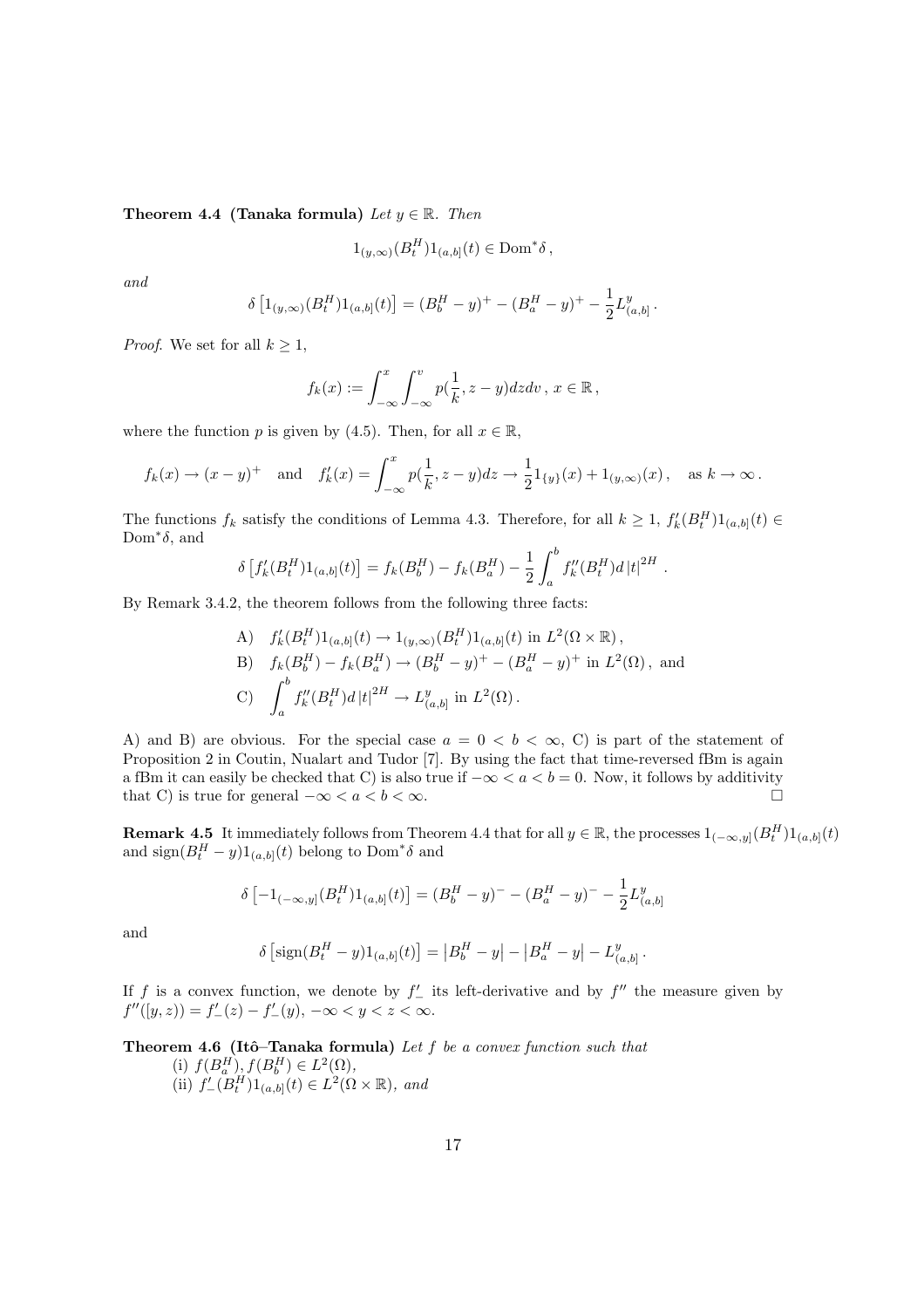(iii)  $\int_{\mathbb{R}} |L|_{(0)}^{y}$  $_{(a,b]}^y f''(dy) \in L^2(\Omega),$ 

where

Then

$$
|L|_{(a,t]}^y := 2H \int_a^t |s|^{2H-1} \ell_{(a,.)}^y(ds).
$$
  

$$
f'_{-}(B_t^H)1_{(a,b]}(t) \in \text{Dom}^*\delta
$$
 (4.9)

and

$$
\delta \left[ f'_{-}(B_t^H) 1_{(a,b]}(t) \right] = f(B_b^H) - f(B_a^H) - \frac{1}{2} \int_{\mathbb{R}} L^y_{(a,b]} f''(dy). \tag{4.10}
$$

*Proof.*  $f'_{-}$  can be written as  $f'_{-}(x) = f'_{-}(0) + g + h$ , where

$$
g(x) = \int_{[0,\infty)} 1_{(y,\infty)}(x) f''(dy)
$$

and

$$
h(x) = -\int_{(-\infty,0)} 1_{(-\infty,y)}(x) f''(dy).
$$

Note that

$$
f(x) = F(x) + G(x) + H(x),
$$

where

$$
F(x) = f(0) + f'_{-}(0)x ,
$$
  

$$
G(x) = 1_{(0,\infty)}(x) \int_0^x g(z)dz = \int_{[0,\infty)} (x - y)^{+} f''(dy) ,
$$

and

$$
H(x) = -1_{(-\infty,0)}(x) \int_x^0 h(z) dz = \int_{(-\infty,0)} (x-y)^{-} f''(dy).
$$

It is enough to prove  $(4.9)$  and  $(4.10)$  for the cases

A) 
$$
f(x) = F(x)
$$
  
\nB)  $f(x) = G(x)$   
\nC)  $f(x) = H(x)$ 

separately. In case A),  $(4.9)$  and  $(4.10)$  follow from  $(2.1)$ . To prove  $(4.9)$  and  $(4.10)$  in the cases B) and C), let us first assume that  $a = 0 < b < \infty$ . Then, it can easily be checked that the conditions (i)-(iii) still hold if f is replaced by G or H. Therefore, in the cases B) and C),  $(4.9)$  and  $(4.10)$ follow from Theorem 4.4 and Theorem 3.7. If  $-\infty < b < 0 = a$ , the cases B) and C) can be dealt with analogously. For the general case  $-\infty < a < b < \infty$  the result follows by additivity.  $\Box$ 

#### Remarks 4.7

**1.** If in Theorem 4.6,  $0 \le a$ , then condition (iii) reduces to  $\int_{\mathbb{R}} L_{(a)}^y$  $_{(a,b]}^y f''(dy) \in L^2(\Omega).$ **2.** If in Theorem 4.6,  $f \in C^2(\mathbb{R})$ , then by (4.8), formula (4.10) can be written as

$$
\delta \left[ f'(B_t^H) 1_{(a,b]}(t) \right] = f(B_b^H) - f(B_a^H) - \frac{1}{2} \int_a^b f''(B_t^H) d|t|^{2H}.
$$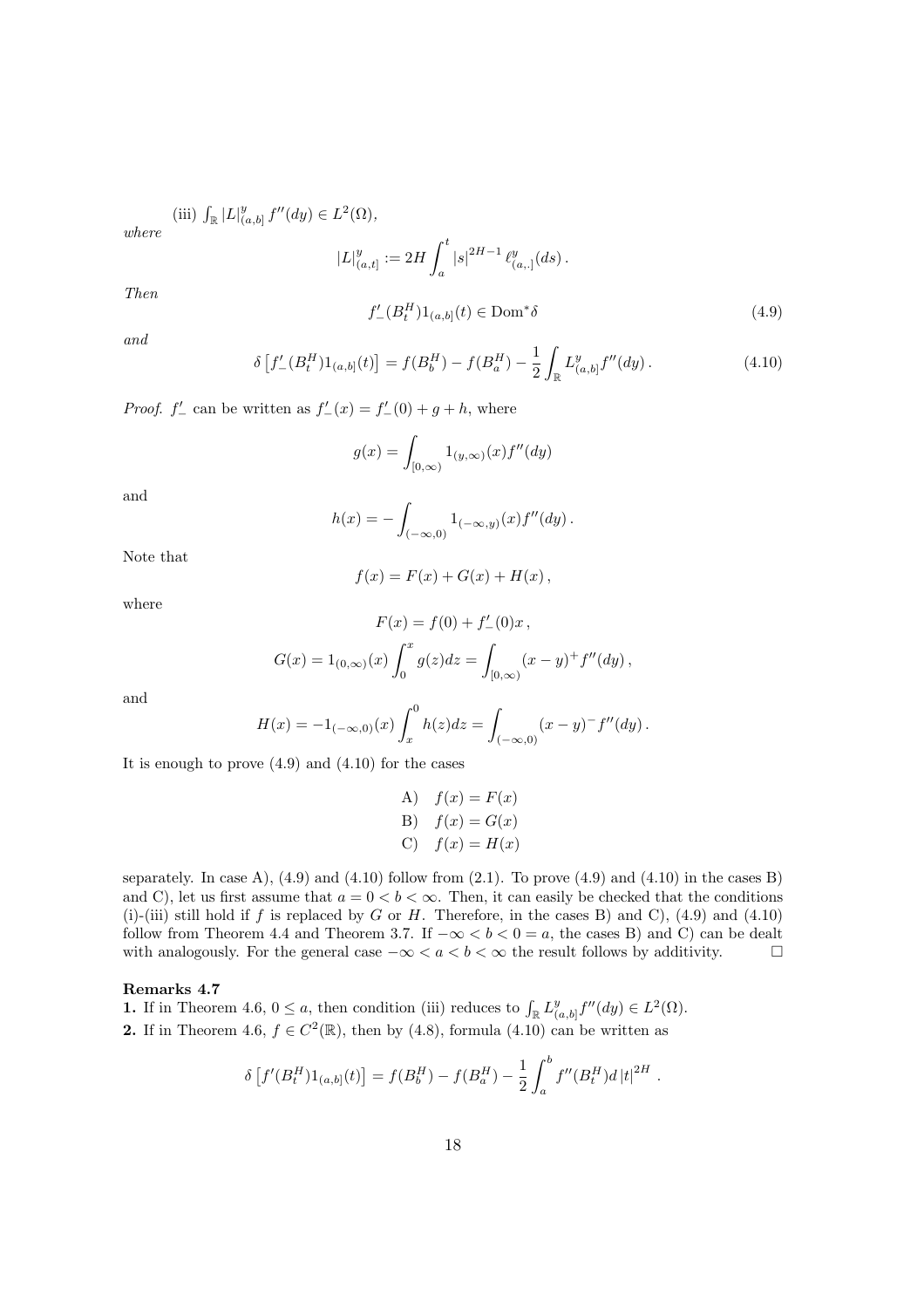**Corollary 4.8** Let  $f \in C^2(\mathbb{R})$  such that  $f''$  satisfies the growth condition (GC). Then

$$
f'(B_t^H)1_{(a,b]}(t) \in \text{Dom}^*\delta \tag{4.11}
$$

and

$$
\delta \left[ f'(B_t^H) 1_{(a,b]}(t) \right] = f(B_b^H) - f(B_a^H) - \frac{1}{2} \int_a^b f''(B_t^H) d|t|^{2H} . \tag{4.12}
$$

Proof.

$$
f(x) = F(x) + G(x) + H(x),
$$

where

$$
F(x) = f(0) + f'(0)x,
$$
  
\n
$$
G(x) = \int_0^t g(y) dy, \quad g(y) = \int_0^y f''_+(z) dz,
$$

and

$$
H(x) = \int_0^t h(y) dy, \quad h(y) = \int_0^y f''_-(z) dz.
$$

Clearly, (4.11) and (4.12) hold for F. To see that (4.11) and (4.12) hold for G, note that  $f''_+$ satisfies the growth condition (GC). It follows that also q and G fulfill (GC). Therefore G satisfies conditions (i) and (ii) of Theorem 4.6. The fact that

$$
\int_{\mathbb{R}} |L|_{(a,b]}^y f''_+(dy) = 2H \int_a^b f''_+(B_s^H) |s|^{2H-1} ds,
$$

shows that condition (iii) of Theorem 4.6 is also satisfied. Hence, Theorem 4.6 and Remark 13.2 imply that  $(4.11)$  and  $(4.12)$  hold for G. Analogously, it can be shown that  $(4.11)$  and  $(4.12)$  hold for  $H$ , and the corollary is proved.

**Corollary 4.9** Let  $f : \mathbb{R} \to \mathbb{R}$  be a function that satisfies one of the following two conditions:

- (i)  $f \in C^2(\mathbb{R})$  and f'' satisfies the growth condition (GC).
- (ii) f is convex and satisfies the assumptions of Theorem 4.6

Moreover, let  $A \in \mathcal{F}$  such that  $f'_{-}(B_t^H)(\omega) = 0$  P  $\times$  dt-almost everywhere on the product space  $A \times (a, b]$ . Then  $\delta$ £  $f'_{-}(B_t^H)1_{(a,b]}(t)$ ا.<br>- $= 0$  almost everywhere on A.

*Proof.* There exists a measurable subset  $\tilde{\Omega} \subset \Omega$  with P h  $\tilde{\Omega}$ i  $= 1$  such that for all  $\omega \in \tilde{\Omega}$ , the function

$$
B_t^H(\omega), \quad t \in (a, b],
$$

is continuous and has no interval of constancy. For  $\omega \in \tilde{\Omega},$  we set

$$
m(\omega) = \min_{a \le t \le b} B_t^H(\omega) \quad \text{and} \quad M(\omega) = \max_{a \le t \le b} B_t^H(\omega).
$$

It follows from the assumptions and Corollary 4.8 or Theorem 4.6, respectively, that for almost all  $\omega \in A \cap \tilde{\Omega}$ :

 $f'_{-} = 0$  on the interval  $(m(\omega), M(\omega))$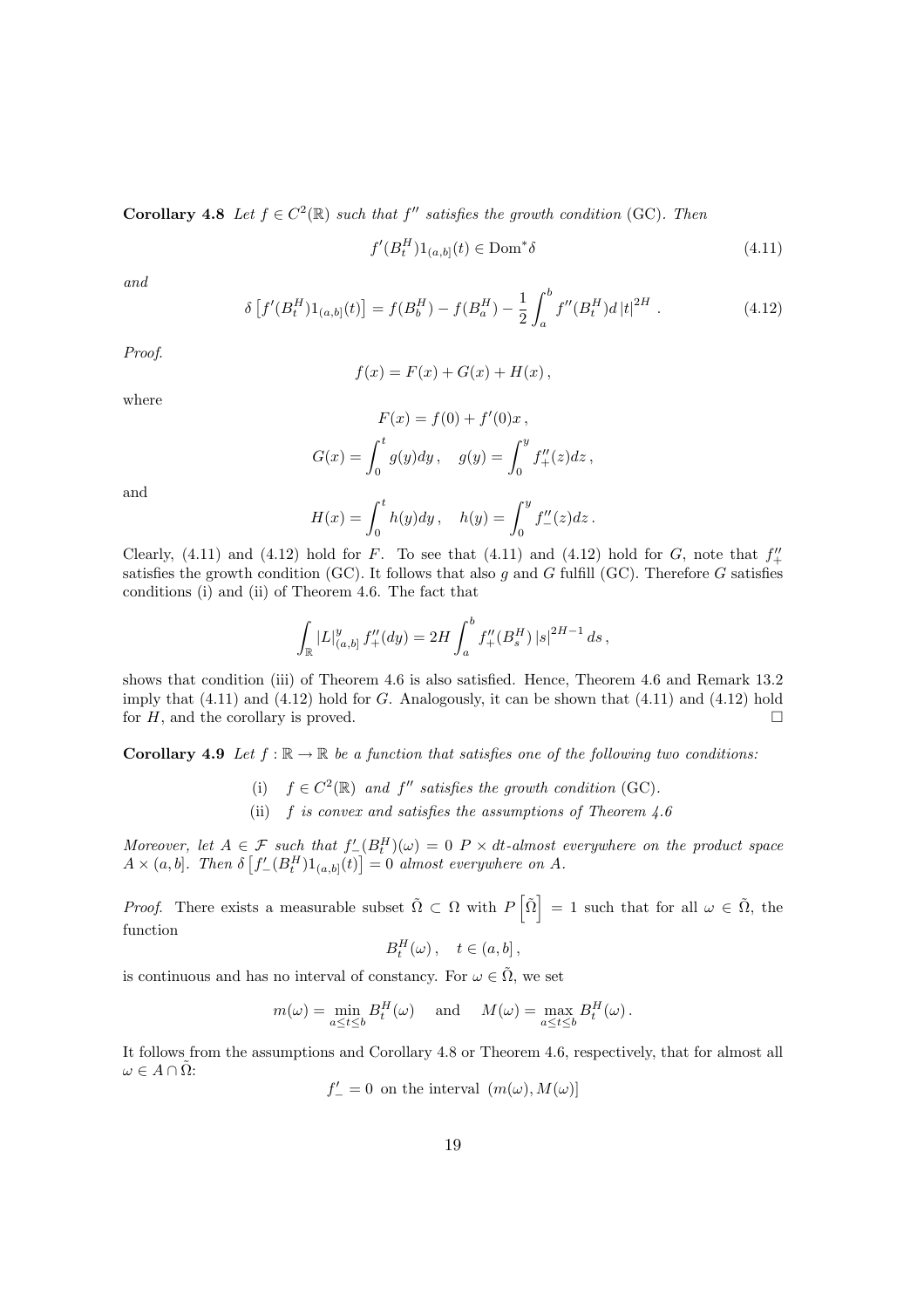and

$$
\delta \left[ f'(B_t^H) 1_{(a,b]}(t) \right](\omega) = f(B_b^H(\omega)) - f(B_a^H(\omega)) - \frac{1}{2} \int_{\mathbb{R}} L^y_{(a,b]}(\omega) f''(dy) = 0.
$$

This proves the corollary.  $\Box$ 

Let  $f \in C^2(\mathbb{R})$ . Then we can define  $\delta$ £  $f'(B_t^H)1_{(a,b]}(t)$ l<br>E by localization in the following way: For all  $k \geq 1$ , we set

$$
f''_k(x) := \begin{cases} f''(-k) & \text{if } x < -k \\ f''(x) & \text{if } -k \le x \le k \\ f''(k) & \text{if } x > k \end{cases} \tag{4.13}
$$

$$
f'_k(x) := f'(0) + \int_0^x f''_k(y) dy, \ x \in \mathbb{R},
$$
\n(4.14)

and

$$
f_k(x) = f(0) + \int_0^x f'_k(y) dy, \ x \in \mathbb{R} \,.
$$
 (4.15)

The sequence of sets

$$
\Omega_k = \left\{ \sup_{a < t \le b} \left| B^H_t \right| < k \right\}, k \ge 1,
$$

is increasing, and

$$
\bigcup_{k=1}^{\infty} \Omega_k = \Omega, \tag{4.16}
$$

almost surely. It can easily be seen that

all  $f_k$  satisfy the conditions of Corollary 4.8 (4.17)

and for all  $k \geq 1$ ,

$$
f'_{k}(B_{t}^{H})1_{(a,b]}(t) = f'(B_{t}^{H})1_{(a,b]}(t) \text{ on } \Omega_{k} \times \mathbb{R}.
$$
 (4.18)

If we define

$$
\delta\left[f'(B_t^H)\mathbf{1}_{(a,b]}(t)\right] := \delta\left[f'_k(B_t^H)\mathbf{1}_{(a,b]}(t)\right] \quad \text{on } \Omega_k
$$
\n(4.19)

for all  $k \geq 1$ , we get from Corollary 4.8 that

$$
\delta \left[ f'(B_t^H) 1_{(a,b]}(t) \right] = f(B_b^H) - f(B_a^H) - \frac{1}{2} \int_a^b f''(B_t^H) d|t|^{2H} . \tag{4.20}
$$

It follows from Corollary 4.9 that we obtain the same formula (4.20) if in (4.19) we replace the pair of sequences  $\{\Omega_k\}_{k=1}^{\infty}$  and  $\{f_k\}_{k=1}^{\infty}$ e obtain the same formu<br>  $\sum_{k=1}^{\infty}$  by another pair  $\left\{ \tilde{\Omega}_{k}\right\}$ ן al<br>סיו  $_{k=1}$ <sup> $,$ </sup> ں<br>ح  $\tilde{f}_k$ i iii<br>סי  $_{k=1}$  that satisfies (4.16), (4.17) and (4.18).

For a convex function  $f : \mathbb{R} \to \mathbb{R}$ , we can modify (4.13), (4.14) and (4.15) to

$$
f''_k(E) := f''([-k, k) \cap E), E \text{ a Borel set,}
$$
  

$$
f'_{-,k}(x) := \begin{cases} f'_{-}(0) + f''_k([0, x)) & \text{if } x \ge 0 \\ f'_{-}(0) - f''_k([x, 0)) & \text{if } x < 0 \end{cases}
$$

and

$$
f_k(x) = f(0) + \int_0^x f'_{-,k}(y) dy, \ x \in \mathbb{R}.
$$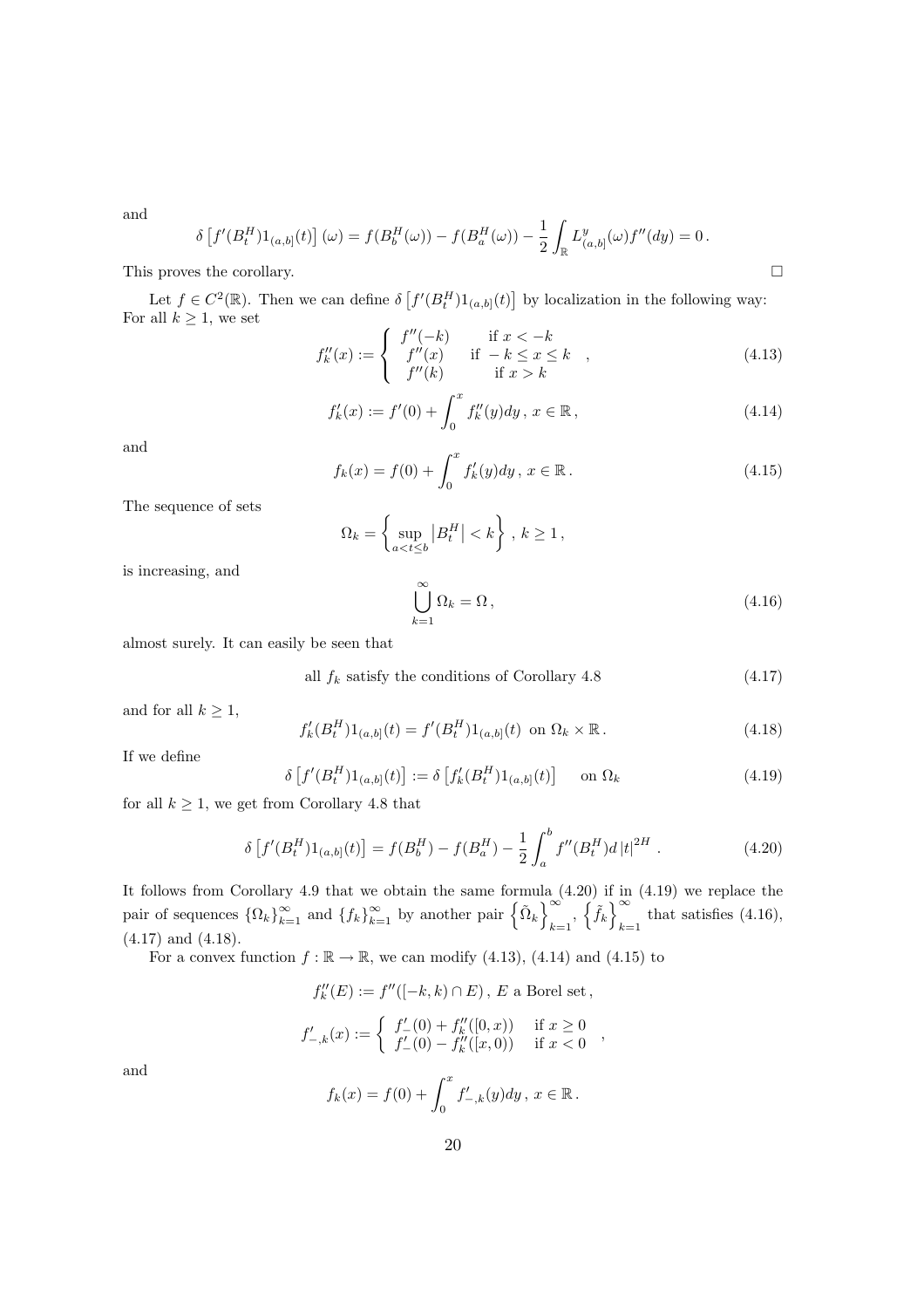Then the functions  $f_k$  satisfy the conditions of Theorem 4.6, and the same localization procedure as above yields

$$
\delta \left[ f'_{-}(B_t^H) 1_{(a,b]}(t) \right] = f(B_b^H) - f(B_a^H) - \frac{1}{2} \int_{\mathbb{R}} L^y_{(a,b]} f''(dy).
$$
\n(4.21)

As above, it follows from Corollary 4.9 that a different localization yields the same formula (4.21).

# 5 Symmetric integration with respect to fractional Brownian motion

In this section we show that the Russo–Vallois symmetric integral of a general smooth function of  $B<sup>H</sup>$  with respect to  $B<sup>H</sup>$  exists if and only if  $H > \frac{1}{6}$ . Throughout the section, a and b are two real numbers such that  $-\infty < a < b < \infty$ , and  $g : \mathbb{R} \to \mathbb{R}$  is a continuous function.

Definition 5.1 If the limit in probability

$$
P - \lim_{\varepsilon \searrow 0} \int_{a}^{b} g(B_{t}^{H}) \frac{B_{t+\varepsilon}^{H} - B_{t-\varepsilon}^{H}}{2\varepsilon} dt
$$
\n(5.1)

exists, we call it symmetric integral and denote it by

$$
\int_a^b g(B^H_t) d^0 B^H_t\,.
$$

Remark 5.2 The symmetric integral was introduced by Russo and Vallois [28]. According to their definition, the symmetric integral of a stochastic process  $(X_t)_{t\in[a,b]}$  with respect to another stochastic process  $(Y_t)_{t\in[a,b]}$  is given by

$$
P - \lim_{\varepsilon \searrow 0} \int_a^b X_t \frac{Y_{(t+\varepsilon)\wedge b} - Y_{(t-\varepsilon)\vee a}}{2\varepsilon} dt.
$$

Our Definition 5.1 looks slightly different. However, since g is continuous, we have for  $\varepsilon \in (0, \frac{b-a}{2})$ ,

$$
\int_{a}^{b} g(B_t^H) \frac{B_{t+\varepsilon}^H - B_{t-\varepsilon}^H}{2\varepsilon} dt - \int_{a}^{b} g(B_t^H) \frac{B_{(t+\varepsilon)\wedge b}^H - B_{(t-\varepsilon)\vee a}^H}{2\varepsilon} dt
$$
\n
$$
= \frac{1}{2\varepsilon} \int_{b-\varepsilon}^{b} g(B_t^H) (B_{t+\varepsilon}^H - B_b^H) dt - \frac{1}{2\varepsilon} \int_{a}^{a+\varepsilon} g(B_t^H) (B_{t-\varepsilon}^H - B_a^H) dt
$$
\n
$$
\stackrel{(\varepsilon \searrow 0)}{\longrightarrow} 0 \quad \text{almost surely.}
$$

Hence, the limit (5.1) exists if and only if

$$
P - \lim_{\varepsilon \searrow 0} \int_{a}^{b} g(B_{t}^{H}) \frac{B_{(t+\varepsilon)\wedge b}^{H} - B_{(t-\varepsilon)\vee a}^{H}}{2\varepsilon} dt
$$
\n(5.2)

exists, and if they exist, the limits (5.1) and (5.2) are the same.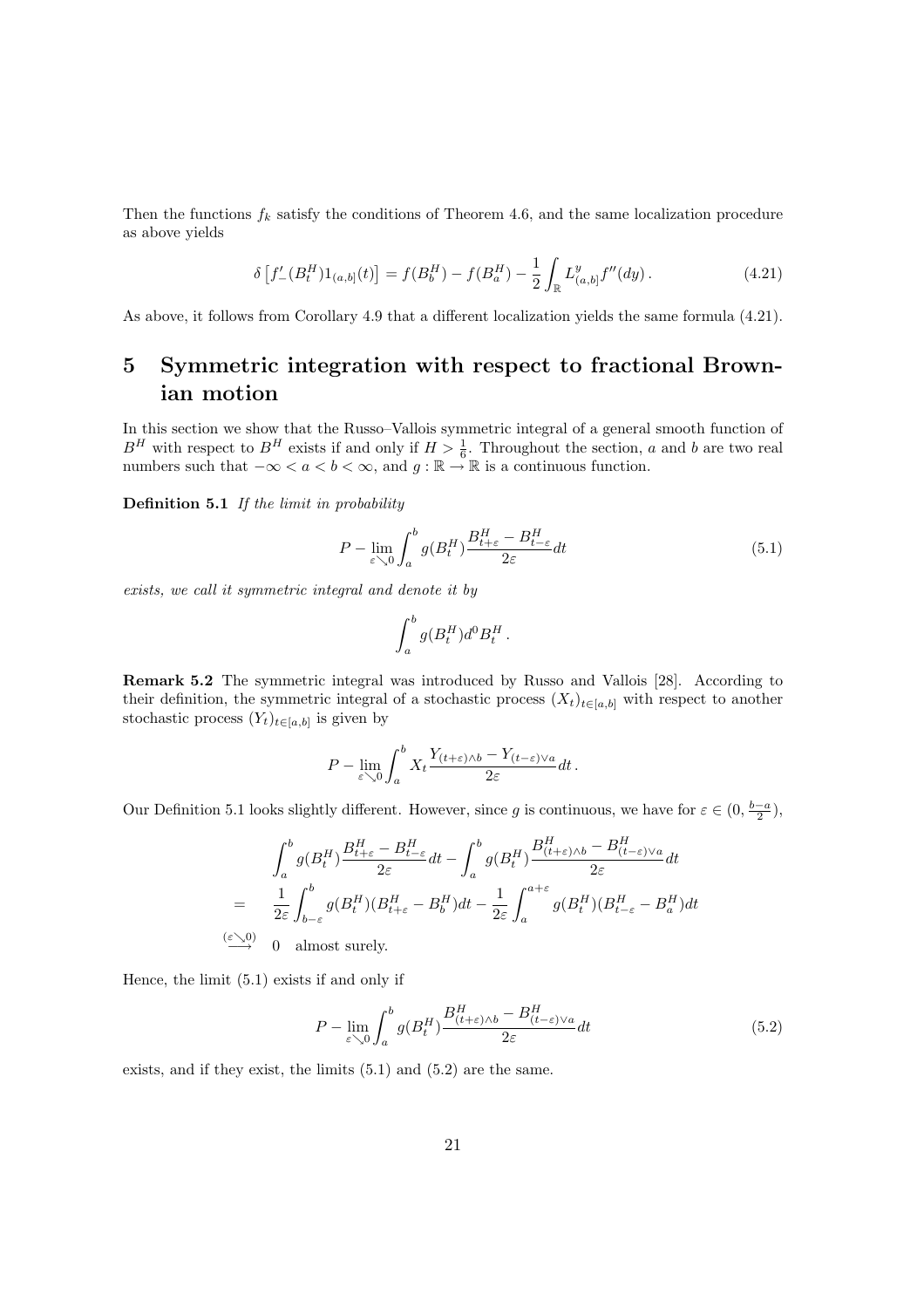Note that if  $h : \mathbb{R} \to \mathbb{R}$  is a continuous function, then

$$
\lim_{\varepsilon \searrow 0} \int_{a}^{b} h(t) \frac{h(t + \varepsilon) - h(t - \varepsilon)}{2\varepsilon} dt
$$
\n
$$
= \lim_{\varepsilon \searrow 0} \frac{1}{2\varepsilon} \left( \int_{a}^{b} h(t)h(t + \varepsilon) dt - \int_{a - \varepsilon}^{b - \varepsilon} h(t + \varepsilon)h(t) dt \right)
$$
\n
$$
= \lim_{\varepsilon \searrow 0} \frac{1}{2\varepsilon} \left( \int_{b - \varepsilon}^{b} h(t)h(t + \varepsilon) dt - \int_{a - \varepsilon}^{a} h(t)h(t + \varepsilon) dt \right)
$$
\n
$$
= \frac{1}{2} h^{2}(b) - \frac{1}{2} h^{2}(a).
$$

It follows that for all  $H \in (0, 1)$ ,

$$
\int_a^b B_t^H \frac{B_{t+\varepsilon}^H - B_{t-\varepsilon}^H}{2\varepsilon} dt \stackrel{(\varepsilon \searrow 0)}{\longrightarrow} \frac{1}{2} (B_b^H)^2 - \frac{1}{2} (B_a^H)^2
$$
 almost surely,

which implies that

$$
\int_a^b B_t^H d^0 B_t^H = \frac{1}{2} (B_b^H)^2 - \frac{1}{2} (B_a^H)^2
$$

for all  $H \in (0,1)$ . Since for  $H \in [\frac{1}{2},1)$ ,  $B<sup>H</sup>$  has finite quadratic variation, it follows from Theorem 2.1 of Russo and Vallois [29] that for all  $H \in [\frac{1}{2}, 1)$  and  $g \in C^1(\mathbb{R})$ ,

$$
\int_{a}^{b} g(B_t^H) d^0 B_t^H = G(B_b^H) - G(B_a^H), \qquad (5.3)
$$

where G is given by  $G(x) := \int_0^x g(y) dy$ ,  $x \in \mathbb{R}$ . In Theorem 4.1 of Russo and Vallois [30] it is proved that for  $H = \frac{1}{2}$ , formula (5.3) even holds if  $g \in L^2_{loc}(\mathbb{R})$ .

For  $H \in (0, \frac{1}{2})$  the paths of  $B<sup>H</sup>$  are rougher than the paths of Brownian motion (recall that  $B<sup>H</sup>$  has infinite quadratic variation if  $H \in (0, \frac{1}{2})$ . However, it follows from what is shown in Section 4 of Alòs, León and Nualart [1] that if  $H \in (\frac{1}{4}, \frac{1}{2})$ , then (5.3) is still true for all  $g \in C^1(\mathbb{R})$ . In Theorem 4.1 of Gradinaru, Russo and Vallois [12], formula (5.3) is proved for  $H = \frac{1}{4}$  and  $g \in C^3(\mathbb{R}).$ 

In this section we show that for general  $g \in C^3(\mathbb{R})$ ,  $H = \frac{1}{6}$  is the critical value for the existence of the symmetric integral in (5.3). The main result of this section is the following

#### Theorem 5.3

**a**) Let  $g \in C^3(\mathbb{R})$ . Then for every  $H \in (\frac{1}{6}, \frac{1}{2})$ ,

$$
\int_a^b g(B_t^H) d^0 B_t^H = G(B_b^H) - G(B_a^H),
$$

where G is given by  $G(x) := \int_0^x g(y) dy$ ,  $x \in \mathbb{R}$ . **b**) If  $H \in (0, \frac{1}{6}],$  then

$$
\int_a^b (B_t^H)^2 d^0 B_t^H
$$

does not exist.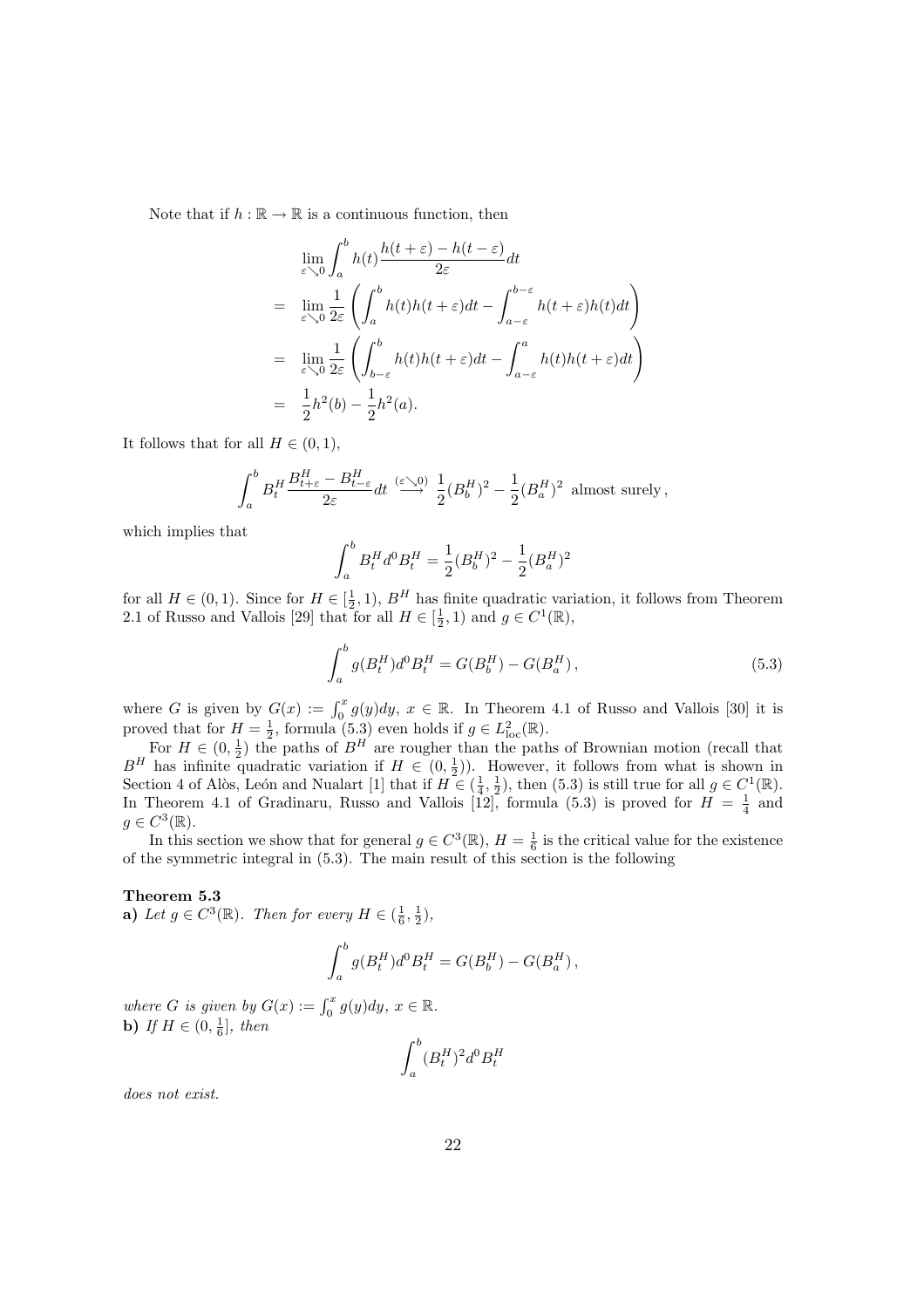For the proof of Theorem 5.3 we need the following three lemmas and the subsequent proposition.

**Lemma 5.4** Let  $H \in (0, \frac{1}{2})$  and  $g \in C^2(\mathbb{R})$  such that g'' satisfies the growth condition (GC) of Definition 4.1. Then there exists  $a \xi > 0$  such that for all  $r, s, t \in (a - \xi, b + \xi)$ ,

$$
\mathbb{E}\left[g(B_t^H)\left(g(B_s^H) - g(B_r^H)\right)\right]
$$
\n
$$
= \int_r^s \left\{\mathbb{E}\left[g'(B_t^H)g'(B_v^H)\right]\frac{\partial}{\partial v}R_H(t,v) + \frac{1}{2}\mathbb{E}\left[g(B_t^H)g''(B_v^H)\right]\frac{\partial\left|v\right|^{2H}}{\partial v}\right\} dv.
$$

*Proof.* By Remarks 4.2, there exist positive constants  $c, \lambda, \xi$  such that g, g' and g'' satisfy (4.1) for c,  $\lambda$  and  $\xi$ . Hence, it follows from Corollary 4.8 that for all  $r, s \in (a - \xi, b + \xi)$ ,

$$
g(B_s^H) - g(B_r^H) = \delta \left[ g'(B_v^H) 1_{(r,s]}(v) \right] + \frac{1}{2} \int_r^s g''(B_v^H) \frac{\partial |v|^{2H}}{\partial v} dv,
$$

where  $1_{(r,s]}(v) := -1_{(s,r]}(v)$  if  $s < r$ . By (iii) of Definition 3.3, this means that for all  $n \in \mathbb{N}$  and  $\varphi \in \Lambda_H^*$  with  $\|\varphi\|_{\Lambda_H} = 1$ , the following equation holds:

$$
c_H^2 \int_r^s \mathbb{E}\left[g'(B_v^H)H_{n-1}(B^H(\varphi))\right] \mathbf{D}_+^\alpha \mathbf{D}_-^\alpha \varphi(v) dv
$$
\n
$$
= \mathbb{E}\left[\left(g(B_s^H) - g(B_r^H)\right)H_n(B^H(\varphi))\right] - \frac{1}{2} \int_r^s \mathbb{E}\left[g''(B_v^H)H_n(B^H(\varphi))\right] \frac{\partial |v|^{2H}}{\partial v} dv.
$$
\n(5.4)

An inspection of the arguments that lead to Corollary 4.8 shows that (5.4) still holds if  $\varphi$  is replaced by the function  $1_{(0,t]}$ . Then, it follows by approximation that the following version of  $(5.4)$  is also true:

$$
c_H^2 \int_r^s \mathbb{E}\left[g'(B_v^H)g'(B_t^H)\right] \mathbf{D}_+^{\alpha} \mathbf{D}_-^{\alpha} 1_{(0,t]}(v) dv
$$
  
= 
$$
\mathbb{E}\left[\left(g(B_s^H) - g(B_r^H)\right)g(B_t^H)\right] - \frac{1}{2} \int_r^s \mathbb{E}\left[g''(B_v^H)g(B_t^H)\right] \frac{\partial |v|^{2H}}{\partial v} dv.
$$

It remains to be shown that

$$
c_H^2 \mathbf{D}_+^{\frac{1}{2}-H} \mathbf{D}_-^{\frac{1}{2}-H} 1_{(0,t]}(v) = \frac{\partial}{\partial v} R(t,v) .
$$

But this follows immediately from

$$
R_H(t, v) = \langle 1_{(0,t]}, 1_{(0,v]} \rangle_{\Lambda_H} = c_H^2 \langle \mathbf{D}_-^{\frac{1}{2}-H} 1_{(0,t]}, \mathbf{D}_-^{\frac{1}{2}-H} 1_{(0,v]} \rangle_{L^2(\mathbb{R})}
$$
  
=  $c_H^2 \int_0^v \left( \mathbf{D}_+^{\frac{1}{2}-H} \mathbf{D}_-^{\frac{1}{2}-H} 1_{(0,t]} \right)(x) dx$ ,

which is a consequence of the fractional integration by parts formula (see Corollary 2 to Theorem 6.2 in [32]).

**Lemma 5.5** For every  $H \in (0, \frac{1}{2})$  there exists a constant  $\alpha_H > 0$  such that for all  $h > 0$  and  $x \in \mathbb{R} \setminus \{0\},\$  $\overline{a}$  $\overline{a}$ 

$$
\frac{1}{2h} \left| |x+h|^{2H} - |x-h|^{2H} \right| \le \alpha_H |x|^{2H-1} . \tag{5.5}
$$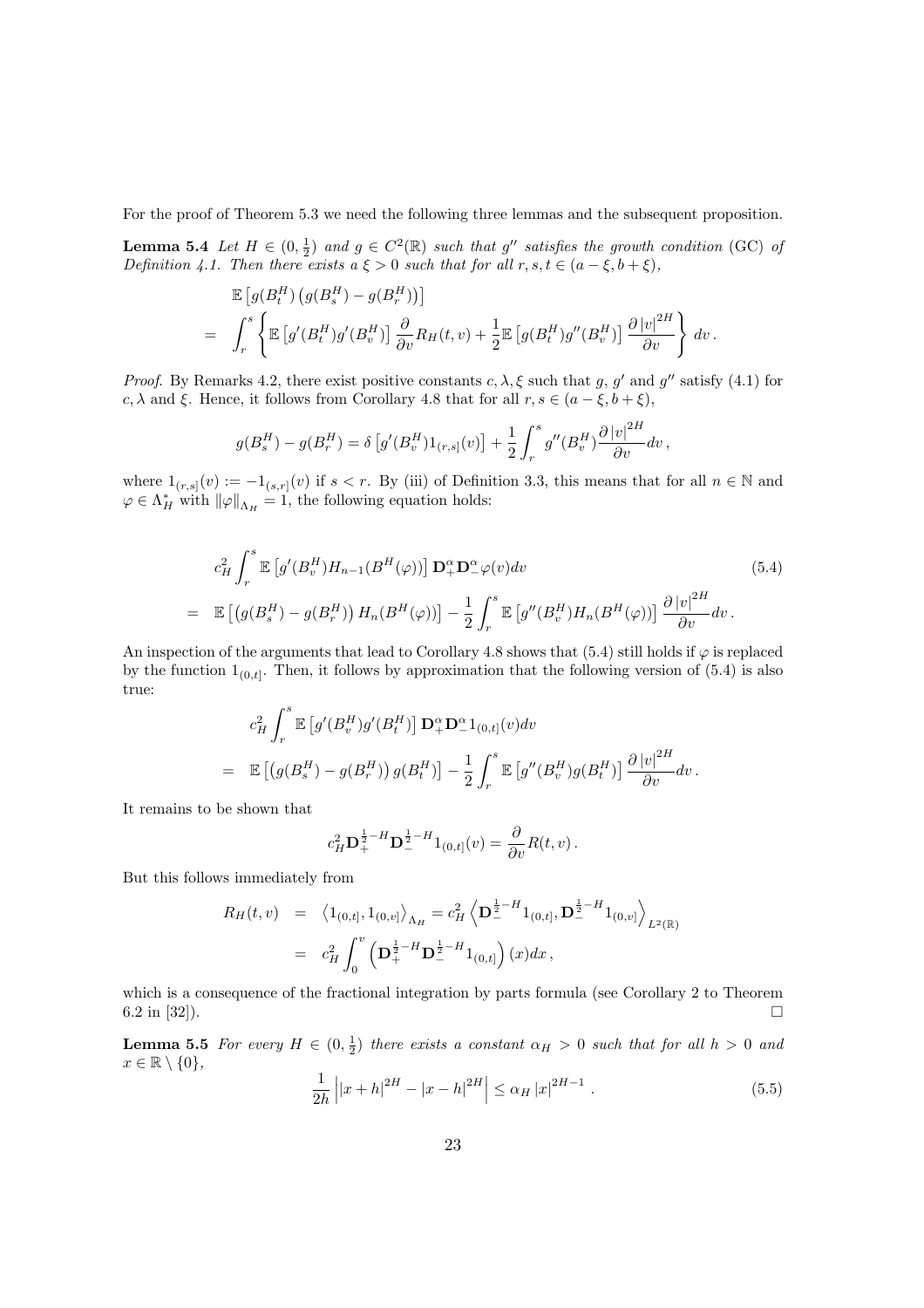*Proof.* Fix  $h > 0$ . For all  $x \in [h, \infty)$ ,

$$
\frac{(x+h)^{2H} - (x-h)^{2H}}{2h} \frac{1}{x^{2H-1}} = \frac{(1+y)^{2H} - (1-y)^{2H}}{2y},
$$

where  $y := \frac{h}{x} \in (0, 1]$ . The function

$$
\frac{(1+y)^{2H} - (1-y)^{2H}}{2y}
$$

is continuous on (0, 1], and

$$
\lim_{y \searrow 0} \frac{(1+y)^{2H} - (1-y)^{2H}}{2y} = 2H.
$$

Therefore,

$$
\alpha_H := \sup_{y \in (0,1]} \frac{(1+y)^{2H} - (1-y)^{2H}}{2y} < \infty
$$

which shows that

$$
\frac{(x+h)^{2H} - (x-h)^{2H}}{2h} \le \alpha_H x^{2H-1}
$$
\n(5.6)

.

for all  $h > 0$  and  $x \in [h, \infty)$ . For  $h > 0$  and  $x \in (0, h)$ , we have

$$
\frac{1}{2h} \left| |x+h|^{2H} - |x-h|^{2H} \right| \le \frac{1}{2h} (2h)^{2H} \le \alpha_H h^{2H-1} \le \alpha_H x^{2H-1} \,. \tag{5.7}
$$

Since both sides of (5.5) are even in x, the lemma follows from (5.6) and (5.7).  $\Box$ 

**Lemma 5.6** For all  $H > 0$  there exists a constant  $\beta_H > 0$  such that for every  $\eta \in (0,1)$  and all  $t, s \in \mathbb{R}$  such that  $t \neq s$ ,

$$
\frac{1}{2\eta} \int_{s-\eta}^{s+\eta} |v-s|^{2H} |v-t|^{2H-1} dv \leq \begin{cases} \beta_H, & \text{if } H > \frac{1}{4} \\ \beta_H |t-s|^{4H-1} & \text{if } H \in (0, \frac{1}{4}] \end{cases} . \tag{5.8}
$$

*Proof.* Since both sides of (5.8) are even in  $t - s$ , it is enough to prove the lemma for the case  $s - t > 0$ . It can easily be checked that there exists a constant  $\beta_H > 0$  such that for all  $z > 0$ ,

$$
\frac{1}{2z} \int_{-z}^{z} |y|^{2H} |y+1|^{2H-1} dy \le \begin{cases} \beta_H z^{4H-1}, & \text{if } H > \frac{1}{4} \\ \beta_H, & \text{if } H \in (0, \frac{1}{4}] \end{cases}
$$

It follows that for every  $\eta \in (0,1)$  and all  $t, s \in \mathbb{R}$  such that  $s - t > 0$ ,

$$
\frac{1}{2\eta} \int_{s-\eta}^{s+\eta} |v-s|^{2H} |v-t|^{2H-1} dv = \frac{1}{2\eta} \int_{-\eta}^{\eta} |x|^{2H} |x+s-t|^{2H-1} dx
$$
  
\n
$$
= (s-t)^{4H-1} \frac{(s-t)}{2\eta} \int_{-\frac{\eta}{s-t}}^{\frac{\eta}{s-t}} |y|^{2H} |y+1|^{2H-1} dy
$$
  
\n
$$
\leq \begin{cases} (s-t)^{4H-1} \beta_H \left(\frac{\eta}{s-t}\right)^{4H-1} , & \text{if } H > \frac{1}{4} \\ (s-t)^{4H-1} \beta_H , & \text{if } H \in (0, \frac{1}{4}] \\ (s-t)^{4H-1} \beta_H , & \text{if } H > \frac{1}{4} \end{cases}
$$

which proves the lemma.  $\Box$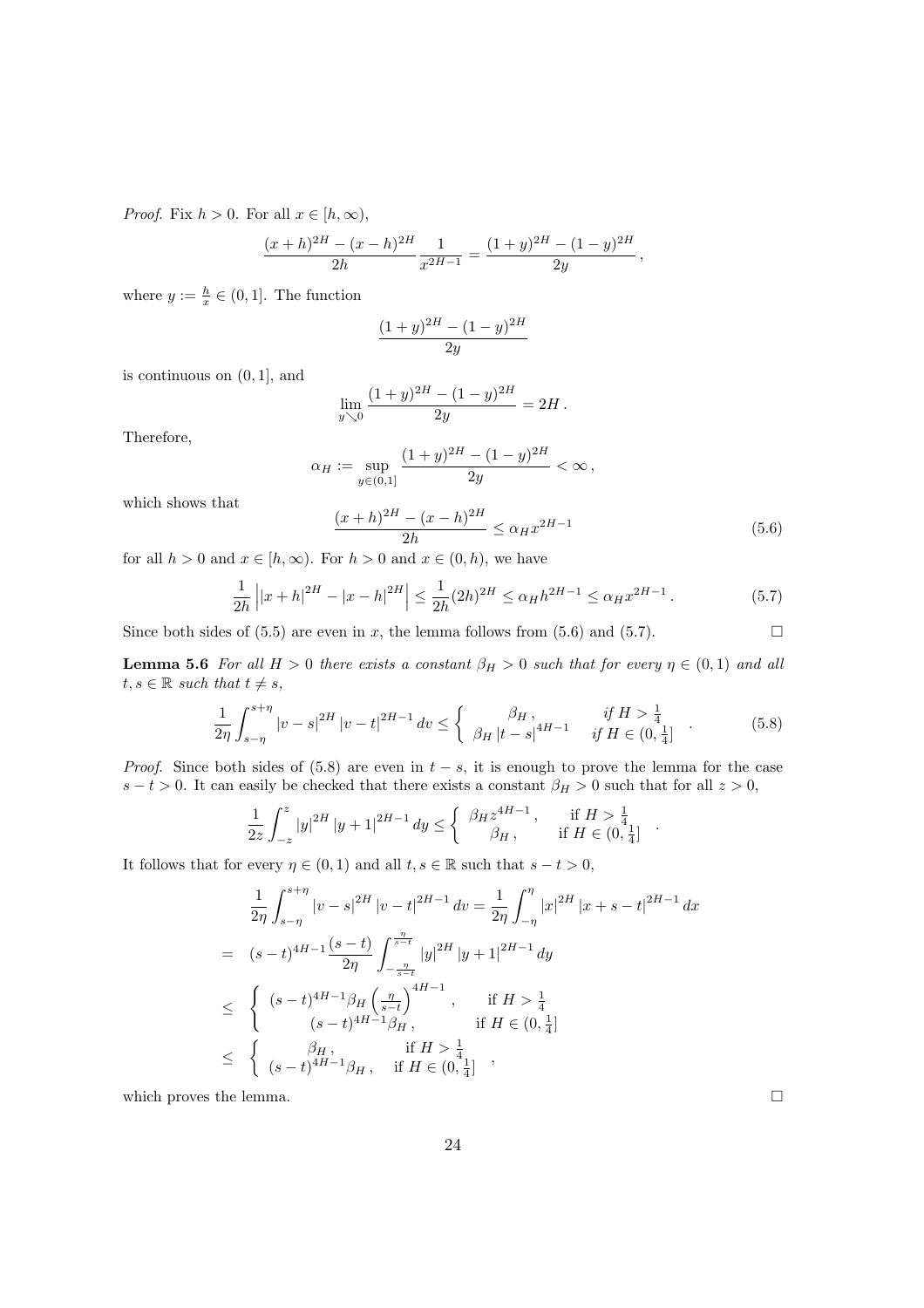**Proposition 5.7** Let  $H \in (\frac{1}{6}, \frac{1}{2})$  and  $g \in C^3(\mathbb{R})$  such that  $g'''$  satisfies the growth condition (GC) of Definition 4.1. Then

$$
L^2 - \lim_{\varepsilon \searrow 0} \int_a^b g(B_t^H) \frac{B_{t+\varepsilon}^H - B_{t-\varepsilon}^H}{2\varepsilon} dt = G(B_b^H) - G(B_a^H),
$$

where G is given by  $G(x) := \int_0^x g(y) dy$ ,  $x \in \mathbb{R}$ .

Proof. By Remarks 4.2, there exist positive constants  $c, \lambda, \xi$  such that  $g, g', g''$  and  $g'''$  satisfy (GC) for  $c, \lambda, \xi$ . It follows from Lemma 1.2.2 of Nualart [22] that for all  $t \in (a, b]$  and  $\varepsilon > 0$ ,

$$
g(B_t^H) \left( B_{t+\varepsilon}^H - B_{t-\varepsilon}^H \right) = \delta \left[ g(B_t^H) 1_{(t-\varepsilon,t+\varepsilon]} \right] + g'(B_t^H) \left\langle 1_{(0,t]}, 1_{(t-\varepsilon,t+\varepsilon]} \right\rangle_{\Lambda_H}.
$$

Hence,

$$
\int_a^b g(B_t^H) \frac{B_{t+\varepsilon}^H - B_{t-\varepsilon}^H}{2\varepsilon} dt = \frac{1}{2\varepsilon} (A_\varepsilon + B_\varepsilon) ,
$$

where

$$
A_\varepsilon:=\int_a^b \delta \left[ g(B^H_t) 1_{(t-\varepsilon,t+\varepsilon]} \right] dt
$$

and

$$
B_{\varepsilon} := \int_a^b g'(B_t^H) \left\langle 1_{(0,t]}, 1_{(t-\varepsilon,t+\varepsilon)} \right\rangle_{\Lambda_H} dt.
$$

It can easily be checked that

$$
\frac{1}{2\varepsilon}B_{\varepsilon} \stackrel{(\varepsilon\searrow 0)}{\longrightarrow} \frac{1}{2}\int_a^b g'(B_t^H)d\left|t\right|^{2H} \text{ in } L^2(\Omega) .
$$

It remains to prove that

$$
L^{2} - \lim_{\varepsilon \searrow 0} \frac{1}{2\varepsilon} A_{\varepsilon} = G(B_{b}^{H}) - G(B_{a}^{H}) - \frac{1}{2} \int_{a}^{b} g'(B_{t}^{H}) d|t|^{2H} . \tag{5.9}
$$

Assume that

$$
\lim_{\varepsilon,\eta\searrow 0} \frac{1}{4\varepsilon\eta} \mathbb{E}\left[A_{\varepsilon}A_{\eta}\right] \text{ exists.}
$$
\n(5.10)

This implies that  $(\frac{1}{2\varepsilon}A_{\varepsilon})_{\varepsilon>0}$  is Cauchy as  $\varepsilon \searrow 0$ , and therefore converges in  $L^2(\Omega)$ . It follows from Theorem 3.7 that

$$
A_{\varepsilon} = \delta \left[ \int_{a}^{b} g(B_{t}^{H}) 1_{(t-\varepsilon,t+\varepsilon]}(v) dt \right] = \delta \left[ 1_{(a-\varepsilon,b+\varepsilon]}(v) \int_{(v-\varepsilon)\vee a}^{(v+\varepsilon)\wedge b} g(B_{t}^{H}) dt \right],
$$

and it can easily be checked that

$$
\frac{1}{2\varepsilon}1_{(a-\varepsilon,b+\varepsilon]}(v)\int_{(v-\varepsilon)\vee a}^{(v+\varepsilon)\wedge b}g(B_t^H)dt \stackrel{(\varepsilon\searrow 0)}{\longrightarrow} g(B_v^H)1_{(a,b]}(v) \text{ in } L^2(\Omega\times\mathbb{R}).
$$

Hence, it follows from Remark 3.4.2 that

$$
L^{2} - \lim_{\varepsilon \searrow 0} \frac{1}{2\varepsilon} A_{\varepsilon} = \delta \left[ g(B_{t}^{H}) 1_{(a,b]}(t) \right].
$$
 (5.11)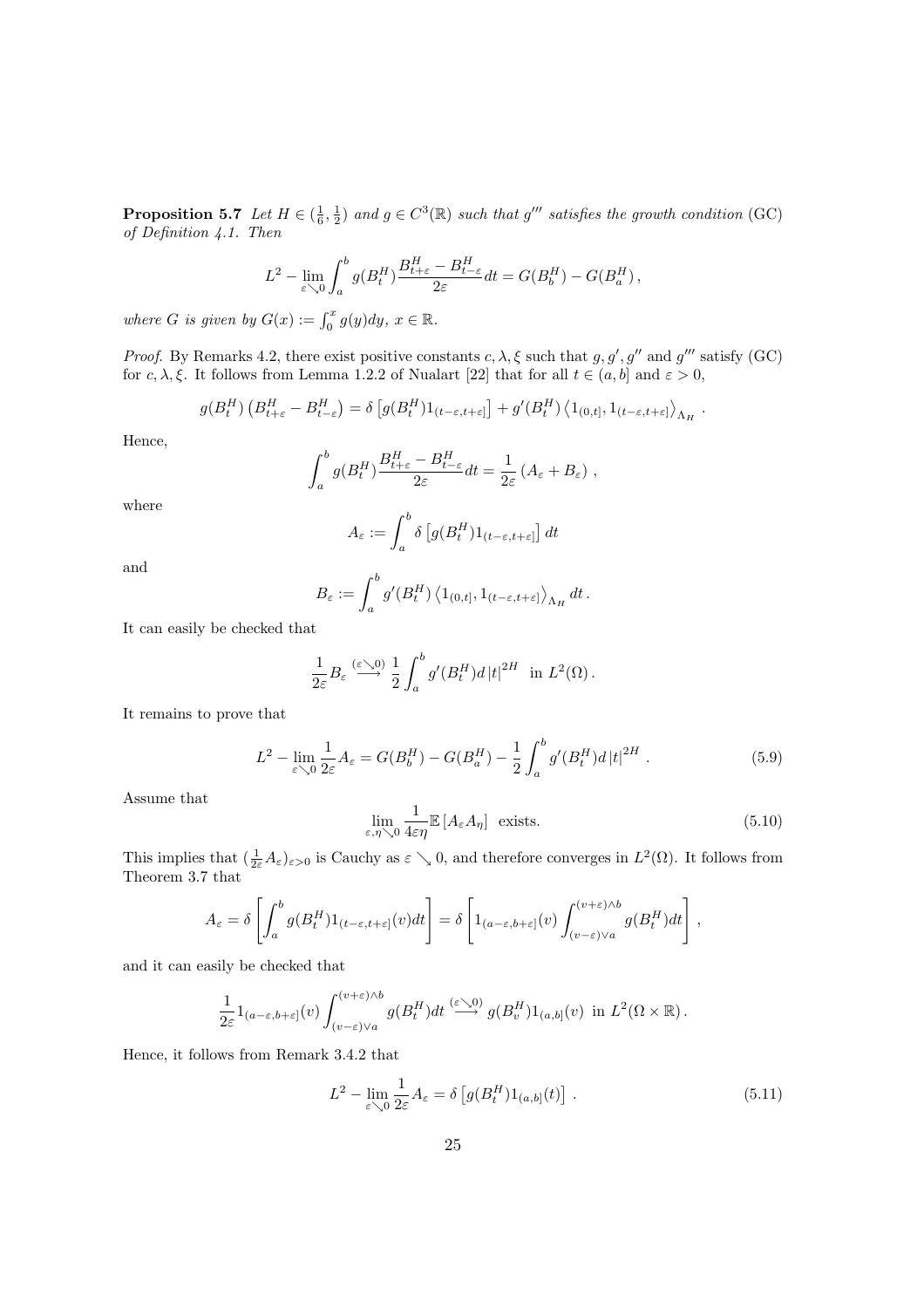Since by Corollary 4.8,

$$
\delta [g(B_t^H)1_{(a,b]}(t)] = G(B_b^H) - G(B_a^H) - \frac{1}{2} \int_a^b g'(B_t^H) d|t|^{2H},
$$

(5.11) implies (5.9).

To complete the proof we have to show (5.10). Clearly, for all  $t \in (a, b]$  and  $\varepsilon \in (0, \xi)$ ,

$$
g(B^H_t)1_{(t-\varepsilon,t+\varepsilon]}(v)\in \mathbb{L}^{1,2}
$$

(check Definition 1.3.2 in Nualart [22]). Hence, it follows by property (3) on page 39 of Nualart [22] that for all  $t, s \in (a, b]$  and  $\varepsilon, \eta \in (0, \xi)$ ,

$$
\mathbb{E}\left[\delta\left[g(B_t^H)\mathbf{1}_{(t-\varepsilon,t+\varepsilon)}\right]\delta\left[g(B_s^H)\mathbf{1}_{(s-\eta,s+\eta)}\right]\right]
$$
\n
$$
= \mathbb{E}\left[g(B_t^H)g(B_s^H)\right]\left\langle\mathbf{1}_{(t-\varepsilon,t+\varepsilon)},\mathbf{1}_{(s-\eta,s+\eta)}\right\rangle_{\Lambda_H}
$$
\n
$$
+ \mathbb{E}\left[g'(B_t^H)g'(B_s^H)\right]\left\langle\mathbf{1}_{(0,t]},\mathbf{1}_{(s-\eta,s+\eta)}\right\rangle_{\Lambda_H}\left\langle\mathbf{1}_{(t-\varepsilon,t+\varepsilon)},\mathbf{1}_{(0,s)}\right\rangle_{\Lambda_H}
$$
\n
$$
= \mathbb{E}\left[g(B_t^H)g(B_s^H)\right]\left[R_H(t+\varepsilon,s+\eta) - R_H(t+\varepsilon,s-\eta)\right]
$$
\n
$$
-R_H(t-\varepsilon,s+\eta) + R_H(t-\varepsilon,s-\eta)\right]
$$
\n
$$
+ \mathbb{E}\left[g'(B_t^H)g'(B_s^H)\right]\left[R_H(t,s+\eta) - R_H(t,s-\eta)\right]
$$
\n
$$
\times \left[R_H(t+\varepsilon,s) - R_H(t-\varepsilon,s)\right].
$$

Therefore,

$$
\frac{1}{4\epsilon\eta}\mathbb{E}\left[A_{\varepsilon}A_{\eta}\right] = \frac{1}{4\epsilon\eta}(C_{\varepsilon,\eta} + D_{\varepsilon,\eta}),
$$

1

where

$$
C_{\varepsilon,\eta} := \int_a^b \int_a^b \mathbb{E}\left[g(B_t^H)g(B_s^H)\right] \left[R_H(t+\varepsilon,s+\eta) - R_H(t+\varepsilon,s-\eta)\right] d\xi dt
$$
  
-
$$
R_H(t-\varepsilon,s+\eta) + R_H(t-\varepsilon,s-\eta) ds dt
$$

and

$$
D_{\varepsilon,\eta} := \int_a^b \int_a^b \mathbb{E}\left[g'(B_t^H)g'(B_s^H)\right] \left[R(t,s+\eta) - R(t,s-\eta)\right] \times \left[R(t+\varepsilon,s) - R(t-\varepsilon,s)\right] ds dt.
$$

Furthermore,

$$
C_{\varepsilon,\eta} = C_{\varepsilon,\eta}^1 + C_{\varepsilon,\eta}^2 + C_{\varepsilon,\eta}^2,
$$

where

$$
C_{\varepsilon,\eta}^{1} := \int_{a}^{b} \int_{a}^{b} \mathbb{E}\left[g(B_{t}^{H})\left(g(B_{s-\eta}^{H}) - g(B_{s+\eta}^{H})\right)\right] \left[R_{H}(t+\varepsilon,s) - R_{H}(t-\varepsilon,s)\right] ds dt,
$$
  

$$
C_{\varepsilon,\eta}^{2} := \int_{a}^{b} \left(\int_{b}^{b+\eta} - \int_{a}^{a+\eta}\right) \mathbb{E}\left[g(B_{t}^{H})g(B_{s-\eta}^{H})\right] \left[R_{H}(t+\varepsilon,s) - R_{H}(t-\varepsilon,s)\right] ds dt
$$

and

$$
C_{\varepsilon,\eta}^3 := \int_a^b \left( \int_{b-\eta}^b - \int_{a-\eta}^a \right) \mathbb{E} \left[ g(B_t^H) g(B_{s+\eta}^H) \left[ R_H(t+\varepsilon, s) - R_H(t-\varepsilon, s) \right] \right] ds dt \, .
$$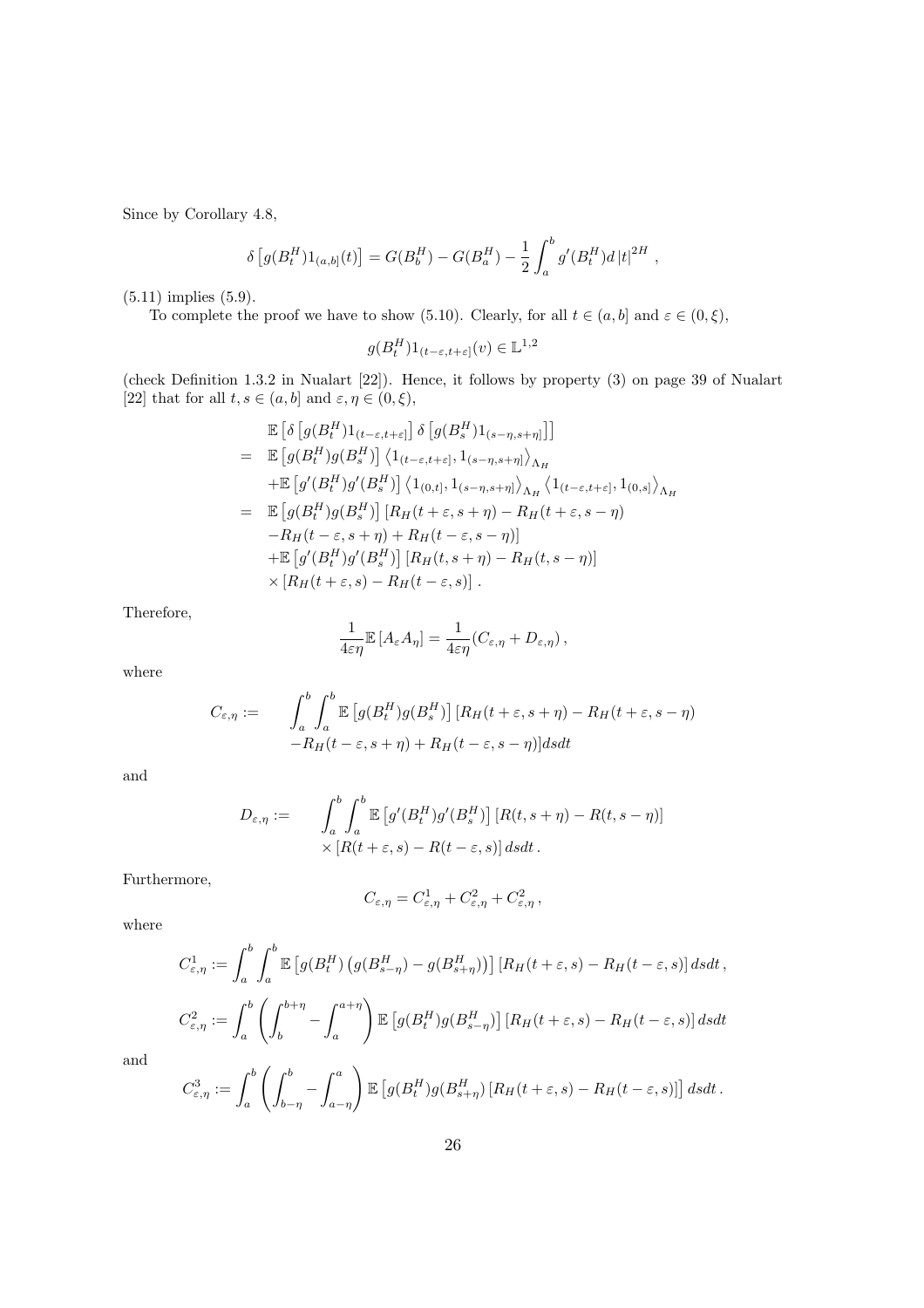It can easily be checked that

$$
\lim_{\varepsilon,\eta\searrow 0} \frac{1}{4\varepsilon\eta} \left( C_{\varepsilon,\eta}^2 + C_{\varepsilon,\eta}^3 \right) \n= \int_a^b \left( \mathbb{E} \left[ g(B_t^H) g(B_b^H) \right] \frac{\partial R_H}{\partial t}(t,b) - \mathbb{E} \left[ g(B_t^H) g(B_a^H) \right] \frac{\partial R_H}{\partial t}(t,a) \right) dt.
$$

It follows from Lemma 5.4 that

$$
-C_{\varepsilon,\eta}^1=E_{\varepsilon,\eta}+F_{\varepsilon,\eta}\,,
$$

where

$$
E_{\varepsilon,\eta} := \int_a^b \int_a^b \int_{s-\eta}^{s+\eta} \mathbb{E}\left[g'(B_t^H)g'(B_v^H)\right] \frac{\partial R_H}{\partial v}(t,v)dv
$$
  
 
$$
\times \left[R_H(t+\varepsilon,s) - R_H(t-\varepsilon,s)\right] ds dt.
$$

and

$$
F_{\varepsilon,\eta} \quad := \quad \frac{1}{2} \int_a^b \int_a^b \int_{s-\eta}^{s+\eta} \mathbb{E} \left[ g(B_t^H) g''(B_v^H) \right] \frac{\partial |v|^{2H}}{\partial v} dv \\
\times \left[ R_H(t+\varepsilon,s) - R_H(t-\varepsilon,s) \right] ds dt.
$$

Obviously,

$$
\lim_{\varepsilon,\eta\searrow 0}\frac{1}{4\varepsilon\eta}F_{\varepsilon,\eta}=H\int_a^b\int_a^b\mathbb{E}\left[g(B^H_t)g^{\prime\prime}(B^H_s)\right]\text{sign}(s)\left|s\right|^{2H-1}\frac{\partial R_H}{\partial t}(t,s)dsdt\,.
$$

Therefore, it is enough to prove that

$$
\lim_{\varepsilon,\eta\searrow 0}\frac{1}{4\varepsilon\eta}\left(E_{\varepsilon,\eta}-D_{\varepsilon,\eta}\right)\quad\text{ exists.}
$$

We have

$$
E_{\varepsilon,\eta} - D_{\varepsilon,\eta} = \int_{a}^{b} \int_{a}^{b} \int_{s-\eta}^{s+\eta} \mathbb{E}\left[g'(B_{t}^{H})\left(g'(B_{v}^{H}) - g'(B_{s}^{H})\right)\right] \frac{\partial R_{H}}{\partial v}(t,v) dv
$$
  
 
$$
\times \left[R_{H}(t+\varepsilon,s) - R_{H}(t-\varepsilon,s)\right] ds dt.
$$
 (5.12)

By Lemma 5.4 and the estimate

$$
\left| \frac{\partial R_H}{\partial w}(t, w) \right| \le H(|w|^{2H-1} + |w - t|^{2H-1}), \tag{5.13}
$$

we obtain

$$
\begin{aligned}\n&\left|\mathbb{E}\left[g'(B_t^H)\left(g'(B_v^H) - g'(B_s^H)\right)\right]\right| \\
&\leq H \int_s^v \left|\mathbb{E}\left[g''(B_t^H)g''(B_w^H)\right]\right| \left(|w|^{2H-1} + |w - t|^{2H-1}\right) dw \\
&\quad + H \int_s^v \left|\mathbb{E}\left[g'(B_t^H)g'''(B_w^H)\right]\right| |w|^{2H-1} dw \\
&\leq \gamma_H |v - s|^{2H},\n\end{aligned}\n\tag{5.14}
$$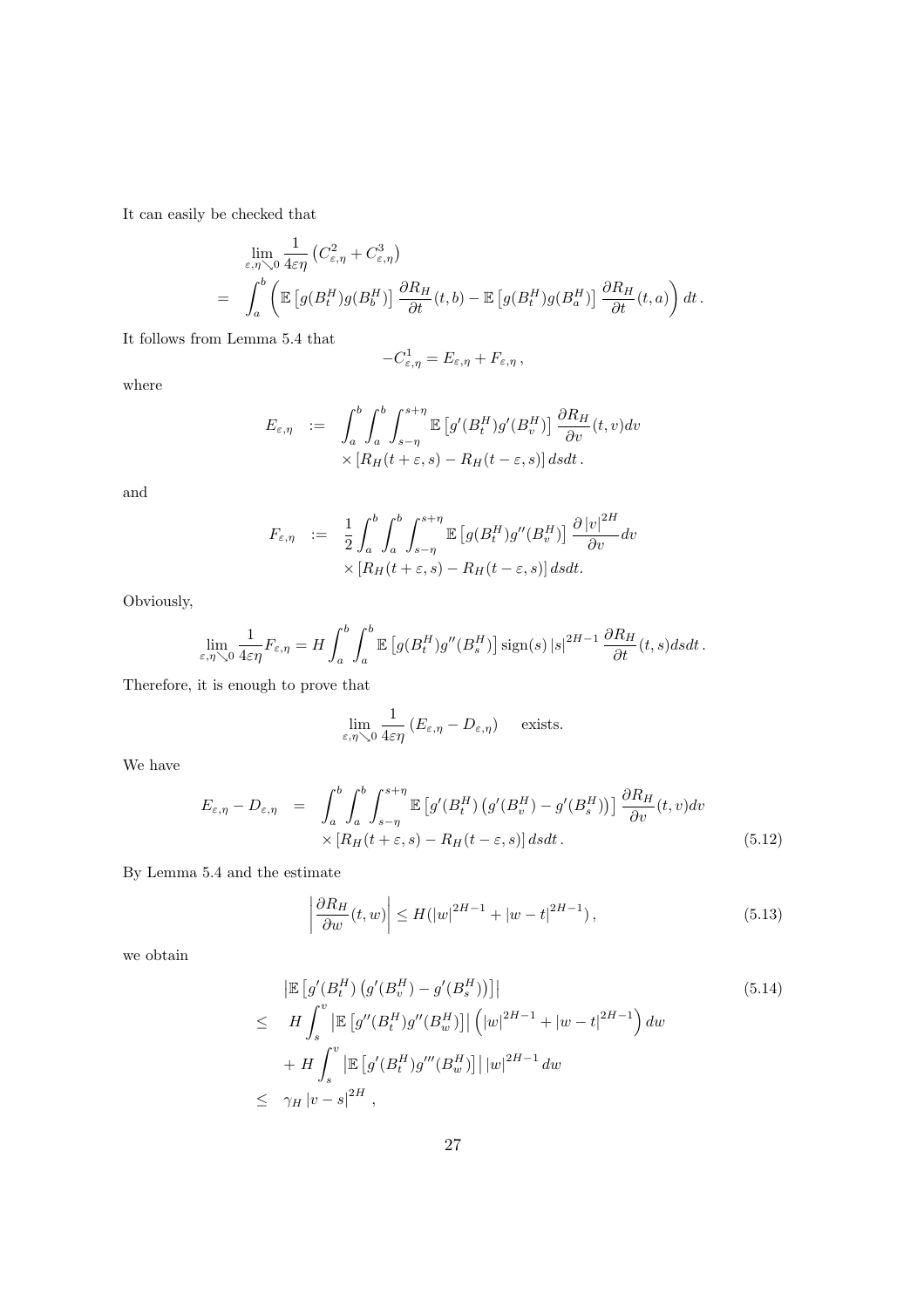where

$$
\gamma_H := \max_{\substack{t \in [a,b], \, w \in [a-\xi,b+\xi]}} \left| \mathbb{E} \left[ g''(B_t^H) g''(B_w^H) \right] \right|
$$

$$
+ \frac{1}{2} \max_{t \in [a,b], \, w \in [a-\xi,b+\xi]} \left| \mathbb{E} \left[ g'(B_t^H) g'''(B_w^H) \right] \right|
$$

It follows from Lemma 5.5 that

$$
\frac{1}{\varepsilon} \left[ R_H(t+\varepsilon, s) - R_H(t-\varepsilon, s) \right] \le \alpha_H \left( |t|^{2H-1} + |t-s|^{2H-1} \right). \tag{5.15}
$$

.

By plugging (5.14), (5.13) and (5.15) into (5.12) we obtain

$$
\frac{1}{4\varepsilon\eta}|E_{\varepsilon,\eta}-D_{\varepsilon,\eta}| \leq \frac{\gamma_H H \alpha_H}{4\eta} \int_a^b \int_a^b \int_{s-\eta}^{s+\eta} |v-s|^{2H} (|v|^{2H-1} + |v-t|^{2H-1}) \times (|t|^{2H-1} + |t-s|^{2H-1}) dv ds dt.
$$

Obviously, for all  $t, s \in \mathbb{R}$ , such that  $t \neq 0$  and  $t \neq s$ ,

$$
\frac{1}{2\eta} \int_{s-\eta}^{s+\eta} |v-s|^{2H} \left( |v|^{2H-1} + |v-t|^{2H-1} \right) \left( |t|^{2H-1} + |t-s|^{2H-1} \right) dv \to 0
$$

as  $\eta \searrow 0$ . On the other hand, it follows from Lemma 5.6 that for all  $\eta \in (0, \xi \wedge 1)$ ,

$$
\frac{1}{2\eta} \int_{s-\eta}^{s+\eta} |v-s|^{2H} \left( |v|^{2H-1} + |v-t|^{2H-1} \right) \left( |t|^{2H-1} + |t-s|^{2H-1} \right) dv
$$
\n
$$
\leq \begin{cases} 2\beta_H \left( |t|^{2H-1} + |t-s|^{2H-1} \right), & \text{if } H \in \left(\frac{1}{4}, \frac{1}{2}\right) \\ \beta_H \left( |s|^{4H-1} + |t-s|^{4H-1} \right) \left( |t|^{2H-1} + |t-s|^{2H-1} \right), & \text{if } H \in \left(\frac{1}{6}, \frac{1}{4}\right] \end{cases}
$$

Hence, it follows from Lebesgue's dominated convergence theorem that

$$
\lim_{\varepsilon,\eta\searrow 0}\frac{1}{4\varepsilon\eta}\left(E_{\varepsilon,\eta}-D_{\varepsilon,\eta}\right)=0\,,
$$

and the proposition is proved.  $\Box$ 

# Proof of Theorem 5.3.a

Let  $H \in \left(\frac{1}{6}, \frac{1}{2}\right)$  and  $g \in C^3(\mathbb{R})$ . For all  $k \geq 1$ , we set

$$
g_k'''(x) := \begin{cases} g'''(-k) & \text{if } x < -k \\ g'''(x) & \text{if } -k \le x \le k \\ g'''(k) & \text{if } x > k \end{cases},
$$
  

$$
g_k''(x) := g''(0) + \int_0^x g_k'''(y) dy, x \in \mathbb{R},
$$
  

$$
g_k'(x) := g'(0) + \int_0^x g_k''(y) dy, x \in \mathbb{R},
$$
  

$$
g_k(x) := g(0) + \int_0^x g_k'(y) dy, x \in \mathbb{R},
$$

.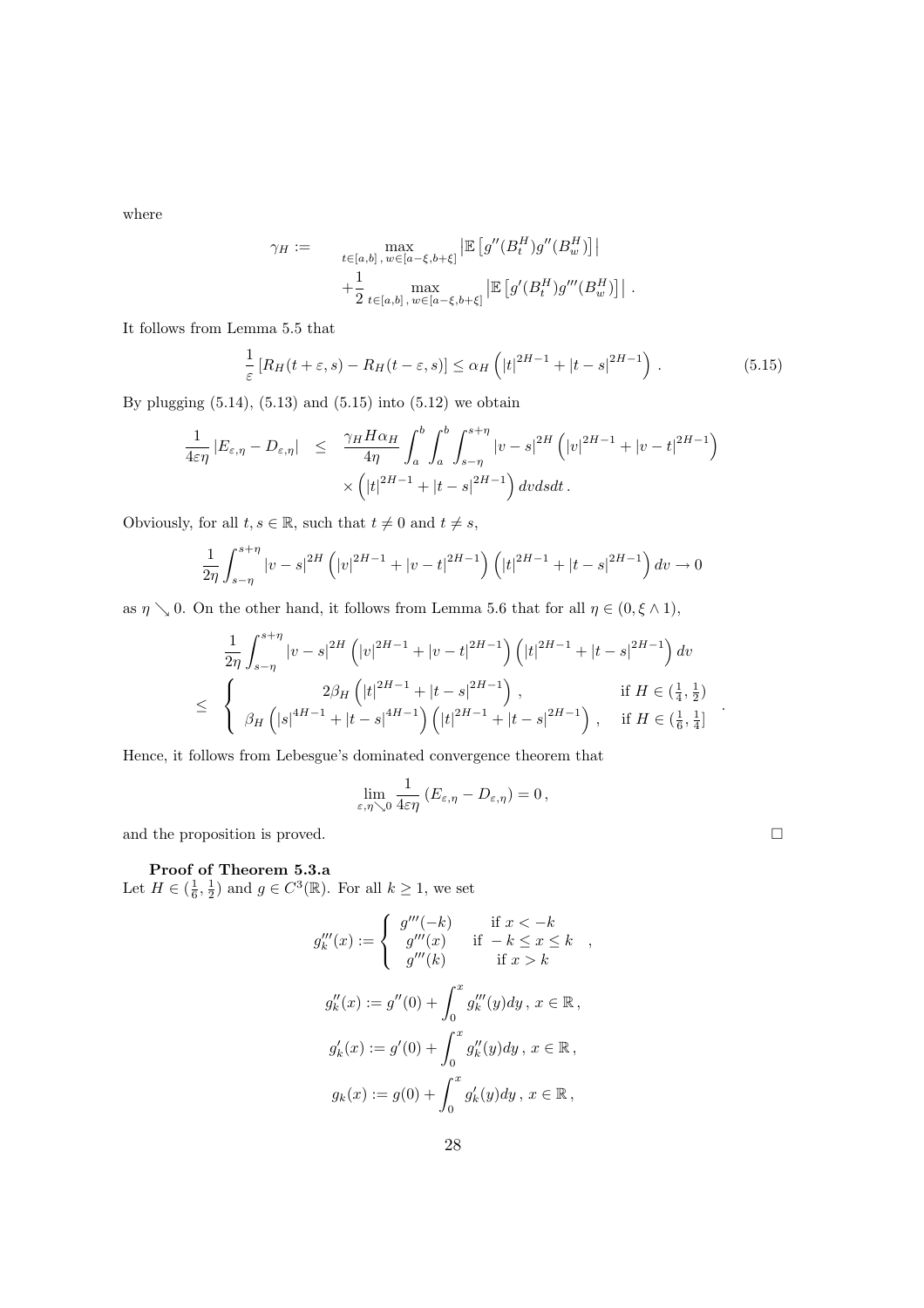and

$$
G_k(x) := \int_0^x g_k(y) dy, \ x \in \mathbb{R}.
$$
  

$$
\Omega_k := \left\{ \max_{a \le t \le b} |B_t^H| \le k \right\}, \ k \ge 1,
$$
  

$$
\bigcup_{k=1}^{\infty} \Omega_k = \Omega \text{ almost surely.}
$$
 (5.16)

is increasing, and

The sequence of sets

$$
\bigcup_{k=1}^{\infty} \Omega_k = \Omega \text{ almost surely.}
$$
\n(5.16)

On each  $\Omega_k$  we have

$$
\int_{a}^{b} g(B_{t}^{H}) \frac{B_{t+\varepsilon}^{H} - B_{t-\varepsilon}^{H}}{2\varepsilon} dt = \int_{a}^{b} g_{k}(B_{t}^{H}) \frac{B_{t+\varepsilon}^{H} - B_{t-\varepsilon}^{H}}{2\varepsilon} dt, \text{ for all } \varepsilon > 0,
$$
\n(5.17)

and

$$
G(B_b^H) - G(B_a^H) = G_k(B_b^H) - G_k(B_a^H). \tag{5.18}
$$

Since for all  $k \geq 1$ ,  $g_k$  satisfies the assumptions of Proposition 5.7, it follows that

$$
L^2 - \lim_{\varepsilon \searrow 0} \int_a^b g_k(B_t^H) \frac{B_{t+\varepsilon}^H - B_{t-\varepsilon}^H}{2\varepsilon} dt = G_k(B_b^H) - G_k(B_a^H).
$$

This together with  $(5.16)$ ,  $(5.17)$  and  $(5.18)$  proves part a) of Theorem 5.3.

### Proof of Theorem 5.3.b

It follows from what we have shown in the proof of Proposition 5.7 that

$$
L^2 - \lim_{\varepsilon \searrow 0} \int_a^b (B_t^H)^2 \frac{B_{t+\varepsilon}^H - B_{t-\varepsilon}^H}{2\varepsilon} dt
$$
\n(5.19)

exists if and only if

$$
\lim_{\varepsilon,\eta\searrow 0} \frac{G_{\varepsilon,\eta}}{\varepsilon\eta} \tag{5.20}
$$

exists, where

$$
G_{\varepsilon,\eta} := \int_{a}^{b} \int_{s-\eta}^{b} \mathbb{E} \left[ B_{t}^{H} \left( B_{v}^{H} - B_{s}^{H} \right) \right] \frac{\partial R_{H}}{\partial v}(t,v) dv
$$
  
\n
$$
\times \left[ R_{H}(t+\varepsilon,s) - R_{H}(t-\varepsilon,s) \right] ds dt
$$
  
\n
$$
= \int_{a}^{b} \int_{a}^{b} \int_{s-\eta}^{s+\eta} \left[ R_{H}(t,v) - R_{H}(t,s) \right] \frac{\partial R_{H}}{\partial v}(t,v) dv
$$
  
\n
$$
\times \left[ R_{H}(t+\varepsilon,s) - R_{H}(t-\varepsilon,s) \right] ds dt
$$
  
\n
$$
= \frac{1}{2} \int_{a}^{b} \int_{a}^{b} \left[ R_{H}(t,s+\eta) - R_{H}(t,s-\eta) \right]
$$
  
\n
$$
\times \left[ R_{H}(t,s+\eta) + R(t,s-\eta) - 2R(t,s) \right]
$$
  
\n
$$
\times \left[ R_{H}(t+\varepsilon,s) - R_{H}(t-\varepsilon,s) \right] ds dt.
$$

Note that

$$
G_{\varepsilon,\eta} = G_{\varepsilon,\eta}^1 + G_{\varepsilon,\eta}^2 + G_{\varepsilon,\eta}^3 + G_{\varepsilon,\eta}^4,
$$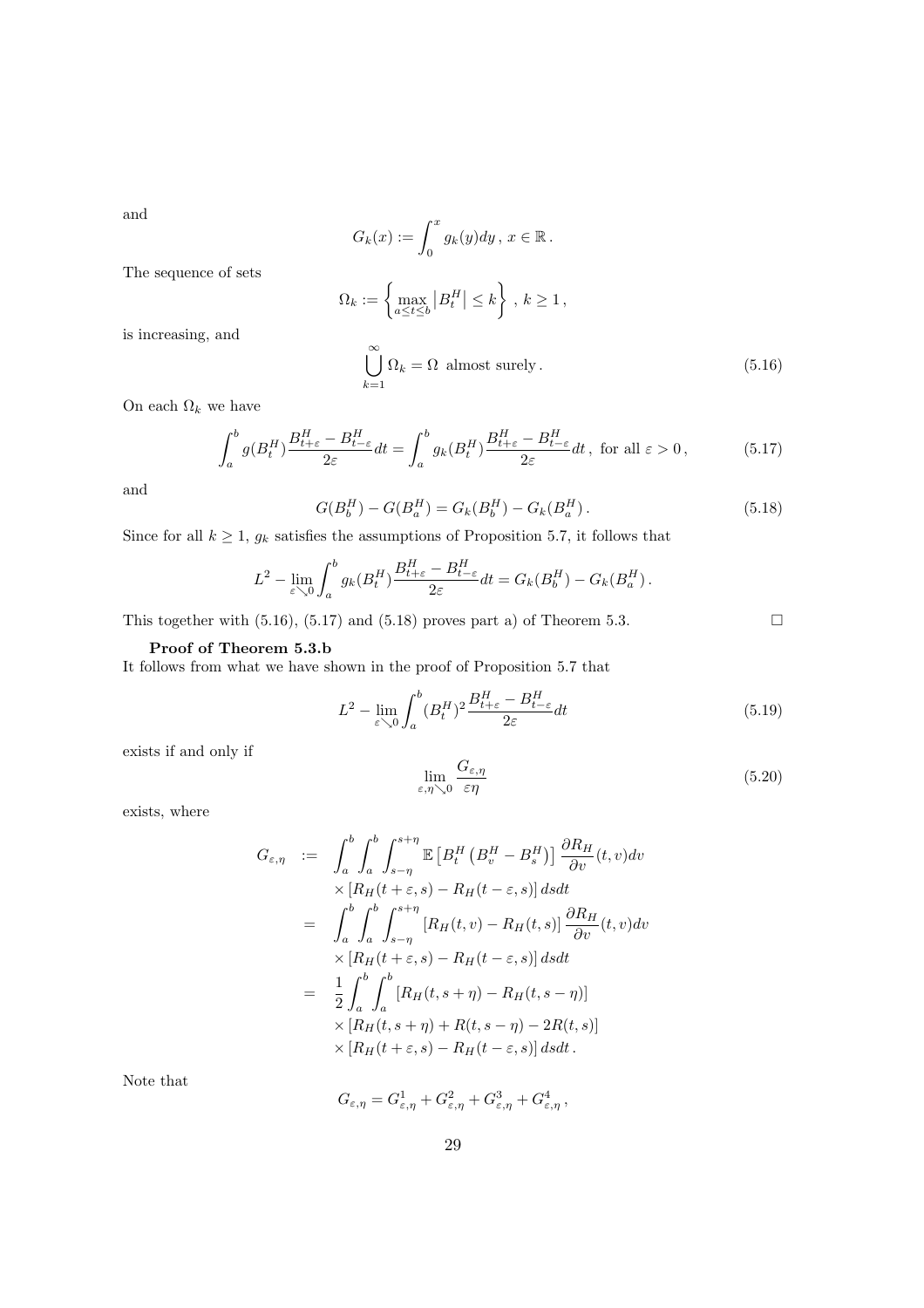where

$$
G_{\varepsilon,\eta}^1 = \frac{1}{4} \int_a^b \int_a^b \left[ |s+\eta|^{2H} - |s-\eta|^{2H} \right] \times \left[ R_H(t,s+\eta) + R(t,s-\eta) - 2R(t,s) \right] \times \left[ R_H(t+\varepsilon,s) - R_H(t-\varepsilon,s) \right] ds dt,
$$

$$
G_{\varepsilon,\eta}^{2} = \frac{1}{8} \int_{a}^{b} \int_{a}^{b} \left[ |t - s + \eta|^{2H} - |t - s - \eta|^{2H} \right] \times \left[ R_{H}(t, s + \eta) + R(t, s - \eta) - 2R(t, s) \right] \times \left[ |t + \varepsilon|^{2H} - |t - \varepsilon|^{2H} \right] ds dt,
$$

$$
G_{\varepsilon,\eta}^{3} = \frac{1}{16} \int_{a}^{b} \int_{a}^{b} \left[ |t - s + \eta|^{2H} - |t - s - \eta|^{2H} \right] \times \left[ |s + \eta|^{2H} + |s - \eta|^{2H} - 2|s|^{2H} \right] \times \left[ |t - s - \varepsilon|^{2H} - |t - s + \varepsilon|^{2H} \right] ds dt
$$

and

$$
G_{\varepsilon,\eta}^{4} = \frac{1}{16} \int_{a}^{b} \int_{a}^{b} \left[ |t - s + \eta|^{2H} - |t - s - \eta|^{2H} \right] \times \left[ |t - s + \eta|^{2H} + |t - s - \eta|^{2H} - 2|t - s|^{2H} \right] \times \left[ |t - s + \varepsilon|^{2H} - |t - s - \varepsilon|^{2H} \right] ds dt.
$$
\n(5.21)

It can easily be checked that for all  $H > 0$ ,

$$
\lim_{\varepsilon\eta\searrow 0}\frac{1}{\varepsilon\eta}G_{\varepsilon,\eta}^1=\lim_{\varepsilon\eta\searrow 0}\frac{1}{\varepsilon\eta}G_{\varepsilon,\eta}^2=\lim_{\varepsilon\eta\searrow 0}\frac{1}{\varepsilon\eta}G_{\varepsilon,\eta}^3=0\,.
$$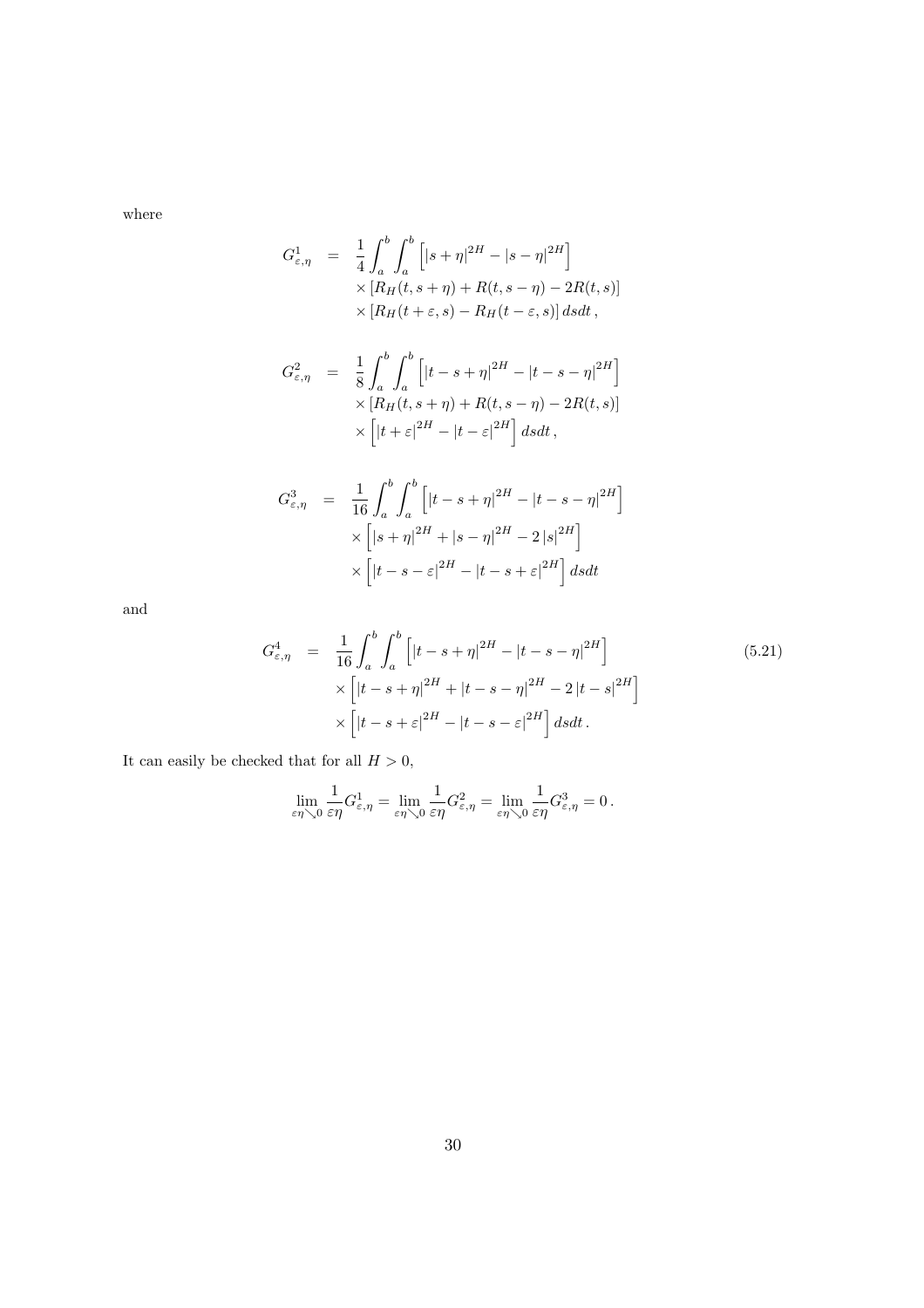Hence, if we can show that for  $H \in (0, \frac{1}{6}], \frac{1}{\varepsilon \eta} G_{\varepsilon, \eta}^4$  does not converge as  $\varepsilon, \eta \searrow 0$ , then the limit (5.20) cannot exist. By transforming the double integral in (5.21) a couple of times we obtain

$$
\frac{8}{\epsilon \eta} G_{\epsilon, \eta}^{4} = \frac{1}{\epsilon \eta} \int_{0}^{b-a} \int_{0}^{t} \left[ |t - s + \eta|^{2H} - |t - s - \eta|^{2H} \right] \times \left[ |t - s + \eta|^{2H} + |t - s - \eta|^{2H} - 2|t - s|^{2H} \right] \times \left[ |t - s + \epsilon|^{2H} - |t - s - \epsilon|^{2H} \right] ds dt
$$
  
\n
$$
= \frac{1}{\epsilon \eta} \int_{0}^{b-a} \int_{0}^{v} \left[ |w + \eta|^{2H} - |w - \eta|^{2H} \right] \times \left[ |w + \eta|^{2H} + |w - \eta|^{2H} - 2|w|^{2H} \right] \times \left[ |w + \epsilon|^{2H} - |w - \epsilon|^{2H} \right] dw dv
$$
  
\n
$$
= \frac{1}{\epsilon \eta} \int_{0}^{b-a} (b-a-w) \left[ |w + \eta|^{2H} - |w - \eta|^{2H} \right] \times \left[ |w + \eta|^{2H} + |w - \eta|^{2H} - 2|w|^{2H} \right] \times \left[ |w + \epsilon|^{2H} - |w - \epsilon|^{2H} \right] dw.
$$

It can easily be checked that for all  $H > 0$ ,

$$
\frac{1}{\varepsilon\eta} \int_0^{b-a} w \left[ \left| w + \eta \right|^{2H} - \left| w - \eta \right|^{2H} \right] \left[ \left| w + \eta \right|^{2H} + \left| w - \eta \right|^{2H} - 2 \left| w \right|^{2H} \right] \times \left[ \left| w + \varepsilon \right|^{2H} - \left| w - \varepsilon \right|^{2H} \right] dw \to 0, \text{ as } \varepsilon, \eta \searrow 0.
$$

To show that

$$
\frac{1}{\varepsilon\eta} \int_0^{b-a} \left[ \left| w + \eta \right|^{2H} - \left| w - \eta \right|^{2H} \right] \left[ \left| w + \eta \right|^{2H} + \left| w - \eta \right|^{2H} - 2 \left| w \right|^{2H} \right] \tag{5.22}
$$
\n
$$
\times \left[ \left| w + \varepsilon \right|^{2H} - \left| w - \varepsilon \right|^{2H} \right] dw
$$

does not converge as  $\varepsilon, \eta \searrow 0$ , we set  $c := b - a$  and let  $\varepsilon = d\eta$  for some  $d > 0$ . Then (5.22) becomes

$$
\frac{1}{d\eta^2} \int_0^c \left[ |w + \eta|^{2H} - |w - \eta|^{2H} \right] \left[ |w + \eta|^{2H} + |w - \eta|^{2H} - 2|w|^{2H} \right] \tag{5.23}
$$
\n
$$
\times \left[ |w + d\eta|^{2H} - |w - d\eta|^{2H} \right] dw
$$
\n
$$
= \frac{\eta^{6H-1}}{d} \int_0^{\frac{c}{\eta}} \left[ |x + 1|^{2H} - |x - 1|^{2H} \right] \left[ |x + 1|^{2H} + |x - 1|^{2H} - 2|x|^{2H} \right]
$$
\n
$$
\times \left[ |x + d|^{2H} - |x - d|^{2H} \right] dx.
$$

For  $H \in (0, \frac{1}{6})$ , the constant d can be chosen such that

$$
\int_0^{\infty} \left[ |x+1|^{2H} - |x-1|^{2H} \right] \left[ |x+1|^{2H} + |x-1|^{2H} - 2|x|^{2H} \right] \times \left[ |x+d|^{2H} - |x-d|^{2H} \right] dx \in \mathbb{R} \setminus \{0\}.
$$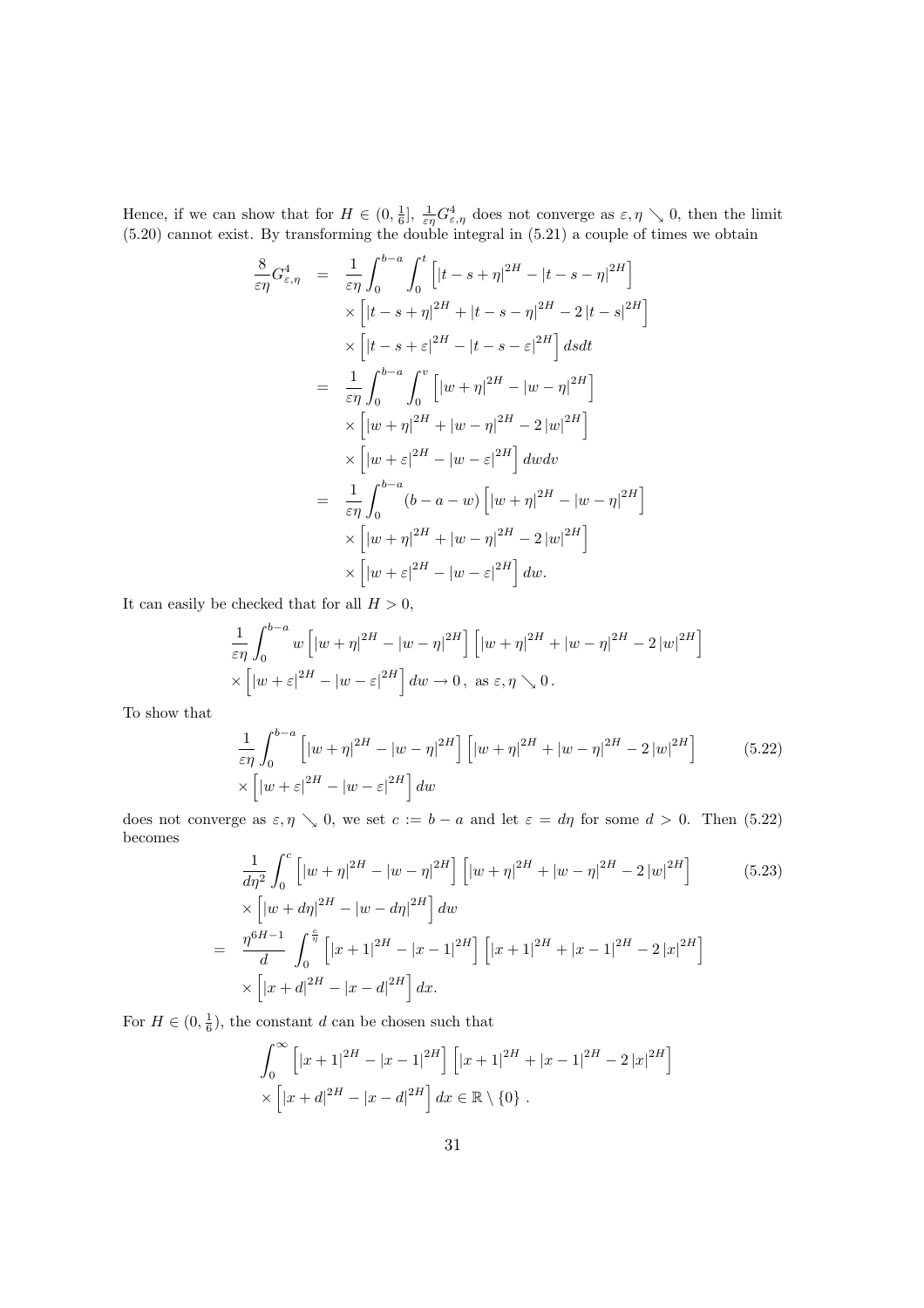Then, (5.23) explodes for  $\eta \searrow 0$ . For  $H = \frac{1}{6}$ , the expression

$$
\frac{1}{d}\int_0^\infty \left[ |x+1|^{2H} - |x-1|^{2H} \right] \left[ |x+1|^{2H} + |x-1|^{2H} - 2|x|^{2H} \right] \left[ |x+d|^{2H} - |x-d|^{2H} \right] dx
$$

obviously is not constant in d. Hence, we have shown that for  $H \in (0, \frac{1}{6}]$ , the limit (5.20) does not exist, which implies that the limit (5.19) does not exist either. Since in any finite Wiener chaos convergence in  $L^2$  is equivalent to convergence in probability, it follows that

$$
P-\lim_{\varepsilon\searrow 0}\int_a^b (B^H_t)^2\frac{B^H_{t+\varepsilon}-B^H_{t-\varepsilon}}{2\varepsilon}dt
$$

 $\Box$  does not exist.  $\Box$ 

# Acknowledgements.

We thank Giovanni Peccati for helpful comments. The first author is grateful to the second one for an invitation to the Universitat de Barcelona.

# References

- [1] Alòs, E., León, J.A. and Nualart, D. (2001). Stochastic Stratonovich calculus for fractional Brownian motion with Hurst parameter less than 1/2. Taiwanese J. Math. 5(3), 609–632.
- [2] Alòs, E., Mazet, O. and Nualart, D. (2000). Stochastic calculus with respect to fractional Brownian motion with Hurst parameter lesser than 1/2. Stoch. Proc. Appl. 86(1), 121–139.
- [3] Alòs, E., Mazet, O. and Nualart, D. (2001). Stochastic calculus with respect to Gaussian processes. Ann. Probab. 29(2), 766–801.
- [4] Bender, C. (2003). An Itô formula for generalized functionals of a fractional Brownian motion with arbitrary Hurst parameter. Stoch. Proc. Appl.  $104(1)$ , 81–106.
- [5] Berman, S. (1973). Local nondeterminism and local times of Gaussian processes. Indiana Univ. Math. J. 23, 69–94.
- [6] Carmona, P., Coutin, L. and Montseny, G. (2003). Stochastic integration with respect to fractional Brownian motion. Ann. I. H. Poincaré - PR  $39(1)$ , 27–68.
- [7] Coutin, L., Nualart, D., Tudor, C.A. (2001). Tanaka formula for the fractional Brownian motion. Stoch. Proc. Appl. 94(2), 301–315.
- [8] Coutin, L. and Qian, Z. (2002). Stochastic analysis, rough path analysis and fractional Brownian motions. Prob. Theory Rel. Fields 122(1), 108–140.
- [9] Decreusefond, L. and Üstünel, A. S. (1999). Stochastic analysis of the fractional Brownian motion. Potential Analysis 10(2), 177–214.
- [10] Duncan, T. E., Hu, Y. and Pasik-Duncan, B. (2000). Stochastic calculus for fractional Brownian motion I. Theory. Siam J. Control Optim. 38(2), 582–612.
- [11] Gaveau, B. and Trauber, P. (1982). L'intégral stochastique comme opérateur de divergence dans l'espace fonctionnel. J. Funct. Anal. 46(2), 230–238.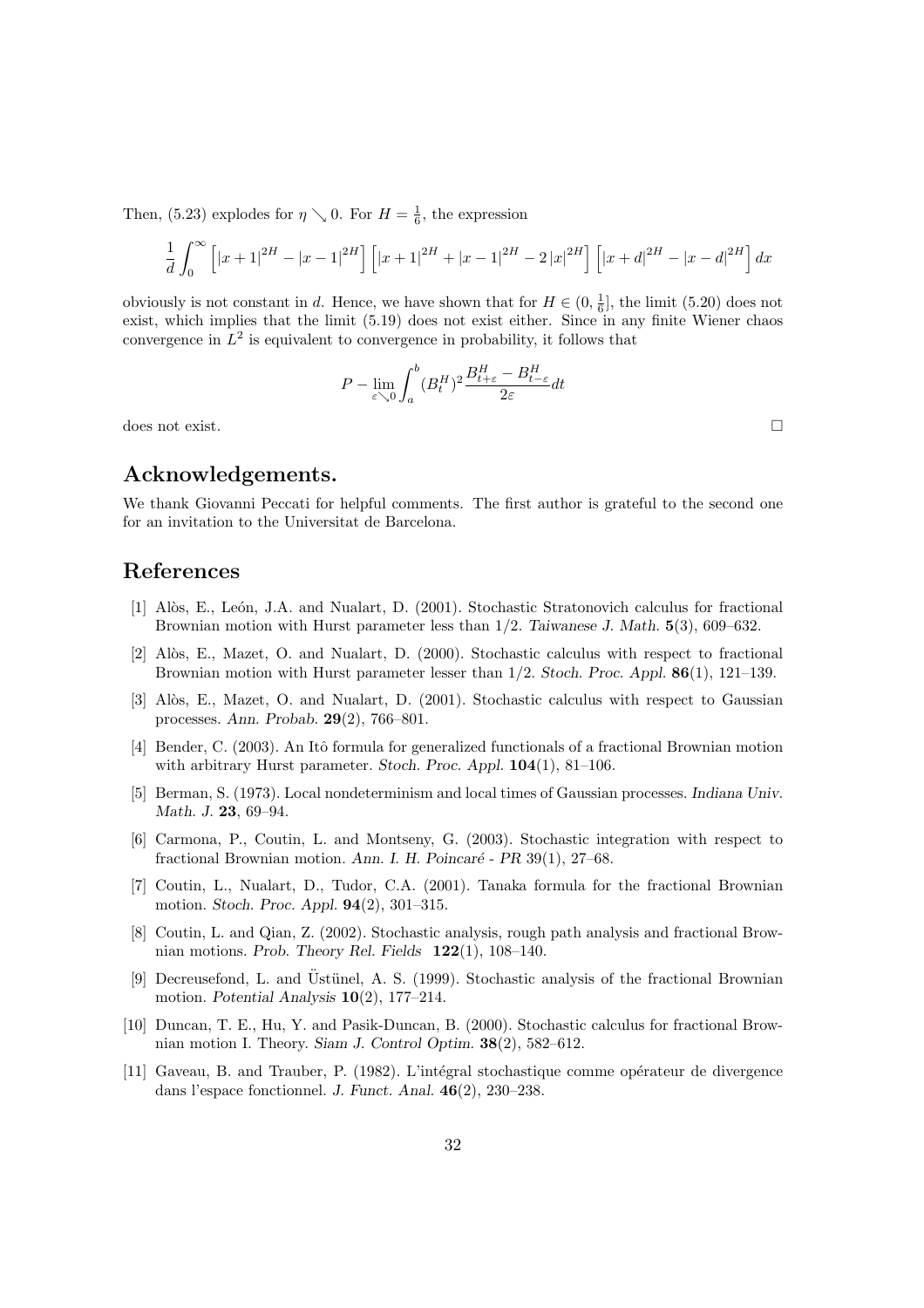- [12] Gradinaru, M., Russo, F. and Vallois, P. (2003). Generalized covariations, local time and Stratonovich Itô's formula for fractional Brownian motion with Hurst index  $H \geq 1/4$ . Ann. Probab. 31(4), 1772–1820.
- [13] Gradinaru, M., Nourdin, I., Russo, F. and Vallois, P. (2002). m-order integrals and generalized Itô's formula; the case of a fractional Brownian motion with any Hurst index. Preprint.
- [14] Hu, Y. (2002). Probability structure preserving and absolute continuity. Ann. I. H. Poincaré  $38(4), 557-580.$
- [15] Hu, Y. and Øksendal, B. (2003). Fractional white noise calculus and applications to finance. Inf. Dim. Anal. Quant. Probab. Rel. Top. 6(1), 1–32.
- [16] Itô, K. (1944). Stochastic integral. *Proc. Imperial Acad. Tokyo* **20**, 519–524.
- [17] Lin, S.J. (1995). Stochastic analysis of fractional Brownian motions. Stoch. Stoch. Reports 55, 121–140.
- [18] Liptser, R.Sh. and Shiryaev, A.N. (1989). Theory of Martingales. Kluwer Acad. Publ., Dordrecht.
- [19] Maheswaran, S. and Sims, C.A. (1993). Empirical implications of arbitrage-free asset markets. Models, Methods and Applications of Econometrics, Peter C. B. Phillips (Ed.), Basil Blackwell.
- [20] Malliavin, P. (1997). Stochastic Analysis. Springer.
- [21] Mikosch, T. and Norvaiša, R. (2000). Stochastic integral equations without probability. Bernoulli 6(3), 401–434.
- [22] Nualart, D. (1995). The Malliavin Calculus and Related Topics. Springer.
- [23] Nualart, D. and Pardoux, E. (1988). Stochastic calculus with anticipating integrands. Prob. Theory Rel. Fields 78(4), 535–581.
- [24] Pipiras, V. and Taqqu, M.S. (2000). Integration questions related to fractional Brownian motion. Prob. Theory Rel. Fields 118(2), 251–291.
- [25] Pipiras, V. and Taqqu, M.S. (2001). Are classes of deterministic integrands for fractional Brownian motion on an interval complete? Bernoulli 7(6), 873-897.
- [26] Privault, N. (1998). Skorohod stochastic integration with respect to non-adapted processes on Wiener space. Stoch. Stoch. Reports 65, 13–39.
- [27] Revuz, D. and Yor, M. (1999). Continuous Martingales and Brownian Motion. Springer.
- [28] Russo, F. and Vallois, P. (1993). Forward, backward and symmetric stochastic integration. Prob. Theory Rel. Fields 97(3), 403–421.
- [29] Russo, F. and Vallois, P. (1995). The generalized covariation process and Itô formula. Stoch. Proc. Appl. 59(1), 81–104.
- [30] Russo, F. and Vallois, P. (1996). Itô formula for  $C<sup>1</sup>$ -functions of semimartingales. Prob. Theory Rel. Fields 104(1), 27–41.
- [31] Rogers, L.C.G. (1997). Arbitrage with fractional Brownian motion. Math. Finance 7(1), 95– 105.